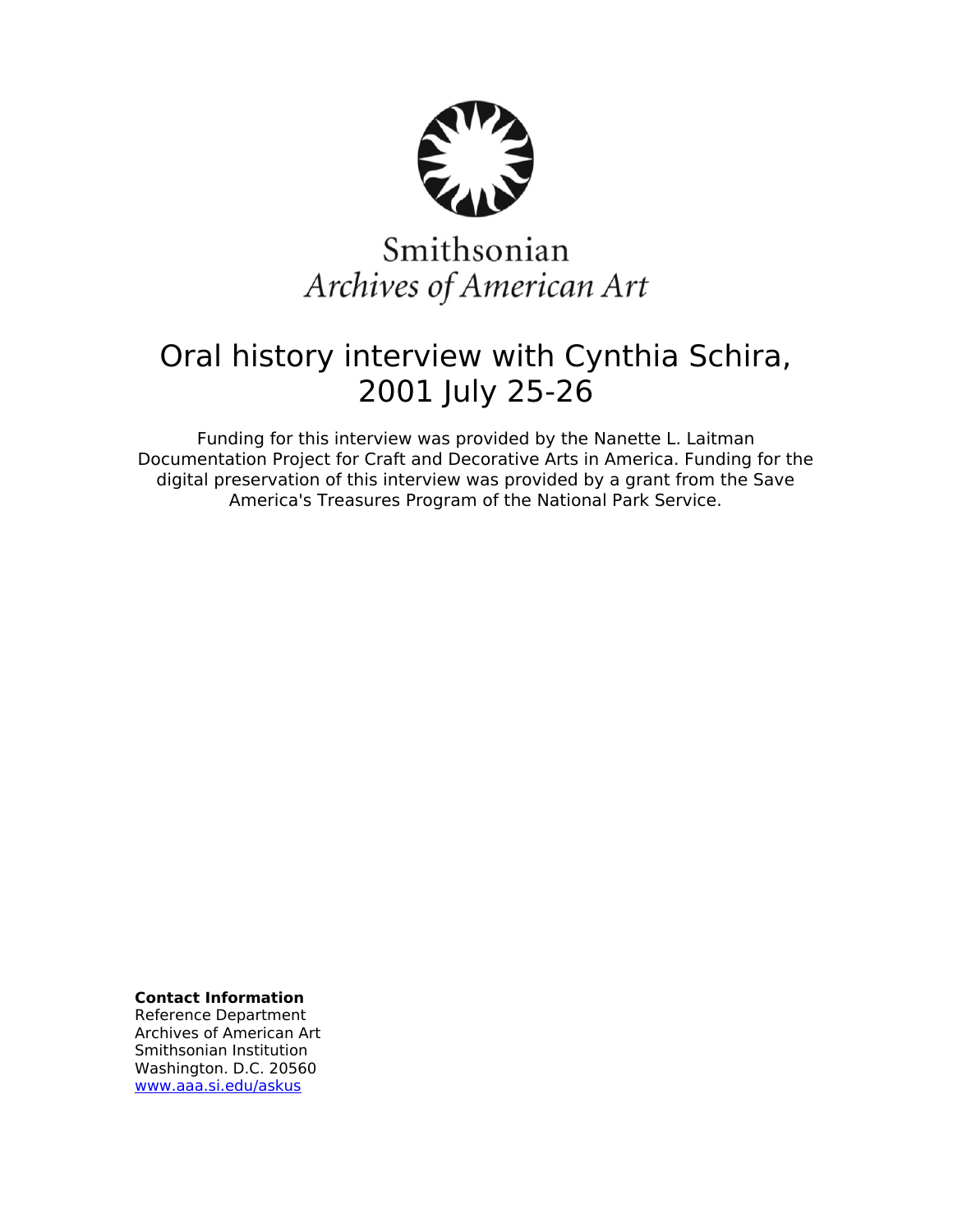### **Transcript**

### **Preface**

The following oral history transcript is the result of a tape-recorded interview with Cynthia Schira on July 25, 2001. The interview took place in Westport, New York and was conducted by Margo Mensing for the Archives of American Art, Smithsonian Institution. This interview is part of the Nanette L. Laitman Documentation Project for Craft and Decorative Arts in America.

Cynthia Schira and Margo Mensing have reviewed the transcript and have made corrections and emendations. The reader should bear in mind that he or she is reading a transcript of spoken, rather than written prose.

#### **Interview**

MS. MENSING: This is Margo Mensing interviewing Cynthia Schira at her home and studio in Westport, New York, on July 25th, for the Archives of American Art, Smithsonian Institution.

Cynthia, when and where were you born?

MS. SCHIRA: I was born in 1934, in June, in Pittsfield, Massachusetts.

MS. MENSING: Describe your childhood and family background.

MS. SCHIRA: My childhood was very much influenced by the death of my father when I was nine. We lived in Bronxville, New York, up until that time. And when my mother became a widow, we moved back to her family's area in Pittsfield, Massachusetts. The whole childhood was influenced by the fact that she was a widow, influenced by everybody, so she always tried to get everybody's opinions.

My family background was New England, in a sense. My father was a manager of Corn Exchange Bank in New York City when they lived in Bronxville. But it was like middle class background in New England, which is not said very well, but that's what it was.

MS. MENSING: Okay. Is there anything else that you would like to add to that, or any other relatives that were important in your family? Did you have siblings?

MS. SCHIRA: I have a sister who's five years younger than I am, and then there were siblings -- I mean, not siblings, but cousins when we lived in Pittsfield, and that was quite important. And actually, Nancy Graves lived down the street across from us, who was well known as an artist and has since died.

MS. MENSING: But she wasn't an artist then. She was your --

MS. SCHIRA: No. No. She was playing in the sandbox with the rest of us. [Laughs.]

MS. MENSING: Okay.

I'm going to give you this whole question at once and then you can respond to it.

MS. SCHIRA: Okay.

MS. MENSING: Discuss your early education. I read your 1988 interview for the Columbia University Oral History Research Office project. How did your scholarship -- and you might tell us about that -- and your experience at Northfield School for Girls influence your subsequent education choices?

MS. SCHIRA: All right. Starting at the beginning of that question, the early education was in the town school in Stockbridge, Mass., where all classes from K through 12 were all in the same school. The reason I went to Northfield for the last two years of high school was that my mother was very interested in trying to be sure that my sister and I had good educations. And there was a scholarship. It was through the minister at the church, he found a scholarship. Anyhow, I went to Northfield.

MS. MENSING: And would it have been impossible for you to go there without the scholarship?

MS. SCHIRA: Oh, absolutely. It was totally on scholarship. Totally on scholarship. And it was very influential in the fact that I really learned how to study, I learned how to write, I learned all the things that they don't do that much of now in many schools -- you know, how to do a research paper and all those kinds of things -- as well as to think.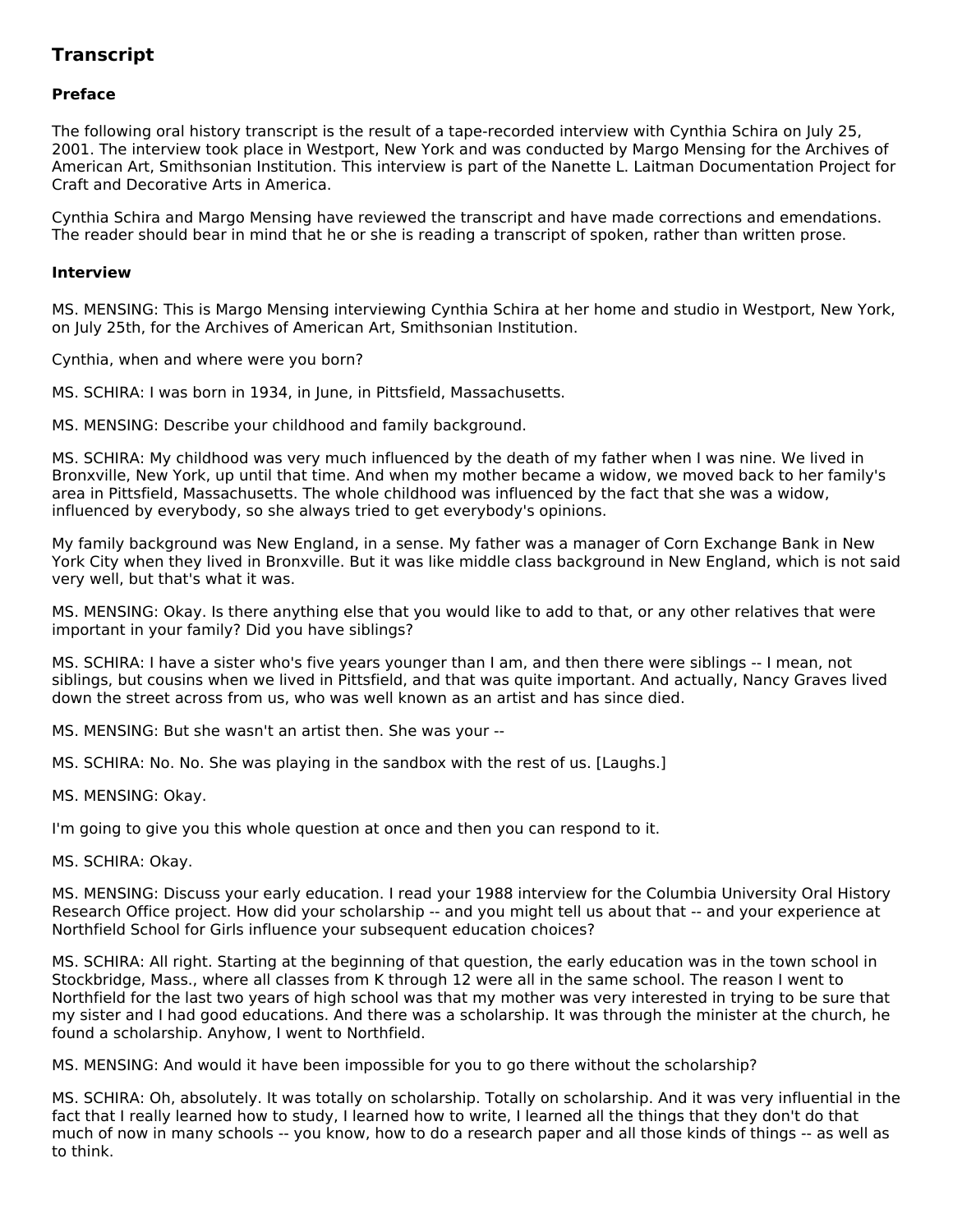It was a very, very formal school at that time and very restricted, so it influenced my subsequent educational choices in the fact that I did not want to live that kind of a restricted life anymore. And by restricted, I mean that it was a boarding school and you got two weekends a year to go home, and you saw boys from 2:00 to 3:00 on Sunday afternoon with a chaperone. It seemed that there was much of life that was missing, so I wanted to pick somewhere that had more openness. And at that point in my life and my thought, it seemed like an art school would do that.

MS. MENSING: So then that influenced the college that you selected.

MS. SCHIRA: Yes. And so I selected, rather than where I was supposed to go according to the advisors and my mother and everybody, like Vassar or Smith, which makes fine young women, I wanted to do something else. And I had done some art, just unimportant art but, I mean, you know, drawings and doodles and things like that.

MS. MENSING: Did you feel that you were encouraged at Northfield to do this sort of thing?

MS. SCHIRA: No, not at all. Not at all. Actually, when I wanted to do it, my mother sent me to Norman Rockwell, and he was to talk me out of the fact that I might want to -- because he lived in Stockbridge at that point -- to talk me out of the fact that I might want to go to an art school. But he didn't. He said, "You should do what you want to do." And so that's what I did do. And then -- I think we're getting on to the next question.

MS. MENSING: Right, about where you went to college and how did you select this institution.

MS. SCHIRA: Yes. I selected it because I wanted a different kind of life than I was offered at Northfield. I don't think it was really conscious, totally conscious. I mean, now we're talking about things in a way that you make it a conscious decision about everything, but in actuality, life doesn't work that way. Or at least mine didn't. So that college seemed different. And then I had to get all the scholarships for that college.

MS. MENSING: Which was? The college?

MS. SCHIRA: Rhode Island School of Design [RISD] in Providence, Rhode Island.

MS. MENSING: Okay. And so what year did you begin your studies there?

MS. SCHIRA: 1952. No, no. Yes. Wait a minute. I graduated in -- '52, yes, and then I graduated in '56. I started in '52.

MS. MENSING: Okay. The next question is, what motivated your interest in textiles? And I said after that, you've spoken about the financial connection of the scholarship money because that did come up in this previous interview.

MS. SCHIRA: Yes, right. Right.

MS. MENSING: Are there other reasons that you were attracted to the study and making of textiles? And I guess really my underlying question that I perhaps didn't say here is, at what point did you begin to make the connections between art and textiles, or craft and textiles? Was this when you were still in school? Can you sort out any of this for us?

MS. SCHIRA: Well, as I told you, I needed the money to go to college, and I had gotten lots of small amounts of money. I got some nice scholarships from RISD; I found a relative way back somewhere who had DAR [Daughters of the American Revolution] connections; one of my cousins was married to somebody n the Metallurgical Society in New York, I got some money from there. But I still was \$500 short, and I got this Textron scholarship for the \$500. I knew nothing about textiles. I had never even considered textiles as anything.

So the first year at the college, I didn't have to do anything with textiles at all, because you have a foundation. The second year I went in and I thought, "Why not?" And it was interesting. I don't think I questioned it. I don't think I questioned in the way I would question now. I don't think I made conscious decisions that way.

MS. MENSING: Were you obligated because of the Textron? What were the strings attached to the scholarship?

- MS. SCHIRA: The strings attached to the Textron were that I would study textiles.
- MS. MENSING: Okay. They didn't expect you to know anything; they just expected you to explore it.
- MS. SCHIRA: And to be in that -- you know, that would be my major.

MS. MENSING: Oh. Okay.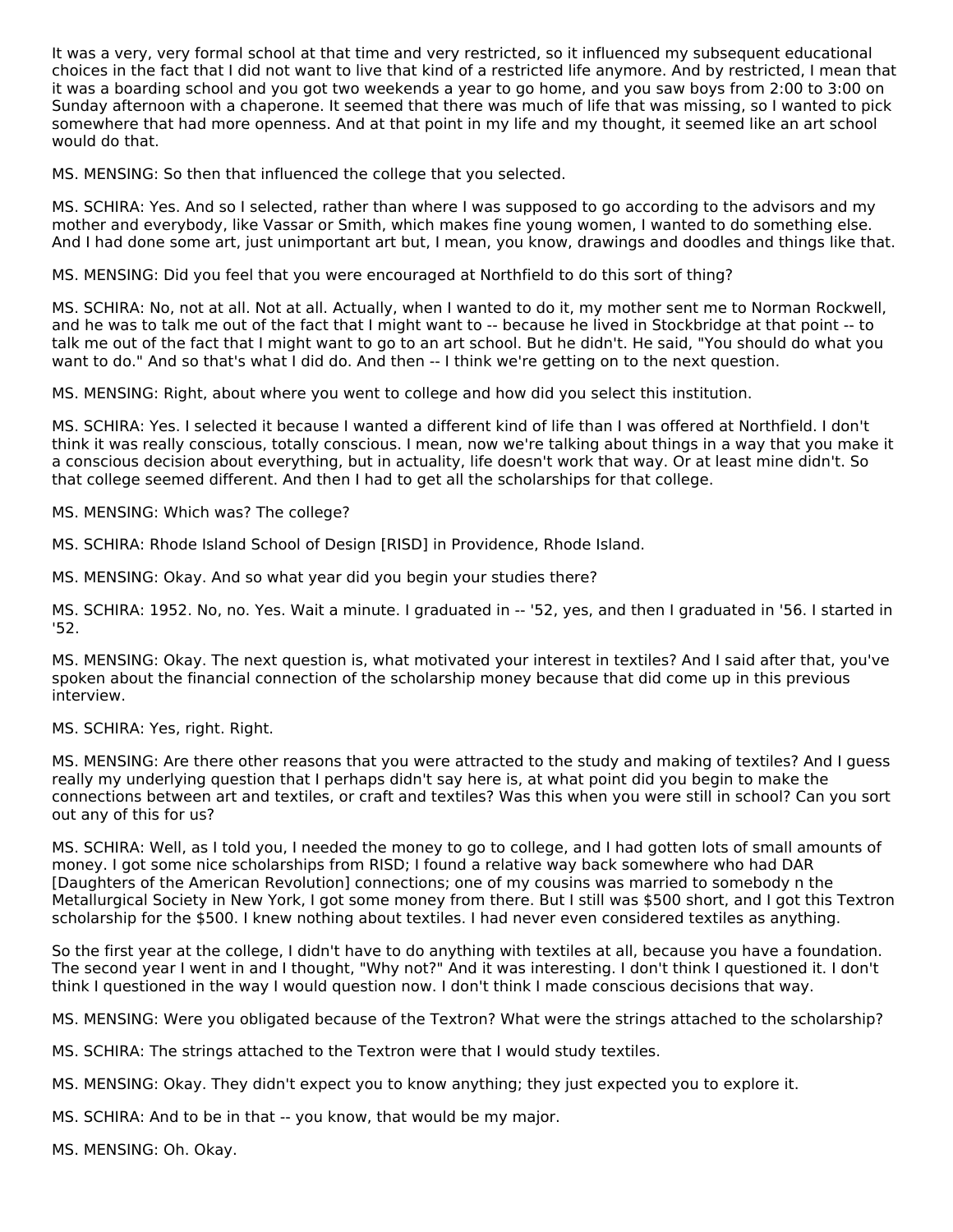MS. SCHIRA: And then, you know, textiles were quite different than they are now. This was pre-Procion dyes, because that was '52; they were developed in '57. It was more industry oriented in the fact that there was one whole floor at RISD that had the big machines, and we learned how to use dobby looms. And we wove one thing on a jacquard. So they had that, but then there was the freer aspects. The printing was totally different than it is now. It was a whole different world.

MS. MENSING: And it was clear that if you did this, you were being trained, then, for industry, not as an individual artist.

MS. SCHIRA: Right. Much more so. And they also had textile engineers, an area of textile engineers. So it was very, very specific.

MS. MENSING: In fact did you learn to do things on your own? I'm thinking now of other programs, like in Philadelphia, where the students didn't even thread their own looms.

MS. SCHIRA: No, we did learn to do things on our own as one part, and that was sort of considered the art design part. The other part was the more textile industry part. It was quite divided, but we did get both sides.

MS. MENSING: Well, it makes me think of things, like was there anybody in particular that you studied with at that time that encouraged you and helped you to enjoy this, or was it more just the methodology and the program itself that was enticing?

MS. SCHIRA: I guess that rather than some particular teacher, it was more that you would get strokes from your peers if you did a good design, from the other students in the class. And some of the classes were very, very boring. It was pre-Xerox, and so he would dictate all this technical information. And the teachers who taught the art -- Marie Howell was somebody who was there -- but they weren't there enough of the time to be --

MS. MENSING: It was very different than --

MS. SCHIRA: Very different than now.

MS. MENSING: Well, I guess what I'm thinking is RISD has this program, a strong foundations program.

MS. SCHIRA: Yes, and that was influential.

MS. MENSING: And I was wondering that then when you started to do textile studies and had been in the foundations program, did you relate what you were learning in textiles? Did it become interesting because you were working out some of these formal properties? I'm thinking of Albers, people like this --

MS. SCHIRA: Right, right, right.

MS. MENSING: -- who use the things, you know, the formal properties in --

MS. SCHIRA: In their work.

MS. MENSING: -- in their work. And I wondered if people made that connection for you or you did that or --

MS. SCHIRA: No, I don't think they did in that. No, I don't think that happened. I think that so many of the things we were asked to do were so specifically textile that we didn't realize we had as much freedom. But there still were some classes that were very important. There was a philosophy of design class that was very important, but important because it was really intellectually interesting. And some of the things he was asking us to do, like to stand in front of a case in the museum and look at a pot or a silver pitcher or something and be able to draw it exactly.

MS. MENSING: From visual memory.

MS. SCHIRA: Looking at it, while you're looking at it, to make it exactly the same size, and he talked about that kind of thing. So it wasn't in the textile program that the interesting things were happening. But the textile program, it seemed possible for me to excel in that program more so than when I had to take beginning painting and drawing. I had a lot of trouble with that. I had -- this is talking about gender. One of the teachers, John Frazier --

MS. MENSING: John Frazier.

MS. SCHIRA: Yes.

[Tape paused.]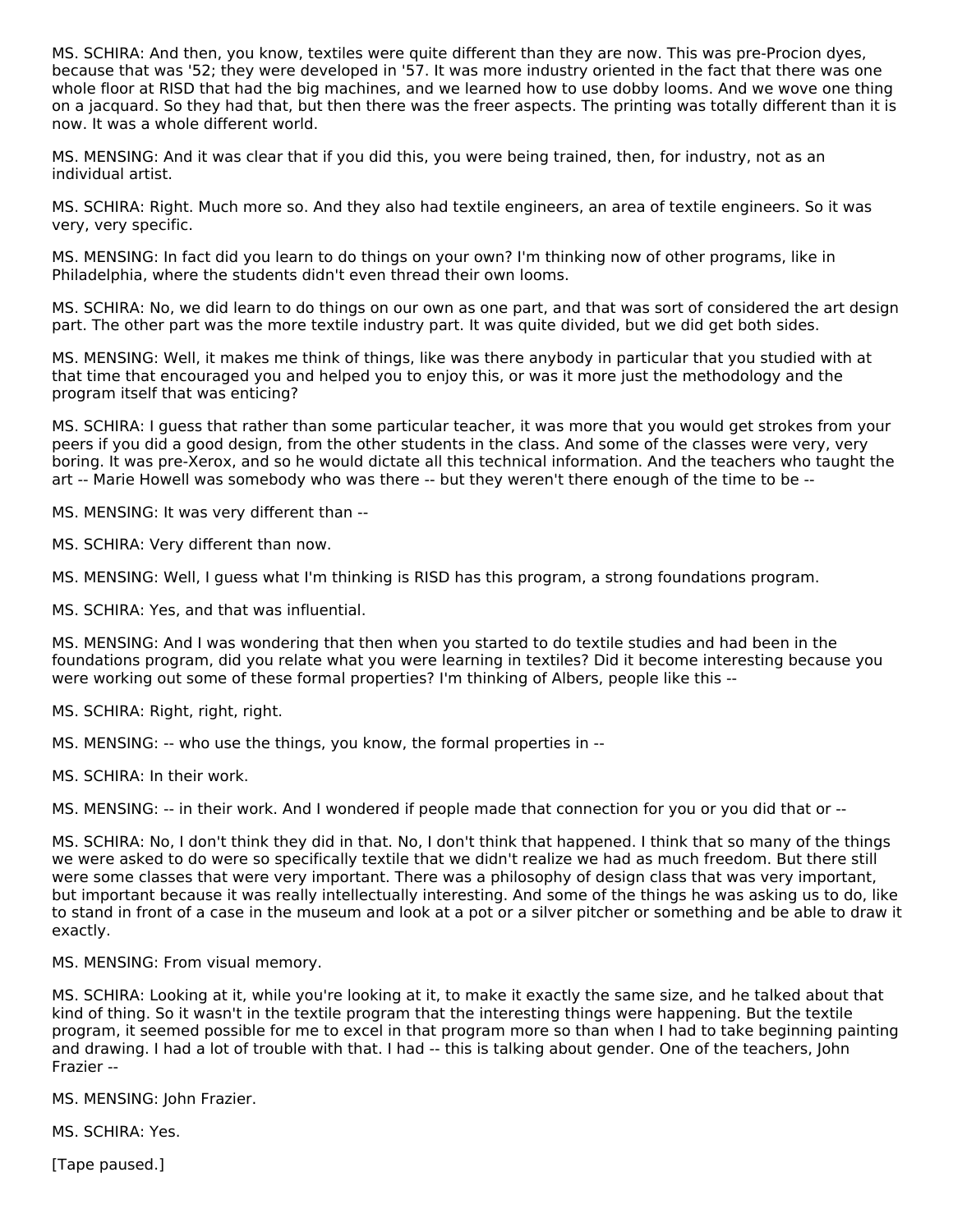MS. SCHIRA: Anyhow -- is it ready? It's going.

MS. MENSING: Yes, it's going.

MS. SCHIRA: He looked at one of my drawings and he said, "Well, Ms. Jones, you are never going to get it, but it doesn't matter terribly much because you're going to get married anyhow." So you get that kind of encouragement and you run back to textiles.

MS. MENSING: You weren't treated that way in textiles.

MS. SCHIRA: No.

- MS. MENSING: You were seen as somebody --
- MS. SCHIRA: Just as a person.
- MS. MENSING: As a person, and a person --
- MS. SCHIRA: And did rather well.
- MS. MENSING: -- who could weave and have a career.

MS. SCHIRA: Yes. In that sense. And then, of course, I did get the textile scholarship from RISD afterwards. And instead of -- are we into another question? [Laughs.]

MS. MENSING: That's fine. That's fine.

MS. SCHIRA: Because I had done well, I did get this Textron scholarship. And this other woman, Patti Zoppetti --

[Tape paused.]

MS. MENSING: Could you speak up a little?

This is a slight correction that Cynthia and I have discussed while the tape was off and we were spelling Patti Zoppetti's name. I asked her about the Textron scholarship, and she said in fact she received that at RISD. The scholarship that she received which was for the last \$500 was not the Textron scholarship, was it?

MS. SCHIRA: No, it was not the Textron scholarship.

MS. MENSING: Was it --

- MS. SCHIRA: I don't remember. I don't remember what it was, but it was for textiles.
- MS. MENSING: But it was for textiles, which is the important point.
- MS. SCHIRA: Definitely. Right. Right.
- MS. MENSING: Okay. So you were talking about Patti Greenman --
- MS. SCHIRA: Zoppetti, yes.

MS. MENSING: -- who was a student at RISD with you at that time.

MS. SCHIRA: Right. And with this Textron scholarship, we were supposed to go to New York and to try to work in industry and work as apprentice or something of that sort. But Patti had this idea, and it really was Patti's idea, that really we should go to France and study tapestry weaving in Aubusson. And so we did do that. We went six weeks first to the Sorbonne, and then we traveled through Europe for two months, and then we went and studied at Aubusson for maybe three or four months.

It was a long time ago. It was a hard time. The Hungarian Revolution was going on. There was feeling that possibly we might be taking all these techniques back to the states and put them out of business, which, of course, wasn't true, because nobody would do that.

MS. MENSING: So you didn't feel particularly comfortable in the situation you were in in Europe.

MS. SCHIRA: Well, when we were studying in Aubusson, it was very, very cold and it was winter, and we were apprenticing, but we weren't with the regular apprentice group because that was young, 13- and 14-year old kids. We were with a French man and a Swiss woman. So there were four of us, and we were being taught by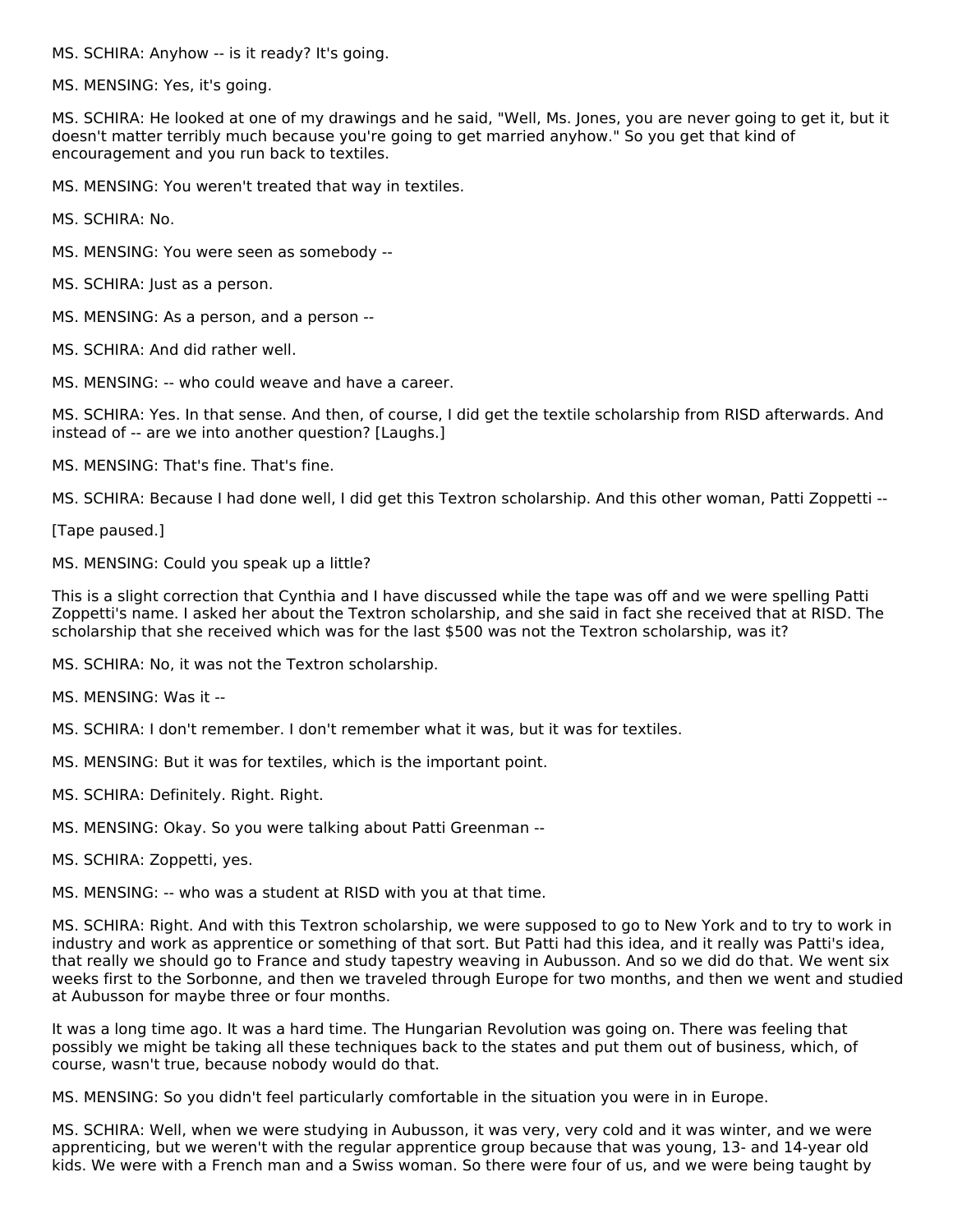#### Michel Touliere.

MS. MENSING: Well, this is definitely related to one of the questions I was going to ask you, and that is to tell me about your travels and what impact they've had on you. So I'm wondering how learning tapestry weaving then later or even at that time became influential in your career path.

MS. SCHIRA: I found that there was a tightness in the technique of tapestry weaving, that you actually have the enjoyment and the interest in making the cartoon, and then there's a lot of work to make the cartoon into a tapestry, which is quite boring. And for years and years it was always done by other people. It wasn't until Jean Lurcat in France began the whole idea of designing the tapestry, having control over the design and the weaving of the tapestry that it was no longer divided.

That's a terrible sentence.

[Tape is paused.] So we're going to start with another question at this point because I got confused.

MS. MENSING: All right. You want me to rephrase that question.

MS. SCHIRA: Yes.

MS. MENSING: My reason for bringing this up is, you mentioned that parts of the apprenticeship were quite boring. You were restricted and controlled. And so since you did become a weaver and since being a weaver has been your life as an artist --

#### MS. SCHIRA: Absolutely.

MS. MENSING: -- very influential --

MS. SCHIRA: Right.

MS. MENSING: -- I'm wanting to know if you can sort that out and tell me what was intriguing to you with this apprenticeship that did keep you going and, you know, was -- [inaudible].

MS. SCHIRA: Well, I don't think it was just the apprenticeship. And actually, my weaving was not just the apprenticeship either, because I'd had all the experience weaving at RISD. I had woven on hand looms and I'd woven on mechanized looms, jacquard, dobby, I had seen many, many different aspects of weaving. So in a sense, this was simply one aspect. What I didn't want to continue, because I felt it was so tight as far as the actual weaving of it, was in that particular technique. It seemed to me that I could have more freedom than that.

When I came back from Switzerland -- I mean from France, I did do some tapestries. And I found then that I truly didn't want to do it. I found that I couldn't get to the loom and somehow I had to do a million other things instead of going to the loom.

I was married to a painter. It was the time of the abstract expressionists. Everybody was very involved in their ideas and in their process, all of which had nothing to do with sitting at the loom and slavishly copying an already made cartoon. So I began to think that there had to be another way to express myself or to do the visual things that I wanted to do.

The part that I liked about being a weaver or weaving was that there was a physical structure that held you, that made it possible to do things. Somehow, the empty space of a canvas with no structure was frightening to me, but the actual making of something, of crossing the vertical and the horizontal threads, allowing myself to not worry about the visual for a little bit and to work with the technical side of it, satisfied me in a way that the painting didn't.

There's something about weaving that has the intellectual side. You have to know all the things about the math to set it up and all that kind of thing as well as the more spontaneous and visual thing. And that coming together of the two sides I found really interesting.

MS. MENSING: I'm going to return to these in a minute, but --

MS. SCHIRA: Yes, it's easier.

MS. MENSING: -- your statements sometimes make me think of new questions, and one of them would be, did you use preparatory drawings at all when you did this, when you were first a weaver back in this country after being trained, or were you completely spontaneous? Did you warp the loom and then just --

MS. SCHIRA: Huh-uh. [Negative.]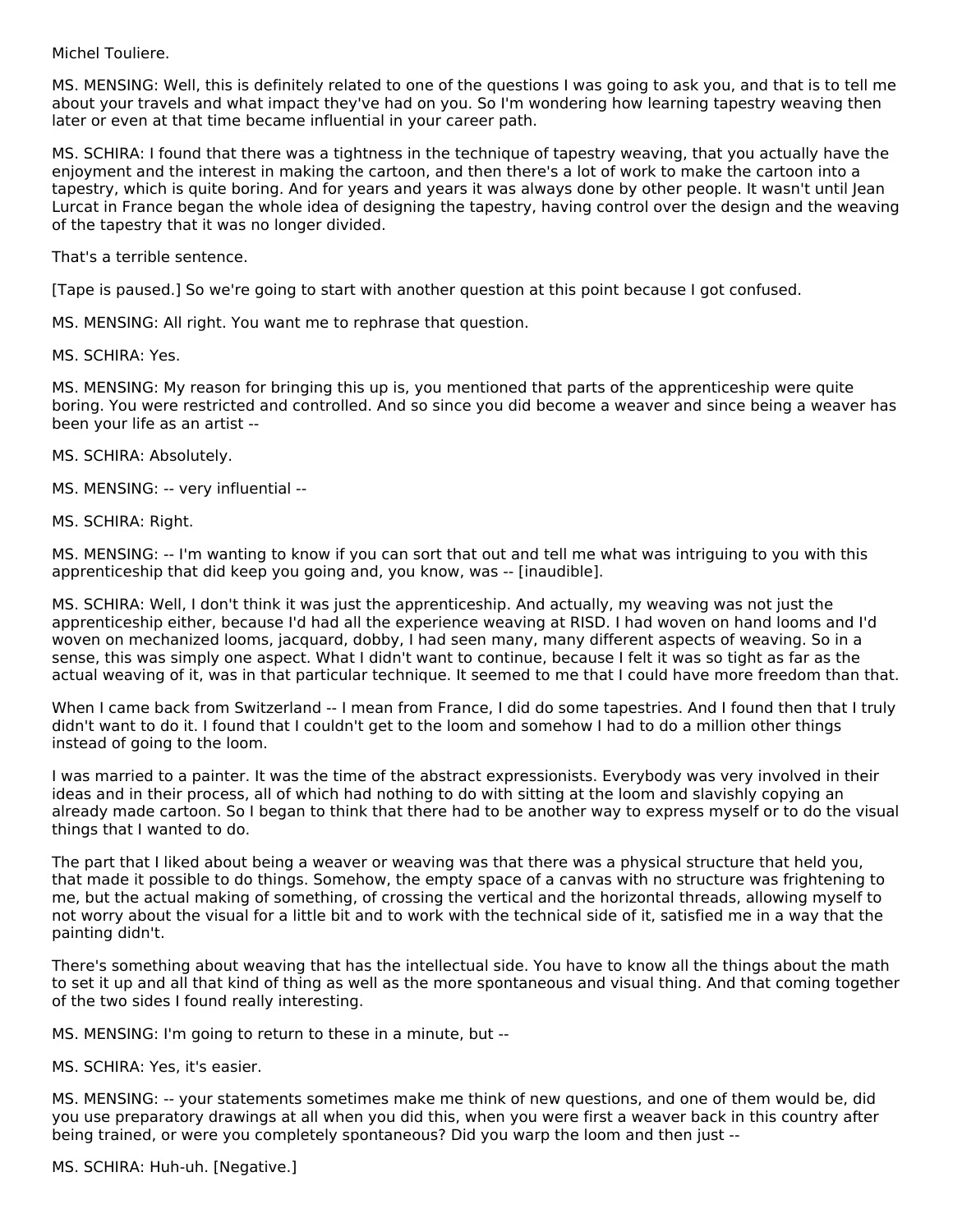MS. MENSING: -- you know, use it as an abstract canvas --

MS. SCHIRA: No.

MS. MENSING: -- or did you work, in fact, with some form of a cartoon that maybe you changed later? And I'm using cartoon loosely.

MS. SCHIRA: Yes, I know what you mean by the cartoon; not cartoon that you see in the newspaper, but the cartoon which is the preliminary drawing for the tapestry.

Well, in actuality, I was doing this weaving when Dick was getting his master's up in Seattle, so we were there. And we had a young child at that point. And what I was finding out over a period of two or three years was that I wasn't making time to weave. I wasn't making time to do anything creative. And it wasn't that my life was so busy, it was that I was running away from the fact that I didn't like what I had been doing in tapestry and I didn't know what to do next.

So when we moved, when he got the job at the University of Kansas and we moved to Kansas, I started in the graduate program there, getting a master's degree. What that did was open up possibilities and techniques that I hadn't done before. You know, when you're a student, you can open up in a way and you try to finish things or you set yourself a problem that you try to solve in multiple different ways. And I did my master's thesis on ancient Peruvian textiles. So I read many books, d'Harnoncourt's [René d'Harnoncourt] book and other books of that type, and tried to do a lot of those techniques. So I was actually always going from techniques. Then I would try to take the technique further.

This was a time when everybody was experimenting. This was, the early '60s, and everybody was doing quadruple weave and feathers, and I mean, it was a marvelous time because it opened up something that to me had been very, very tight. It had been tight at RISD and then incredibly tight with the tapestry.

MS. MENSING: And Peruvian textiles were very influential in --

MS. SCHIRA: Incredibly influential, and not just to me, to everybody at the time. I think I might have taken it a bit farther than some people of by really trying to understand and see how they were done. I went to the Peabody Museum at Harvard and photographed many of the textiles that Junius Bird had collected. This was before they were really uptight about everybody being really proper, you know, and they let me down there in the stacks to do the photos. And then I tried to do some of those. And then as I was trying to do some of those techniques, then ideas started to come into my head about what could be done.

Also at that time I was very jealous of Dick having -- and our friends, who were all painters -- having a freedom that I didn't have. I wanted to have the structure, but I needed more freedom. And so that's when I started doing the brocaded works with the wider tapes.

MS. MENSING: Maybe you could just explain this briefly, the technical aspect of --

MS. SCHIRA: Of brocade?

MS. MENSING: Well, or what you did that was so different and innovated at that time.

MS. SCHIRA: Well, actually what I did was very much based on a piece of Lenore Tawney's that I saw. The name of the piece is *Jupiter*. And it's been reproduced in many magazines. But this woman, who was the first art representative or dealer that I worked with, Marna Johnson, had this piece because she was also selling Tawney's work. It had many of the horizontals, or wefts, floating. I had never seen anything that was as open as what Tawney did or as floating in that sense, because everything that I had seen before that had been very tightly structured textiles.

MS. MENSING: For instance? I mean, can you tell us --

MS. SCHIRA: Oh, I mean like regular tapestry is very, very tight.

MS. MENSING: Okay.

MS. SCHIRA: And even some of the things that I had seen, the Scandinavian tapestries, which are not like the French and have eccentric wefts, but they were still tighter than hers. There just seemed to be this possibility. And seeing that particular piece brought it up to my mind that I could play more. I knew that I could make a structure underneath and have a secondary, supplementary horizontal or weft and that could play because I would have that structure. So that seemed to me best of both worlds. And then I found tapes at this surplus place in Topeka, Kansas.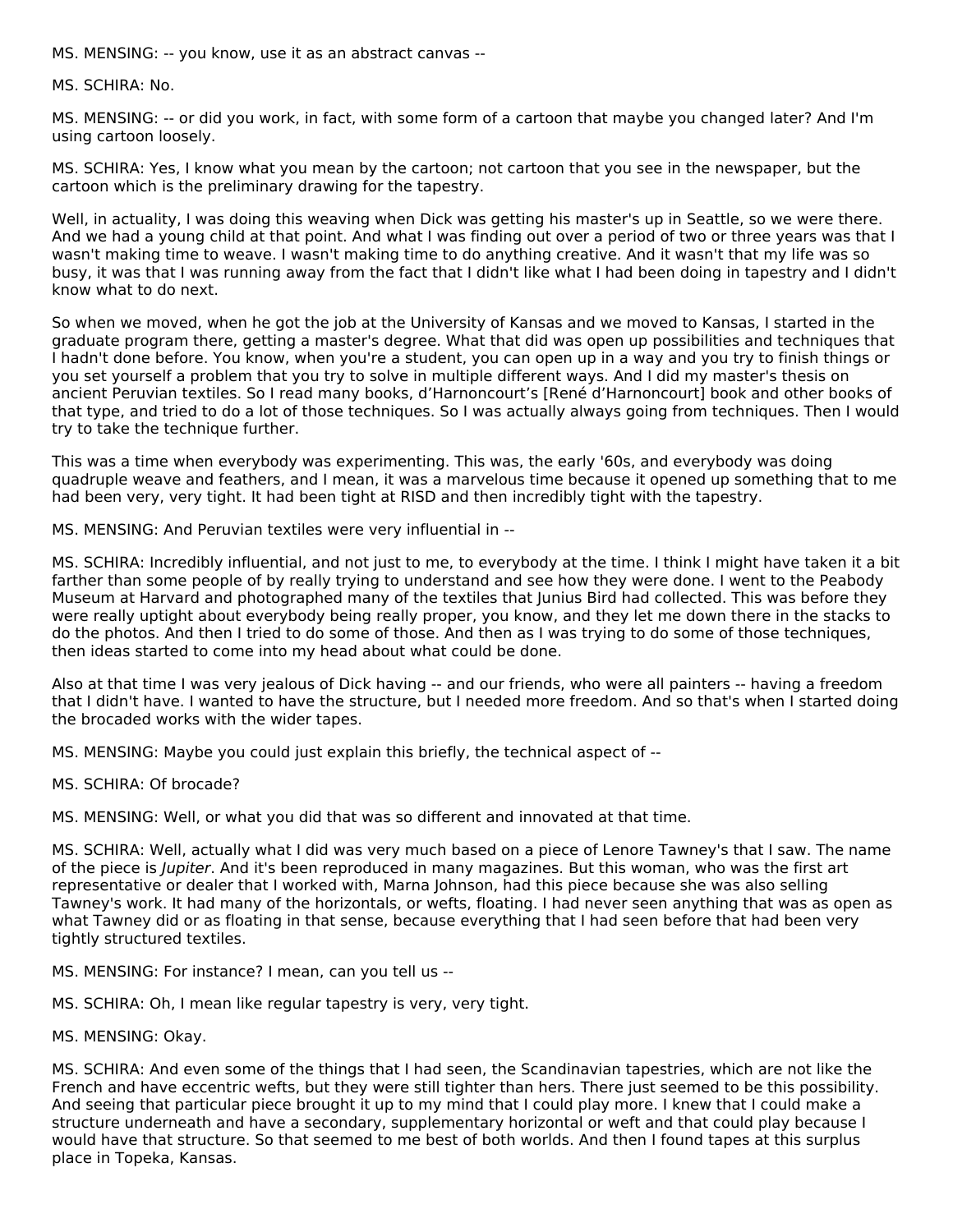MS. MENSING: Cotton tapes that --

MS. SCHIRA: Cotton tapes.

MS. MENSING: -- are used in sewing, that sort of thing?

MS. SCHIRA: No, they were used for bandages in the war.

MS. MENSING: Oh.

MS. SCHIRA: To go on fingers. And they even had the metal thing that goes over the finger and then you bring the bandage down over the metal thing. And I found out that those could dye.

MS. MENSING: By now, Procion dyes were available?

MS. SCHIRA: No, it wasn't -- well, I was using hot dyes. I used hot dyes, the Cushing's. So much was serendipitous. I didn't want it to be this horrible mess when it came out of the pots, so I would wrap them up really tightly putting them in a tight ball when I was dying them in the hot dye. It turned out they were resisting just from the fact that they were really tight. Then you can go with that. Well, it did this by chance, but then you can take that chance and turn it into something. So I used all that for a long time.

And I'm sure we're way past whatever question. [Laughs.]

- MS. MENSING: Well, that's fine.
- MS. SCHIRA: It's easier to do it this way.
- MS. MENSING: That's fine, then, if you don't mind me just asking the questions.
- MS. SCHIRA: No, I like it better than trying to -- you know.

MS. MENSING: Well one thing, to just maybe go back a little, that isn't in here but I'm interested in, and that is, were you aware of Anni Albers' work at this time? This was, again, in the, what --

MS. SCHIRA: I was aware of [Johannes] Itten's book, and I was aware of Josef Albers.

MS. MENSING: But not Anni Albers' weavings?

MS. SCHIRA: At some time in there -- I don't know whether -- I mean, it's all fuzzy to me as to what happened when. I even have to think about -- [laughs] -- my children as to when things happened. But certainly her book on weaving and the other book on designing were very important. And M.C. Richards's book, which was -- I think Centering was the name of it.

MS. MENSING: Right.

MS. SCHIRA: And those books were really important.

MS. MENSING: So you knew about Black Mountain [Black Mountain College, Black Mountain, North Carolina] and --

MS. SCHIRA: No. I'm not sure I knew about Black Mountain. I think I found the book or somebody had the book. You know, there were bible books that you had to read. Everybody was reading those books.

And I don't know now what we're doing.

MS. MENSING: Where are we now, early '60s?

MS. SCHIRA: Yes, but see now also the other thing is -- and this comes as a question later -- that this was a time when Ms. Magazine was starting. Betty Friedan had written her book, The Feminine Mystique.

MS. MENSING: And you're out of graduate school.

- MS. SCHIRA: Yes, I'm out of graduate school.
- MS. MENSING: Are you at home with the children?
- MS. SCHIRA: Uh-huh. [Affirmative.]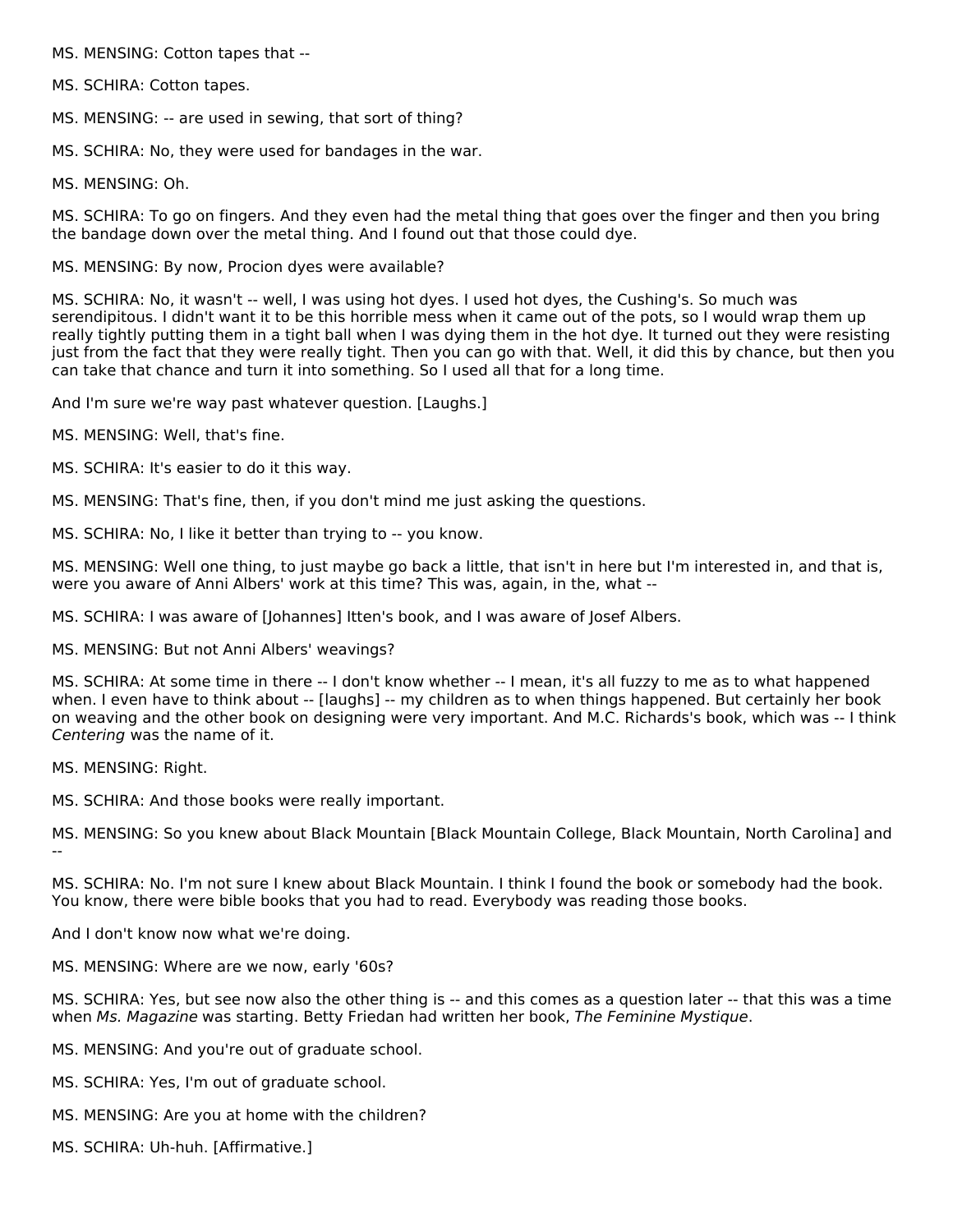MS. MENSING: Are you working?

MS. SCHIRA: No, I'm at home with the children. I didn't teach until '76 at the University. I did do some workshops. And I sold through this woman, Marna Johnson.

MS. MENSING: This is in Kansas?

MS. SCHIRA: No, in Chicago.

MS. MENSING: In Chicago. Okay. She was a dealer in Chicago.

MS. SCHIRA: Right. And that's how I met Christa Thurman Mayer [Christa Mayer Thurman], when Christa first came to Chicago. It was that long ago.

MS. MENSING: Really.

MS. SCHIRA: So I'm going to be -- I can't be straight on dates and things.

MS. MENSING: Well, I'll just try to ask you things like that.

MS. SCHIRA: Yes.

MS. MENSING: Was Marna Johnson only a textile dealer?

MS. SCHIRA: Yes. And she did it out of her house.

MS. MENSING: Oh, really?

MS. SCHIRA: And it was very genteel and very, very quiet, and only to some people. She handled mainly Lenore Tawney. Well, she did also to -- she sold to -- oh, Bertl [sp]. You're asking me questions that are making me remember things.

MS. MENSING: And actually, I think very soon we're going to stop because I don't want the tape to run out.

MS. SCHIRA: Okay.

MS. MENSING: But maybe you could start, just tell us who Bertl [sp] was.

MS. SCHIRA: He was the store decor person for Marshall Fields, and he bought many, many of my pieces for the store.

MS. MENSING: Okay. Well, let's stop right there.

MS. SCHIRA: Yeah. Okay.

[Begin Tape 1, Side B]

MS. MENSING: Testing. Trying to see whether or not this is recording. Testing with Cynthia, trying to see if this recording is working. This should be Side B, Tape 1.

[Remainder of Side B is blank.]

[BEGIN TAPE 2, SIDE A.]

MS. MENSING: This is Margo Mensing interviewing Cynthia Schira at her home and studio in Westport, New York, on July 25th, for the Archives of American Art, Smithsonian Institution.

This is the second tape.

We were just talking about Bertl Sonnenburg [sp], who was decor --

MS. SCHIRA: Head. He was head of store decor at Marshall Fields. And he was a quite wonderful man who bought the work of many contemporary textile people to be used in this store; not for resale, but to be used as part of the decoration of the store.

MS. MENSING: And you said that he had some connection with Christa Thurman?

MS. SCHIRA: No, he didn't have connection with Christa Thurman. The connection was through Marna Johnson. And he was one of her clients and Christa was one of her clients, but actually their relationship, it wasn't as a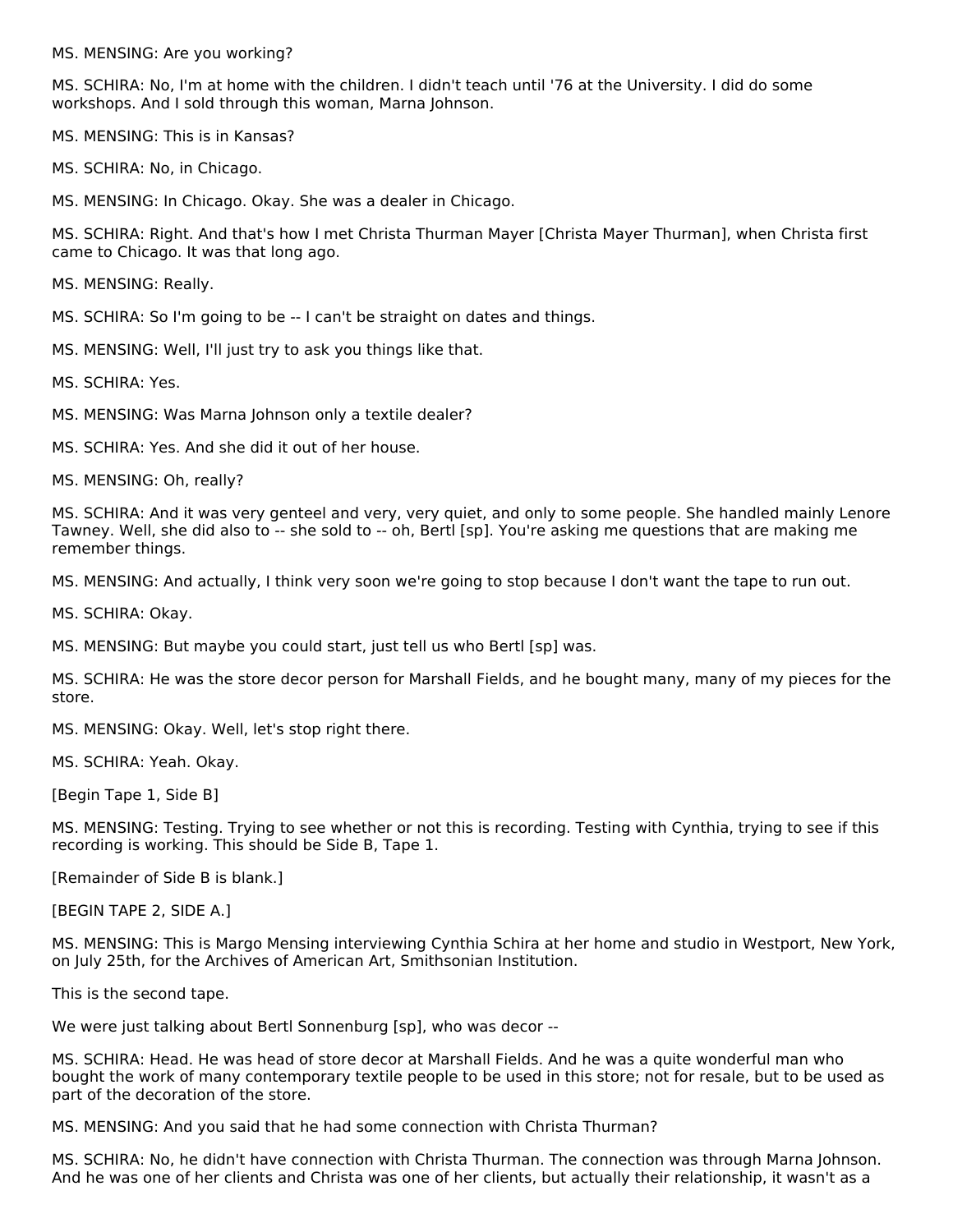client kind of situation. Marna knew that Christa was a young woman coming into a very important job. She was very kind to Christa and befriended her when Christa was new in Chicago. And then eventually, I think it was several years later, Christa had a quite important show at the museum for Marna's artists. And I can't remember the date of that. Must have been --

MS. MENSING: All contemporary?

MS. SCHIRA: Yes. They're like seven or eight contemporary people. Alice Parrot and Terry Ellis, Ulla Mae Bergman, and myself and Janet Kummelein. I can give you that list afterwards of those.

MS. MENSING: Okay.

- MS. SCHIRA: And I can't remember the name of it.
- MS. MENSING: Maybe we can look it up.
- MS. SCHIRA: But we had all the galleries. It was quite --
- MS. MENSING: All the textile --
- MS. SCHIRA: In the textile galleries.
- MS. MENSING: In the Art Institute of Chicago.

MS. SCHIRA: Yes.

MS. MENSING: Right?

MS. SCHIRA: Yes. So it was a very important show. And then Christa also bought several of mine. And as time has gone by, she now has four or five -- five? -- I think she has five pieces, which is really nice. I'm really pleased about that.

MS. MENSING: Okay. So this was sometime in the '60s, though.

MS. SCHIRA: Right, because when we were talking earlier off tape, we were talking about the Biennale and the international relationship of the artists versus the American. And the first Biennale [6th International Biennale of Tapestry, Lausanne, Switzerland] I was in was 1973.

MS. MENSING: And this show predated that.

MS. SCHIRA: Yes.

MS. MENSING: Okay.

So actually what happened was that we talked for quite a long time and found out that the tape recorder was not taping our conversation, and we both felt that it was a very good conversation. We'd like to reconstruct as much of that as we can, so Cynthia and I have just talked about how we would like to see if I can't prompt her on that line of questioning because many of the questions that came up were not questions that were actually in our list.

#### MS. SCHIRA: Right.

MS. MENSING: And so I was asking her at this time what was going on in her own life. I asked her if maybe we wanted to move to the question about her involvement with the Haystack Mountain School of Crafts [Deer Isle, Maine], and she said no because that takes place a lot --

MS. SCHIRA: Later.

MS. MENSING: -- a lot later. And so then, I think, Cynthia, you were talking about your career at this time, about working in your studio. I think you talked a little bit about the Louis Comfort Tiffany Award.

MS. SCHIRA: Let's see. Now, going back and trying to place ourselves, I'm trying to think. I had come to Kansas with my husband, he was teaching at the university. So I'm just trying to go back to give us a context. He was teaching at the university, and my role was a faculty wife, which I found stultifying. And the very thought of - even though at this particular time Betty Friedan had written The Feminine Mystique and Ms. Magazine was happening.

So what I decided to do was to go back to school and get my MFA, which I did do in two years. And actually, I got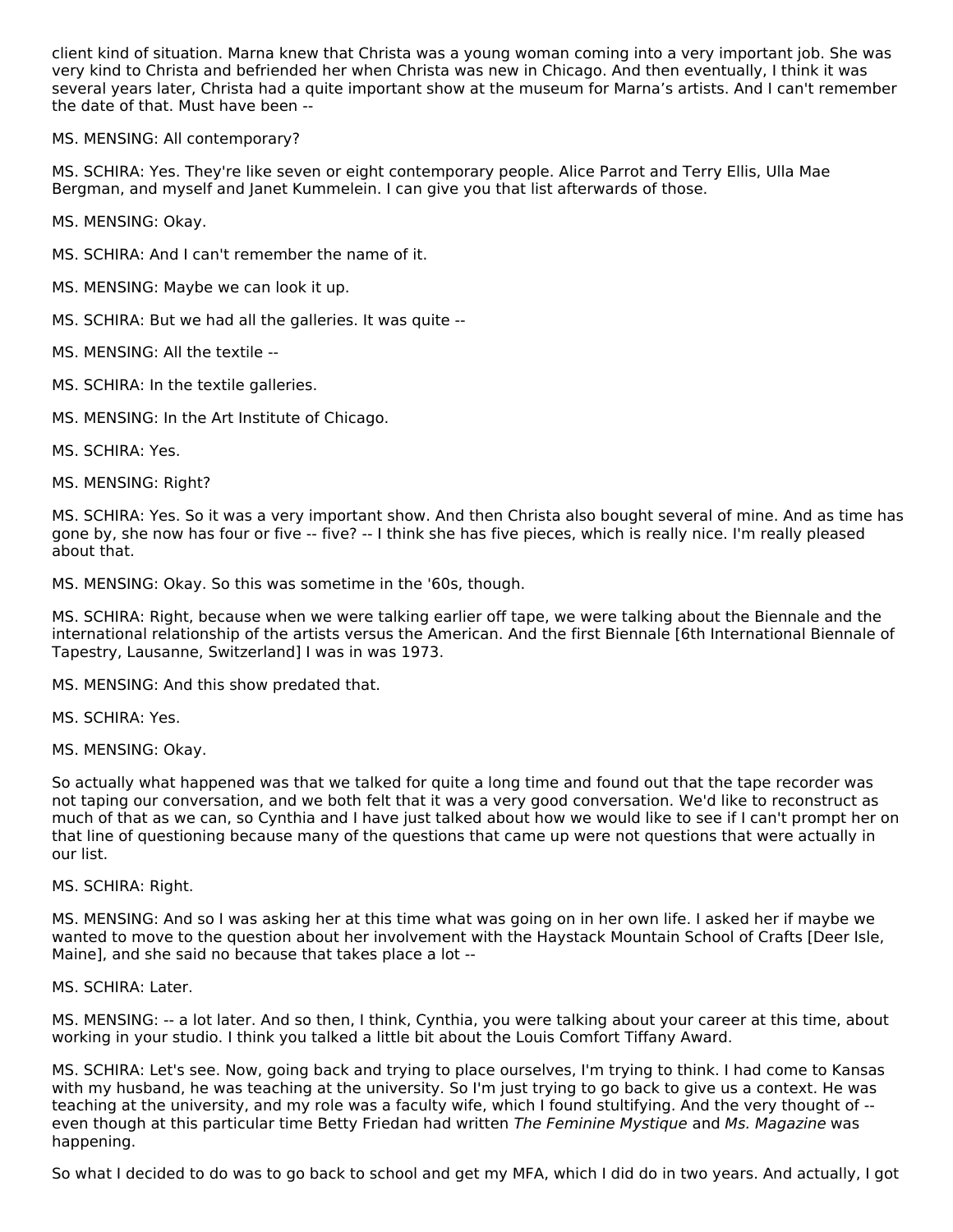credit for the time I had spent in Aubusson, so I did a 24-hour [sic] master's. So I wasn't taking advantage -- and I think I mentioned this before in our conversation -- I wasn't taking advantage of the university at that point through the schooling, even though I was going to concerts and things with my husband in my other role as a faculty wife. [Laughs.]

At the end of getting my MFA, I applied for -- even though everybody said I couldn't get it, I thought, "Why not?" -- I applied for a Louis Comfort Tiffany grant, and I did get it and then worked for a year. There were no strings attached to the Tiffany grant, so I worked as much as I possibly could for a year, feeling great responsibility for having received this, and ended up with a lot of work. And so that's what took me to Marna Johnson and why I hunted around -- and it was through somebody and somebody that I got the name -- I sent her some slides and then she was interested. And that began the whole thing going back to Bertl.

MS. MENSING: Right.

Another question I had asked you was if you were teaching at that time, and you talked about the nepotism and not teaching.

MS. SCHIRA: Right. Right. And so in my head I was thinking, no, I wasn't teaching, but in actuality I was teaching, because I was teaching short-term workshops. I think that there was such an aura of how one thought of oneself at that time.

Is that going? [Referring to the tape.]

MS. MENSING: Mm-hm.

MS. SCHIRA: That you asked me if I was working towards teaching and working towards being more professional, and I said, well, I didn't know. I think it was more a case of not admitting the fact that I really wanted to teach, I really wanted my work to be better, I really wanted it to develop, but because of the role that I was cast in in the Midwest as faculty wife and also what was happening with Betty Friedan, I just couldn't admit it.

MS. MENSING: But you were beginning to be involved in what we would call both the textile and the craft scene at that time.

MS. SCHIRA: Right. And even now I can't think back.

MS. MENSING: But you talked a little bit about the Deliberate Entanglements show in 1966.

MS. SCHIRA: Right.

MS. MENSING: That that was the first time that you really met your contemporaries.

MS. SCHIRA: Right. And now I'm thinking back, when we're talking about it again, that actually there was a woman in Kansas City. She would have these, like, six or seven women to lunch, and we were all textile people in various ways, all local. But I wasn't thinking of it, you know --

MS. MENSING: Was she a guild person?

MS. SCHIRA: No, she was just -- she was a textile person herself and she had a little extra money, and was older than we were.

MS. MENSING: And interested in contemporary textiles.

MS. SCHIRA: Right.

MS. MENSING: In the same sorts of things that you were interested in?

MS. SCHIRA: Right. Right. And all the people there were. So that was another connection that I was having, as well as teaching at the guilds, which I think -- I don't know which tape it's on, but we were talking about the fact that the guilds were much more interested in adding vocabulary to their dictionary of textile techniques more than pushing forward, more than trying other things. They were not particularly experimental.

MS. MENSING: Was Convergence around then? Did you ever go to a Convergence?

MS. SCHIRA: Yes. I went to one Convergence, and that was 1974.

MS. MENSING: Which would have been a little later.

MS. SCHIRA: That's right.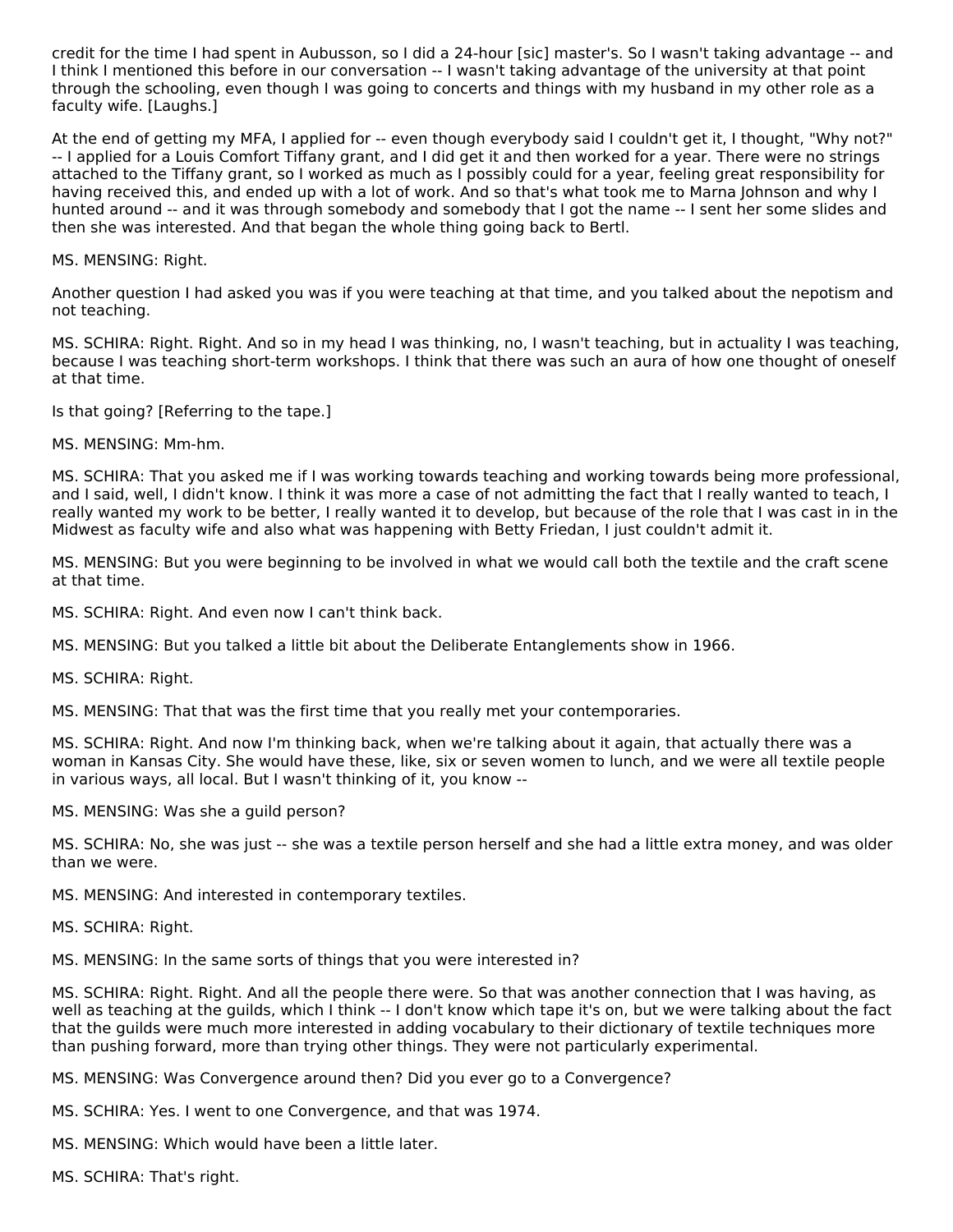MS. SCHIRA: And did you show your work in that 1974 one?

MS. SCHIRA: I can't remember. I did a work, I did some kind of -- there was a reason. And the kids were young, because I went out by myself. I taught a workshop afterwards at Mills College. I met Trude Guermonprez. Talk about somebody interesting.

MS. MENSING: Wow. Yeah.

MS. SCHIRA: Yes, that was really, really interesting. And there were several other people. Truthfully, I don't think about all this that much. [Laughs.] That's how I'm dragging up things from 30 years go.

MS. MENSING: And you actually met her? You actually talked --

MS. SCHIRA: Yes, and we talked to her. She was teaching too.

MS. MENSING: And talked to her about her work?

MS. SCHIRA: Well, I can't remember, but we talked. We talked. And I can't remember. And also, I don't know whether I ever even asked her anything intelligent. [Laughs.] You know. I mean, I don't know what I said.

MS. MENSING: But it was important to you to meet her.

MS. SCHIRA: Yes, it definitely was. I respected her work so much. She was doing things way ahead of everybody else in weaving. Weaving is my language, and it's still, has always been my language. And it's what I want to talk in, you know? I mean, it just is the most natural thing. And so when I see somebody like that doing something really interesting -- she was printing on her textiles.

MS. MENSING: And she had done a famous piece of the flag waving in the wind with the song lyrics, the one that is often pictured?

MS. SCHIRA: No, I don't think -- yes, that's not the one I'm thinking of. I'm thinking of the one of the mountains, where the twills went along with the painted mountains.

MS. MENSING: Right.

MS. SCHIRA: And then there was one where it was all white. I can't remember what that was.

MS. MENSING: Yes.

MS. SCHIRA: Anyhow, it was very impressive.

So I guess I was influenced by a lot of people in various ways. It was never continuous, somehow, and it just sort of came in. I don't think I always noted that I was being influenced. That might be egotism or something. [Laughs.]

MS. MENSING: But you began to have connections with people. You met some people, you mentioned, in the "Deliberate Entanglements."

MS. SCHIRA: Right.

MS. MENSING: You met Lia Cook for the first time.

MS. SCHIRA: Right.

MS. MENSING: In 1966. Did you meet Gerhardt Knodel then?

MS. SCHIRA: I'm trying to remember when I met Gery. Gery has always been very influential to me and I've always looked up to him. Actually -- I don't know whether this should be on this thing or not. I used to look up to him so much, and I think he was at -- I'm sure he was at "Deliberate Entanglements." I know he was. I looked up to him so much, I thought he was really tall. And then I grew up and I got older and we got to be good friends, and I realized he's really the size that he is. [Laughs.] It was so funny that that happened. You know. I truly believed that he was really much taller than he was. I did do things later on at Cranbrook [Cranbrook Academy of Art, Bloomfield Hills, Michigan]. And of course I led that tour to China, you know, and they were all on that, too.

MS. MENSING: Right. And that was later.

MS. SCHIRA: That was much later.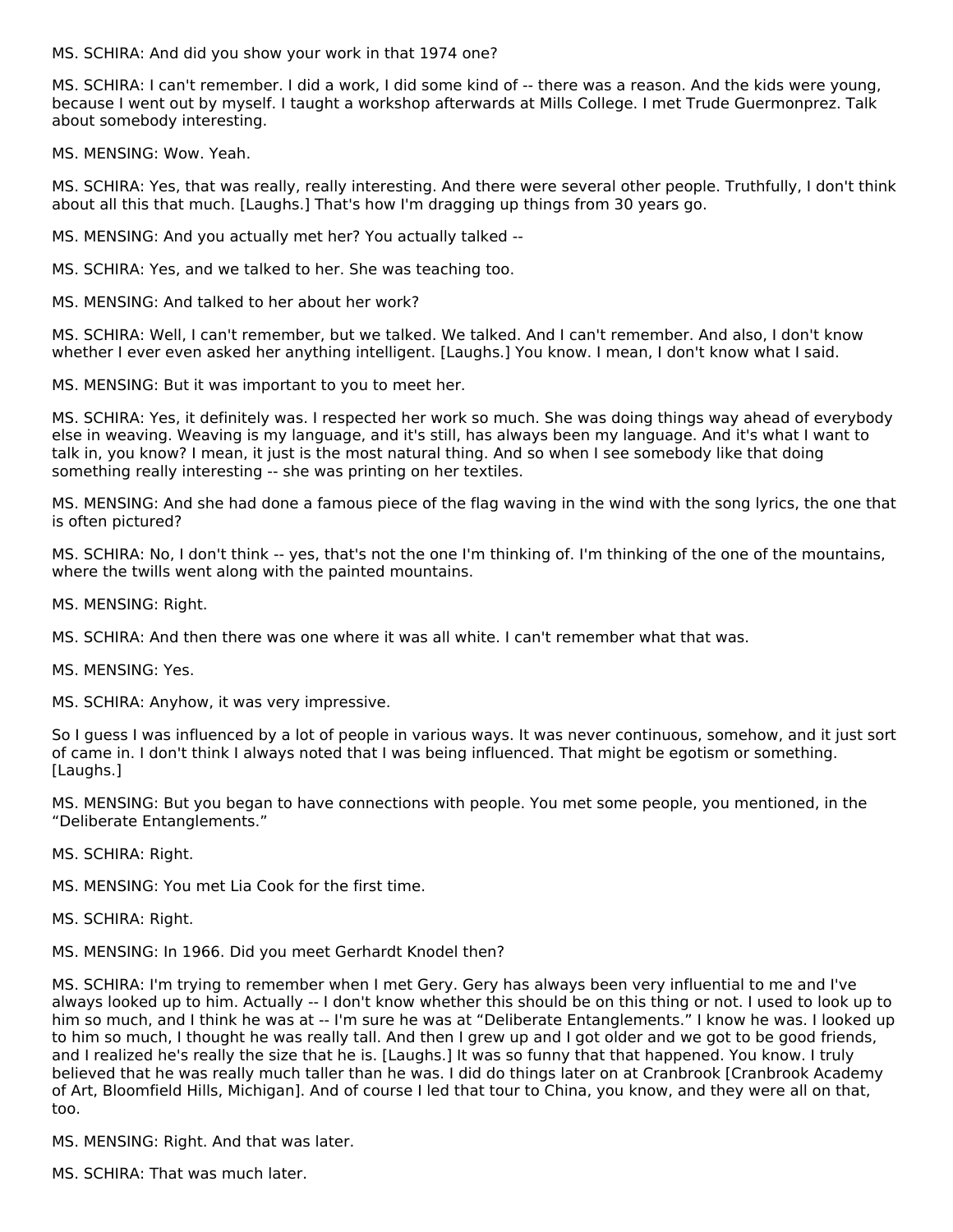MS. MENSING: That was much later. That was in the '80s.

MS. SCHIRA: Yes, '83, I think.

MS. MENSING: Right. That was right before I came to the School of Art Institute as a graduate student.

MS. SCHIRA: Was it? Yes.

MS. MENSING: So at about this time, then -- well, I asked you the question about do you think of yourself as part of an international tradition or one that is particularly American, and you wanted to talk about, I think, the Biennale?

MS. SCHIRA: Yes. The Biennale. We had talked about that. I guess that I want to think about myself as part of the international grouping, but in reality, and especially then, I was part of the American. And we were more of a group and a point of view than I was thinking before we started talking. I think that in actuality, the American work was more innovative, more experimental. Different materials, different techniques than the European; except then you brought up the fact that Magdalena was there and Jagoda Buic and Ritzi, Ritzi --

MS. MENSING: Ritzi and Peter Jacobi.

MS. SCHIRA: Peter Jacobi. And they were my heroes. I mean, their work was so fine. I couldn't even think of myself being anywhere near them. I remember the second -- that might have been the Biennale -- well, I guess maybe it was the second Biennale, one or the other, that Ritzi came over and was asking me questions about my work, and I was really -- it was so important to me to have a conversation with her. And as far as Magdalena Abakanowicz, I never really even spoke with her. I just stood in awe at a distance and watched her arrange the backs of her figures at the Biennale. Just so fantastic.

MS. MENSING: So when you returned, then, after that first Biennale, it must have affected your life. I don't know about your career, but it certainly must have affected --

MS. SCHIRA: Oh, it affected the career enormously.

- MS. MENSING: It did?
- MS. SCHIRA: Yes.
- MS. MENSING: In what ways did it affect your career?

MS. SCHIRA: It opened up -- people asked me to do things and be parts of shows and everything. I mean, it was a real card to ask you to be part of it all.

I think we need to stop this just for a minute.

MS. MENSING: Okay. [Tape paused.]

MS. SCHIRA: [In progress when tape begins] -- thing. It was so fantastic talking to her.

- But you have to ask the next question.
- MS. MENSING: Well, when we turned it off --
- MS. SCHIRA: Wait a minute now. Is it going now?
- MS. MENSING: Yeah.

[When we turned it off, Cynthia went and picked up her resume because she was talking about trying to sort out the Biennale, exactly which one it was, and we established that she was in the sixth Biennale, in 1973, which was the first one, and then the eighth Biennale in 1977.]

But also, just having your résumé, I think you wanted to bring up some other shows that you had forgotten, like "Objects: USA."

MS. SCHIRA: "Objects: USA" was probably the most important thing I was in. And that was Paul Smith and, I think, Lee Nordness going around the country picking various people. I think they saw my work at Marna Johnson's in Chicago and asked me to be part of it. And then I was in that book as well as in the show in New York. And that made -- you know, that opened doors. Each one of these shows, the really big, important shows at that time opened doors for the people who were in them and started to make their career. And probably around this time when you said you might have heard my name, it might have been from the Biennale or from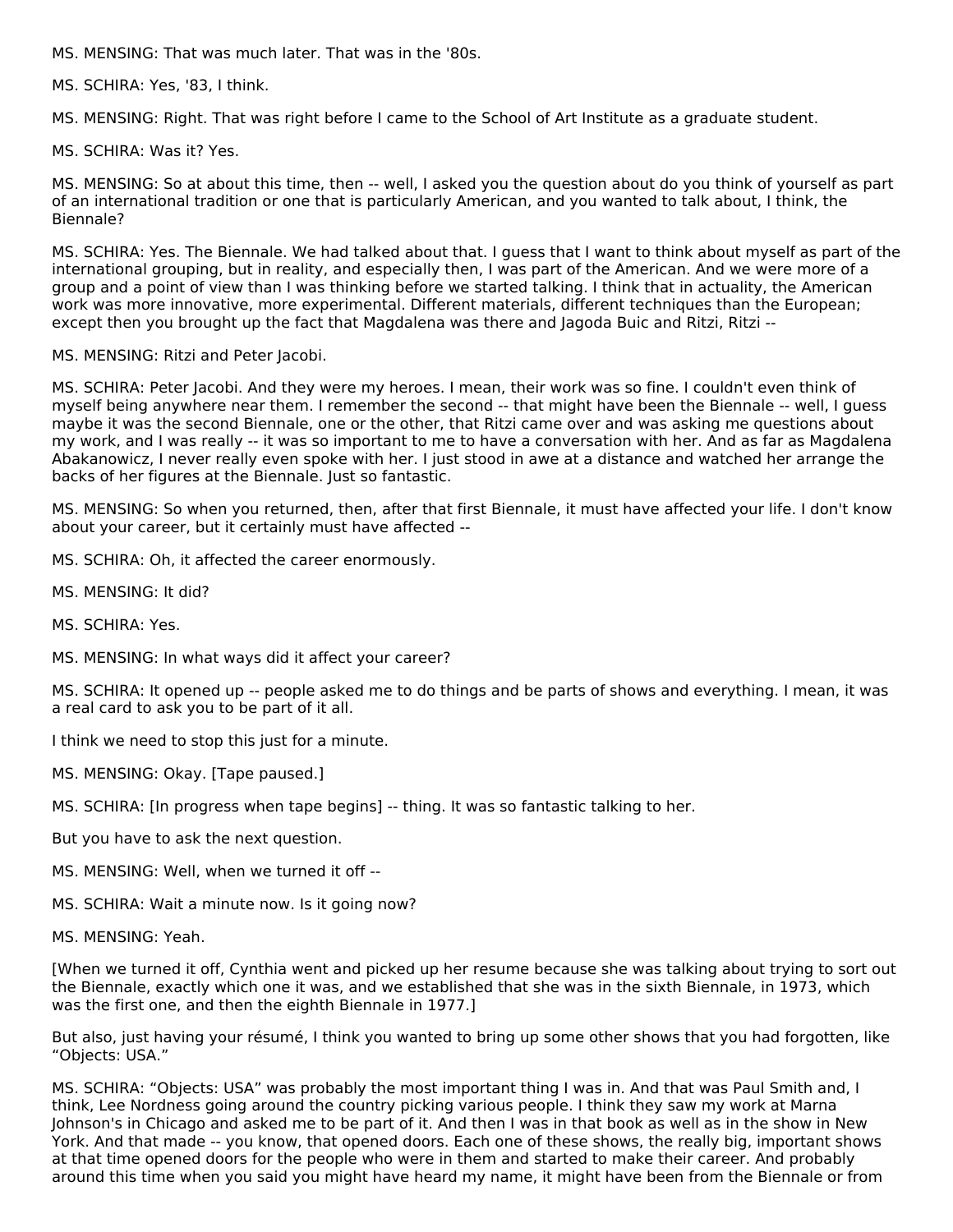the "Objects: USA."

MS. MENSING: "Objects: USA" was 1970?

MS. SCHIRA: No, '69.

MS. MENSING: '69, okay. Do you remember what your piece was in that show?

MS. SCHIRA: Yes, I certainly do because it was a two-sided piece and it was jute. One panel I had dyed the jute - it was white jute that I dyed black, and the other panel was black jute that I had discharged to white, I had taken the dye out of. And they were next to each other with a wooden board top and bottom so that you could see through. They weren't woven. They were vertical. They were just weft twined a little bit, so they were very open. They photographed it in the book backwards. So it was forever in the Objects: USA book with the back side forward. And then I saw it. It was given to some museum -- I don't know which one, I don't know, some museum -- later, and I saw it. It was in a show somewhere. And it had, of course, being jute, disintegrated, practically. It was still together, but it had almost no color in it.

MS. MENSING: Yes.

MS. SCHIRA: Such is life.

- MS. MENSING: Such is life.
- MS. SCHIRA: [Laughs.] It was funny.

MS. MENSING: Okay. So we'll go back to this question. Do you find that American fiber -- that is, from the United States -- is a cohesive field? Is it moving? Or at this time -- we'll place it in this context -- was it moving in a particular direction? And if so, what direction would you say that is?

MS. SCHIRA: I think at that particular time it was cohesive in the fact of the excitement and the direction of just exploring anything and everything, of trying all the things that you could do, and using materials -- and I didn't bring that up before -- using materials that nobody ever used before; you know, feathers and metal. And I mean, a lot of it was really awful as far as what the result was, but we all thought we were fantastic. We were just so excited about it. And it sounds silly at this point to say that, but then it was something that was going through the community. And everybody was interested in the magazines and seeing what was happening.

MS. MENSING: Now, what magazines would those be?

MS. SCHIRA: Oh, those were Fiber -- what is it? -- Fiber Arts when it was in the newspaper phase.

- MS. MENSING: Still was in the Albuquerque, New Mexico --
- MS. SCHIRA: Yes, I think. I don't know where -- I guess it was.
- MS. MENSING: -- in the early days.

MS. SCHIRA: Yes. And then there was Craft Horizons, which is quite different from American Craft now. Craft Horizons had lots of articles in it that were thought-provoking. It wasn't so much a coffee table magazine.

MS. MENSING: Do you remember any of the writers or any of the artists that perhaps you were introduced to through your reading?

MS. SCHIRA: I think Dominic Di Mare, that I saw his work first, when he was doing the many-layered things all those years go. And I'm not thinking -- and I should be able to think of it more readily than I am now. And the writers. Well, actually Rose Slivka was very good at the time, I thought.

MS. MENSING: Yes.

- MS. SCHIRA: And Betty Parks.
- MS. MENSING: Yes. Right.

MS. SCHIRA: And I'm trying to think of who else. Can you think of anybody?

MS. MENSING: Well, I was wondering if you would mention Rose Slivka because she always is, and has been so important to so many artists who were coming of age at that particular time.

MS. SCHIRA: Mm-hm. [Affirmative.]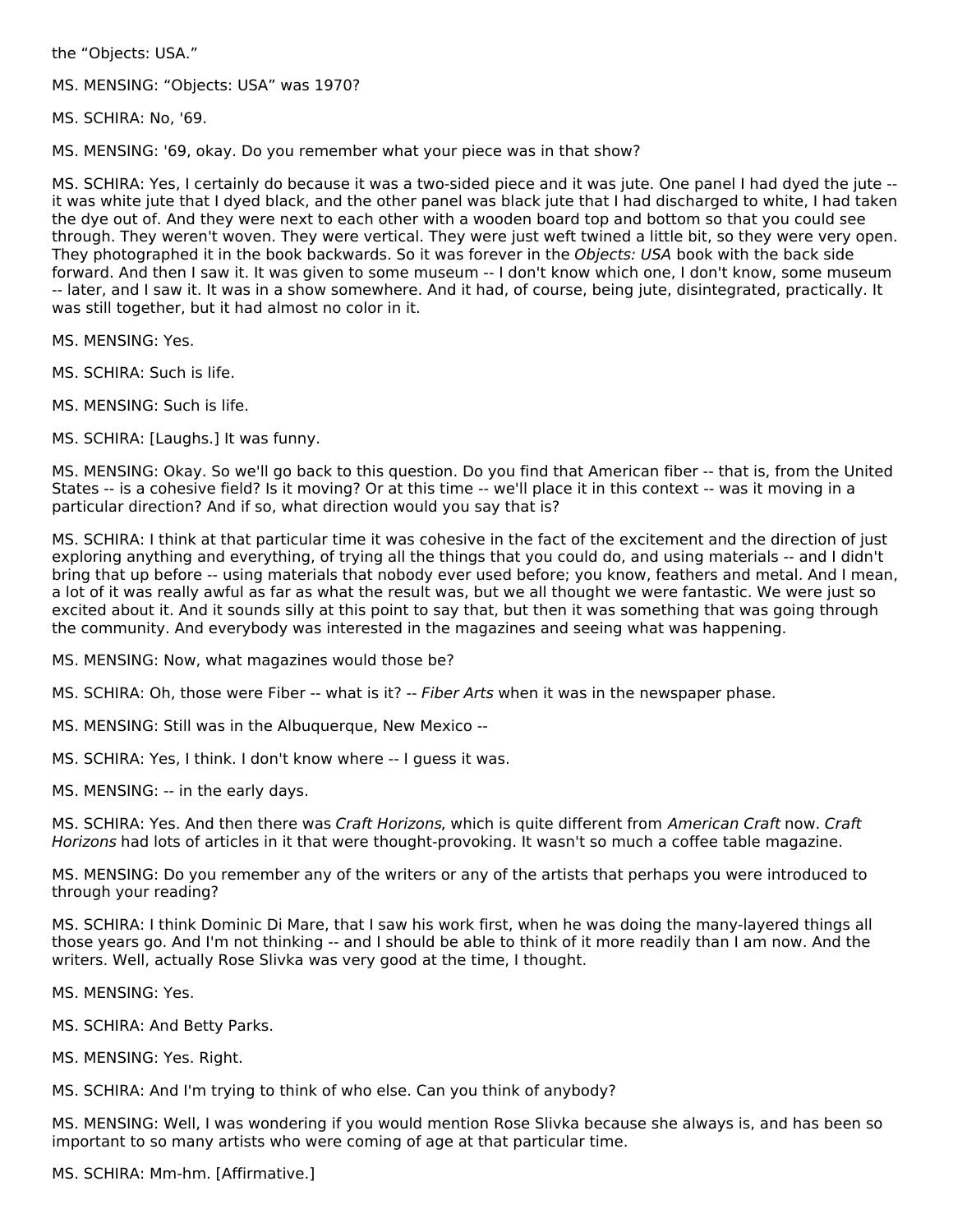MS. MENSING: And, of course, Betty Parks. Were you ever interviewed by Betty Parks?

MS. SCHIRA: Yes, I was. She did an article -- somewhere. Let me look at the thing again. Maybe I could even find it. [Looking through materials.] She did an article for American Craft, and it was the cover, too, as a matter of fact. Let's see, which way are we going? Backwards. Oh, here it is. Oh, my goodness, it was later, 1985. "Poetic Evocations, the Woven Cloth of Cynthia Schira," by Betty Parks.

MS. MENSING: By that time it was American Craft.

MS. SCHIRA: Yes, it was, American Craft in '85. Yeah. And then she died a couple of years --

MS. MENSING: Very shortly after that, yes.

MS. SCHIRA: Right. Right. Cancer, of course.

MS. MENSING: One of the questions comes up later about influential writers, or writers who were influential to you.

MS. SCHIRA: Yes, it does.

MS. MENSING: And I'm wondering what it was about her style, her interviewing style or how she wrote or, you know, what --

MS. SCHIRA: To me, she was very down to earth, and that she wasn't going to write things with many, many adjectives and -- I can't think of how to say it politely -- a lot of stuff that was just made up. She really wanted to find out what you were like, and then when she wrote, it was very, very direct, I thought. I thought she wrote well.

MS. MENSING: But not interpreted; more you felt that it was --

MS. SCHIRA: There was some interpretation, but it was closer, I think, to what I was actually doing rather than somebody writing an article and making up what you were doing.

MS. MENSING: So would you say that you actually gained insights into your own artistry?

MS. SCHIRA: Work at that time?

MS. MENSING: -- or your own work through reading what a good writer critic said about it?

MS. SCHIRA: I think that's happened more since. I don't think it happened as much then. There was an article just recently in American Craft [Vol. 59 No. 4, August/September 1999 p. 80] that was a review of a show I had a couple years ago at the Sherry Leedy Gallery [Kansas City, Kansas]. And I can't remember his name, but I could look that up [Glen R. Brown]. I thought that what he wrote was very helpful to me. And I think it can be very helpful. I truly feel that a lot of craft writing is very superficial and it's very pushing the person forward or pushing the show forward rather than actually trying to think about it and critique it -- in a positive way. I mean, critiquing does not mean negative, which it seems sometimes that people think.

MS. MENSING: Well, how would you characterize, then, shifts in critical writing in the craft field from those early days of the '70s?

MS. SCHIRA: I thought there was more critical writing at that time and more trying to figure it out. I'm feeling very lacking in words at this point. I think that so many of the magazines now, like our culture in general, have become much more on the surface and have become like lovely magazines that you could possibly sell things from or something of that sort. So the advertisements and the color pictures seem more important than what's actually written in the books. If you look back at Craft Horizons, a lot of it was black and white, and there were pages of writing.

MS. MENSING: There weren't so many advertisements from galleries.

MS. SCHIRA: No. No. And certainly not this wham-bang of the bright, bright colors and all that kind of thing. So that I think a lot of the magazines have become coffee table magazines in a cloaked way.

MS. MENSING: Would you say that this just pertains to craft magazines, or do you think that it's also true of art magazines?

MS. SCHIRA: I think it's true of our whole culture, truly. I haven't read the art magazines that much. I stopped reading Art in America, mainly because I didn't have time to do all that. And the one magazine that I kept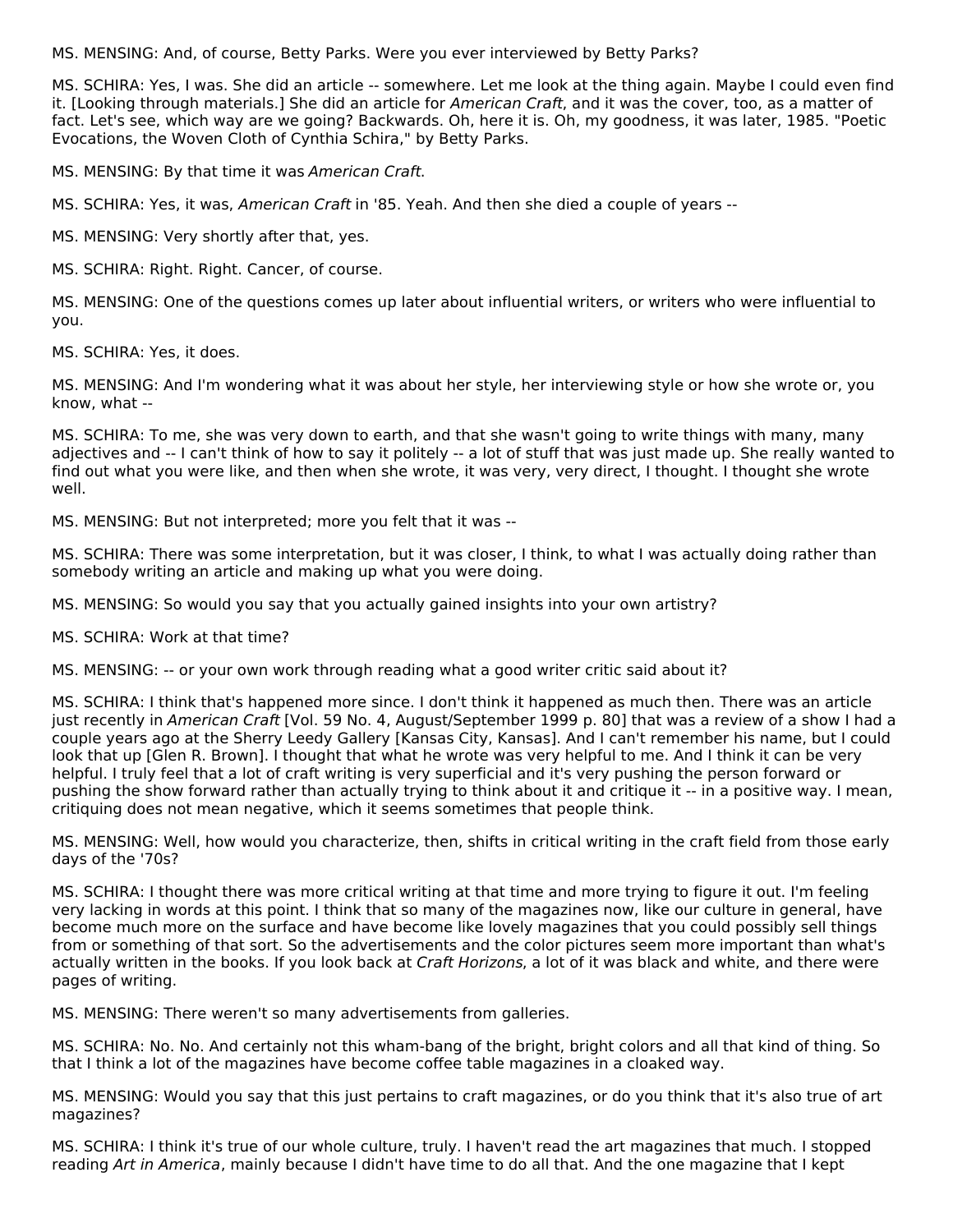reading, and just stopped, was New Art Examiner, because that was interesting. And some of those things. I like Kathryn Hixon and some of the writers in that I found --

MS. MENSING: Why have you stopped it now?

MS. SCHIRA: Oh, because I --

MS. MENSING: Do you think the magazine has changed?

MS. SCHIRA: Not that much, actually. Because I was having so much trouble keeping up with everything, and I just stopped it when we moved up here, and I don't know whether I will restart it.

MS. MENSING: Well, the reason I ask that is that I think at one time, the New Art Examiner was one of the few mainstream publications that actually paid attention to craft.

MS. SCHIRA: Yes, that's true. Absolutely. Do you think it still does?

MS. MENSING: No. I think occasionally they'll have an issue in which they --

MS. SCHIRA: So the [ghettoizing ?] --

MS. MENSING: Well, they pay attention to it, but not in a regular way, the way that they did. And it seemed like they covered many things. And now I can't remember the name of the first editor, who later went to Washington, who was very instrumental, I think, in covering a lot of these shows that you were in. So it was a high-profile publication, I think, at one time.

MS. SCHIRA: Well, also as well as just covering crafts, I thought that many of the articles were very interesting, and apropos to anybody involved in the visual arts.

MS. MENSING: Well, maybe we could talk about, since we're on publications, the two magazines that still do relate to textiles, Fiber Arts Magazine and Surface Design Journal. Maybe you'd like to talk a little bit about how they've changed.

MS. SCHIRA: I think they've changed, too, in a sense. I actually think that Fiber Arts has grown up and had more interesting articles in it. And some of the articles, I think, actually were yours that I thought were interesting. Surface Design also has some interesting articles sometimes, and I find that I read it quite through. I like Textileforum, the German magazine, a lot. I read that a lot, for the information more than it is for a point of view, but I really enjoy that. I don't know, maybe I'm just getting to be a curmudgeon. [Laughs.]

MS. MENSING: Maybe. But maybe things have changed, too.

MS. SCHIRA: Well, I think that they have, in a sense. It seems to me that so much of it seems sort of easy and top-layer things rather than really trying to figure something out. And I do think it has to do with our culture. I think it has to do with our sort of spectator, TV culture, where people are wanting things fed to them in a way that, before, the process of learning and questioning was as exciting as getting to the end; and now it seems always that the emphasis is on the end. And I found that true in my teaching, as well, and one of the reasons I'm not sad to stop teaching.

MS. MENSING: Because you feel the students have changed?

MS. SCHIRA: Yes. I feel the students have changed. I feel that they aren't getting the wonderful excitement of reading and working their projects through. And it might just be the university situation. It might not be true in other places as much. But it used to be, you know -- well, see, that does really sound old, but it used to be people would really work and question and sit together and talk about issues, and that just hadn't seemed to be happening.

MS. MENSING: An issue, not just necessarily the critique where you look at each person's work.

MS. SCHIRA: Oh, yes. No, no, no.

MS. MENSING: You talk about issues.

MS. SCHIRA: Yes. And it might not even be an issue of a textile concern. It might be an issue of global concern.

MS. MENSING: Yes.

MS. SCHIRA: But they would really care.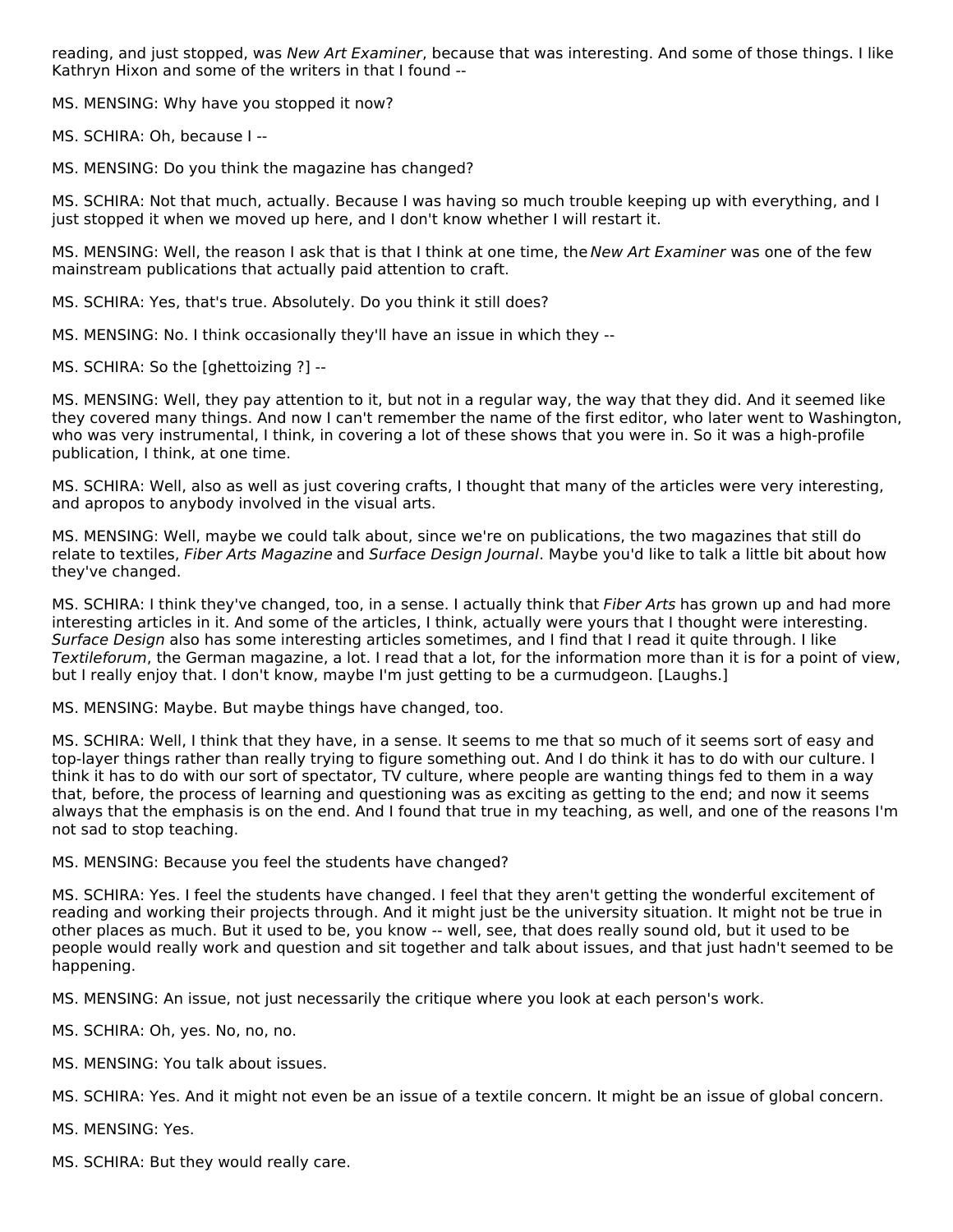[Checking the tape remaining.]

MS. MENSING: It's okay. We're still okay. We have a little more time.

MS. SCHIRA: Okay.

MS. MENSING: I would like to ask you this question. And maybe I'll just ask you this question, and then we'll stop the tapes.

Who are the artists that you believe to be instrumental in the development of fiber in the United States today? And I think I will -- originally I wanted to go back 40 years, but we talked a little bit about that when you talked about Lenore Tawney. So maybe you'd talk about it historically, and then more recently. All right? So let's see here. [Checking the tape.]

MS. SCHIRA: Is there enough time?

MS. MENSING: There's enough time, yeah.

MS. SCHIRA: Well, I had written down some of the things, looking at this question before, and as you said, it was [Claire] Zeisler and [Leonore] Tawney and [Sheila] Hicks were the main people 40 years ago, and then maybe 20 -- maybe almost 30 now, it would have been Sherri Smith and Gerhardt Knodel and Dominic Di Mare. And there were others, I'm sure, but I'm not being able to think of them.

MS. MENSING: Well, you mentioned --

```
MS. SCHIRA: Who?
```
MS. MENSING: -- Barbara Shawcroft --

MS. SCHIRA: Yes, Barbara Shawcroft was important.

MS. MENSING: -- at one time, and Lia --

MS. SCHIRA: And Lia Cook. And I think she's very important now, as well. And I don't think just because you were 30 years ago, it means that you have to drop off now. I think Lia's very important and influential at this point, as well as Anne Wilson and -- I'm drawing a blank, but mainly that's just my own memory, because there are other people, I think. Can you name me some names and I can say yes or no?

MS. MENSING: Oh, Joan Livingstone.

MS. SCHIRA: I think she's more important in the field of art in general than she is in the textile field per se, even though she certainly came -- you know, I think I would put her back to the 20 years when she was doing many more fiber things.

MS. MENSING: What about Jane Lackey?

MS. SCHIRA: Um.

MS. MENSING: Another one that's gravitated, has had more --

- MS. SCHIRA: Yeah, I would put her back --
- MS. MENSING: -- in the art world.
- MS. SCHIRA: Right. I would put her back into the 20, 30 years ago, 20 years ago.
- MS. MENSING: Uh-huh, more recently.
- MS. SCHIRA: Yes, because she did incredible woven stuff.
- MS. MENSING: And she stopped being a weaver.
- MS. SCHIRA: Right. And Emily DuBois, I guess, is a part of today.
- MS. MENSING: Who has continued as a weaver.
- MS. SCHIRA: Weaver, right.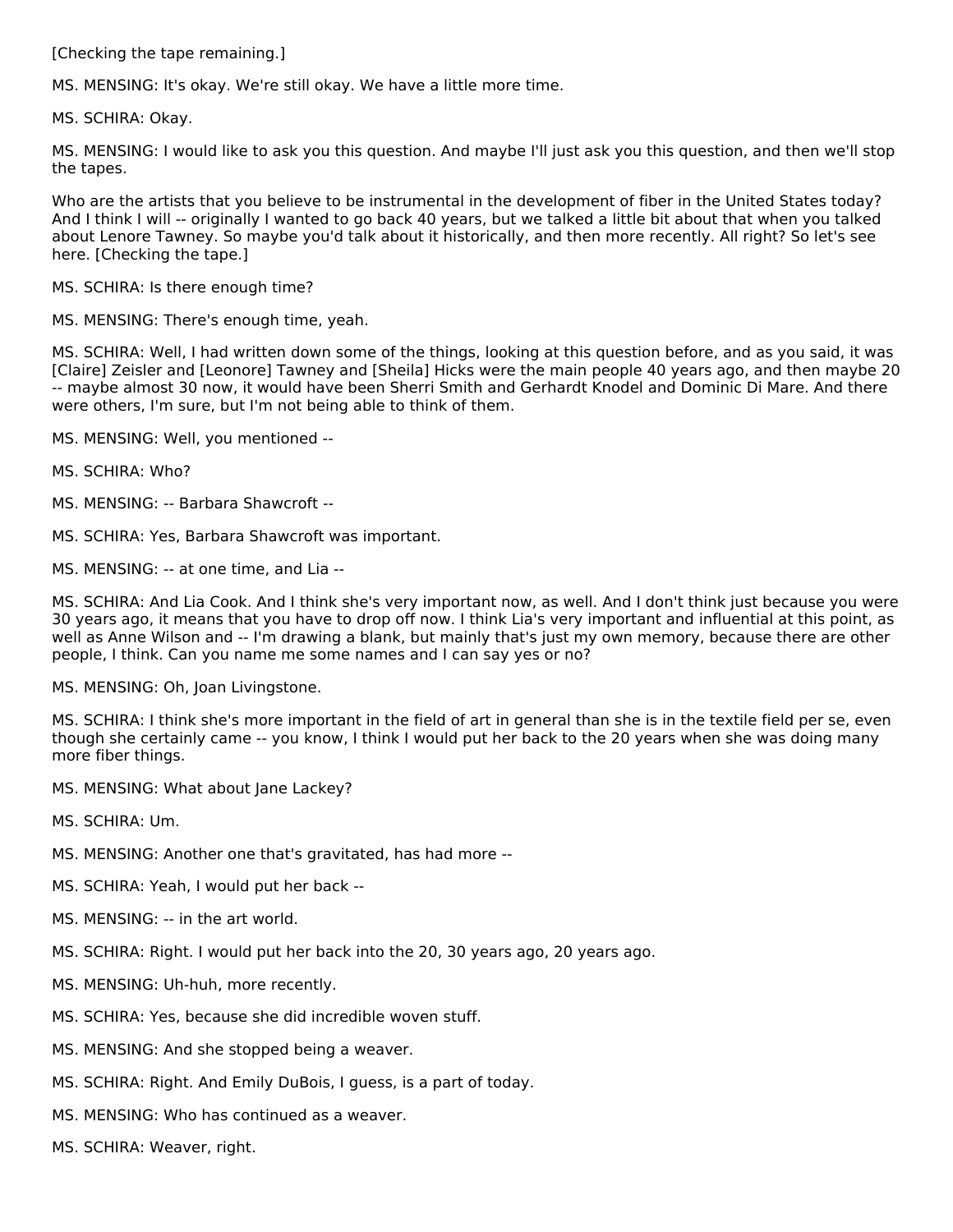MS. MENSING: But now Anne Wilson you mentioned, and she is somebody who started her career as a weaver and is no longer a weaver.

MS. SCHIRA: Right.

MS. MENSING: But you still think of her as an important textile artist.

MS. SCHIRA: Yes, I think that because she's shown that you don't have to stay where you were. She's shown that you could continue and grow.

[BEGIN TAPE 2, SIDE B.]

MS. MENSING: [In progress] -- American Art, Smithsonian Institution. This is our second session, first tape.

Yesterday afternoon, Cynthia, we concluded and you were talking about your views on the important fiber artists, both in more recent times and also looking back as far as 40 years. And when we concluded, you mentioned a couple of other people that we thought it would be nice if you added to the record this morning. And you want to go ahead and talk a little bit about Olga and Kay?

MS. SCHIRA: Right. Olga DeAmaral was very important, an artist from Bogota, Colombia. And she was very influential for all of us, as was Kay Sekimachi. They did very, very different kinds of works. Olga's work was very large, very simple, in a sense, dependent on texture and repetitive qualities. And Kay's work was quiet and technically sophisticated, many layers working together, and very spiritual.

MS. MENSING: And the fact that you are a weaver --

MS. SCHIRA: Yes, they were both weavers, too, so they were very important to me.

MS. MENSING: -- and they were both weavers, and so this would have been especially important to you.

MS. SCHIRA: Right.

MS. MENSING: Are there any instances that you can think of in terms of when you actually saw a work? We talked a little bit again yesterday about the different experience of going to the Biennale and actually seeing the work.

MS. SCHIRA: Mm-hm.

MS. MENSING: And I'm wondering if you can or want to recollect when you actually saw their work and the impact it might have had on you, or was it through publications?

MS. SCHIRA: Well, with Olga's work, it was really interesting because I was living in Lawrence, Kansas, and I went to Kansas City to buy something at a department store and ended up downstairs. And there was a very small exhibit. I don't know the date, but it was probably early '70s. And here was this exhibit of this really quite incredible work, woven work, but with many, many crossed warps, something I'd never seen before. It was Olga's work, her very, very beginning work. Then I knew the name, so I began watching her work.

It was very influential at the time because the majority of work that was being done was very conservative and very much within a realm of -- within the parameters of what was accepted. Her work was quite different and it opened up possibilities. So it was just incredible to see. I think that I didn't see Kay Sekimachi's work in the flesh until much, much later. I saw it mainly in magazines.

MS. MENSING: Okay.

I wonder if you would discuss your involvement with the Haystack Mountain School of Crafts.

MS. SCHIRA: That came, actually, later in my life, the last, oh, 15, 20 years. I've taught there. I taught there about four times. I started in 1976 teaching a session. Haystack is a summer school. It's now in its 50th year. And it exists in Deer Isle, Maine. They're short sessions, two and three-week sessions, a couple of one-week sessions. It's a wonderful, wonderful place, I have to say that, because there's a chance to connect with people in your media and other people in other media. It's small enough that there is a real interaction among everybody.

Then because of the teaching, I came onto the board, and I was on the board for nine years and I was chair for three years of the board. The connections that I have made there, with the people and with ideas and with media and with the landscape, were incredibly important to me.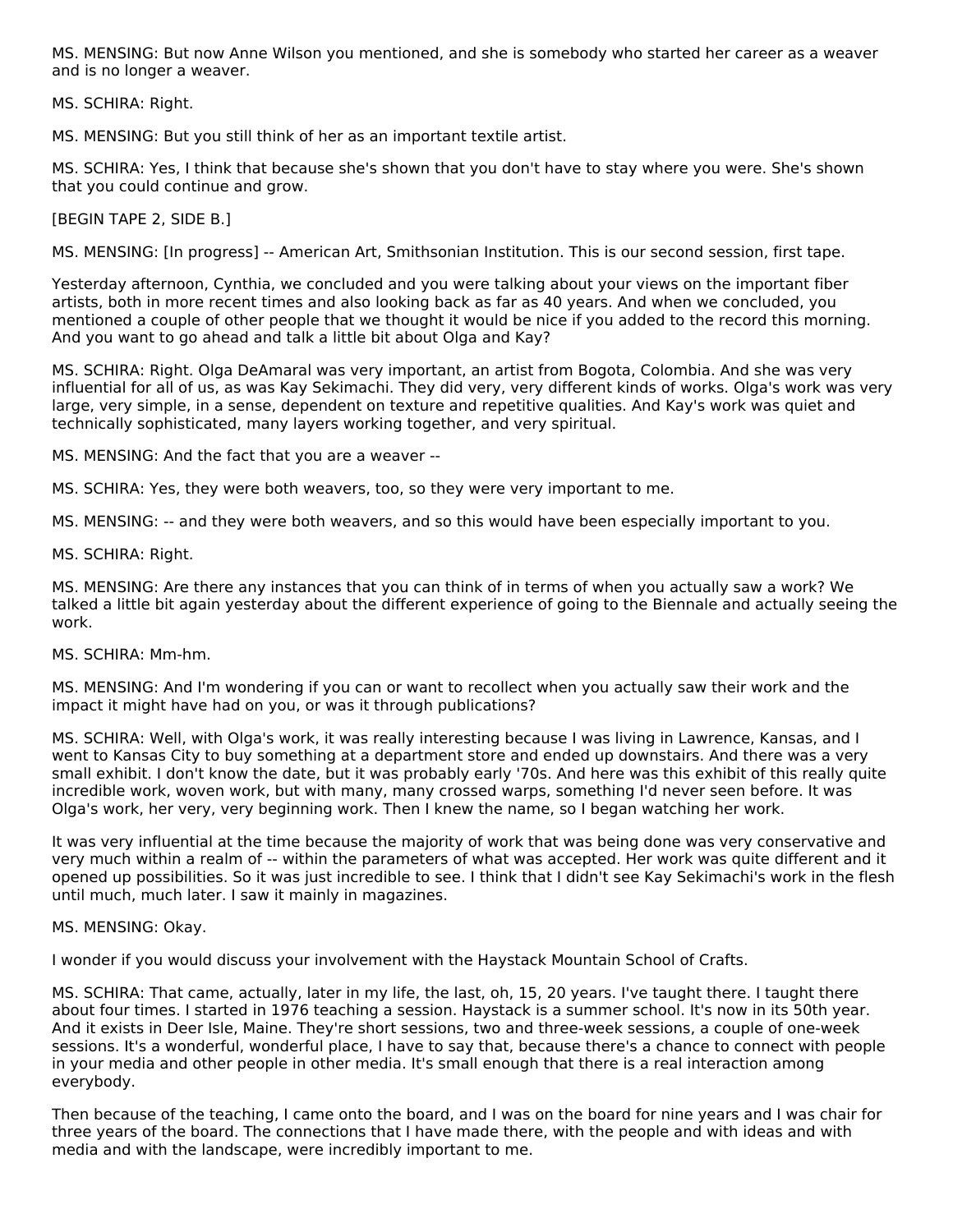MS. MENSING: Okay. Thank you. You are no longer on the board; is that correct?

MS. SCHIRA: No, I'm no longer on the board. I taught there last summer and had a wonderful time teaching a beginning class. That was incredible. The lovely part about Haystack and some of these summer programs is that you have people who really want to be there and they're really, really interested, and they're perfectly willing to work 24 hours a day. So that you have an intensity that you don't have anymore in a university much of the time.

MS. MENSING: And do you find it is different in terms of what happens afterwards? In other words --

MS. SCHIRA: How do you mean?

MS. MENSING: Well, do you keep up with people that you meet at Haystack the way that often happens with former students? Is there a difference in that?

MS. SCHIRA: Yes, there is a difference. I think I keep up with them less because there's something about the whole experience having this beginning and end and intensity during the time that you could never keep up in real life. So I bump into them, but it's not the same kind of caring you have for your students that you've spent a length of time with.

MS. MENSING: Okay.

Now we're going to go into some more intellectual and conceptual issues that we began to explore a little bit yesterday. And I'm wondering if you would talk about how you feel that fiber fits into the history of craft. Quite a difficult question. And for instance, perhaps what is the importance of the object in fiber?

MS. SCHIRA: I think fiber has a hard time fitting into the overall definition of craft. And I think that's shown in many of the shows and the marketing and the whole thing. It fits beautifully, of course, into the history of textiles, but somehow, in my mind I see it differently. Although it's a very three-dimensional thing -- the weaving part, not printing, necessarily -- the concept of object seems different. It seems quite different to me. It seems to spill over into some of the issues of painting the more illusionary idea of the image and the illusion that happens, even the illusion with the physicality of the surface.

It just -- when I think about metal and glass and wood, all those, their objectness is paramount, and it doesn't seem to be always paramount with fiber art. If you're dealing with baskets, then it does, but then there's this whole realm of the two-dimensional pieces that hang on the wall and do play with this illusionary quality, even with their physicality. So it's a little bit -- you know, it seems to be slipping on the side to me.

MS. MENSING: Mm-hm. It's quite different than other mediums.

MS. SCHIRA: It is, I think. Yes, I feel it is. I don't know whether other people do.

MS. MENSING: And do you feel that this is reflected sometimes in exhibitions that try to include many areas of craft into one exhibition?

MS. SCHIRA: Right. Yes.

MS. MENSING: Fiber is sort of the odd person out?

MS. SCHIRA: Right. But they're good for covering the walls.

MS. MENSING: Mm-hm. Well, then let's talk about whether or not the function of objects plays a part in the meaning in your work.

MS. SCHIRA: In my own personal work?

MS. MENSING: In your own personal work.

MS. SCHIRA: Not really. Not really. I've been married all these 43 years, the majority of our friends, especially when we were teaching, were painters, and my husband is a painter. The conversations have had much more to do with painting and those concerns than the object making. I think that when I go to make an object, I don't actually know what to do. So that I don't think that the objectness --

MS. MENSING: You've never really done three-dimensional work?

MS. SCHIRA: Oh, I did some three-dimensional work -- well, I did do -- I forgot -- I did do all the aluminum pieces that were at least reliefs that were in the first Biennale in '73. But actually they were reliefs. They were always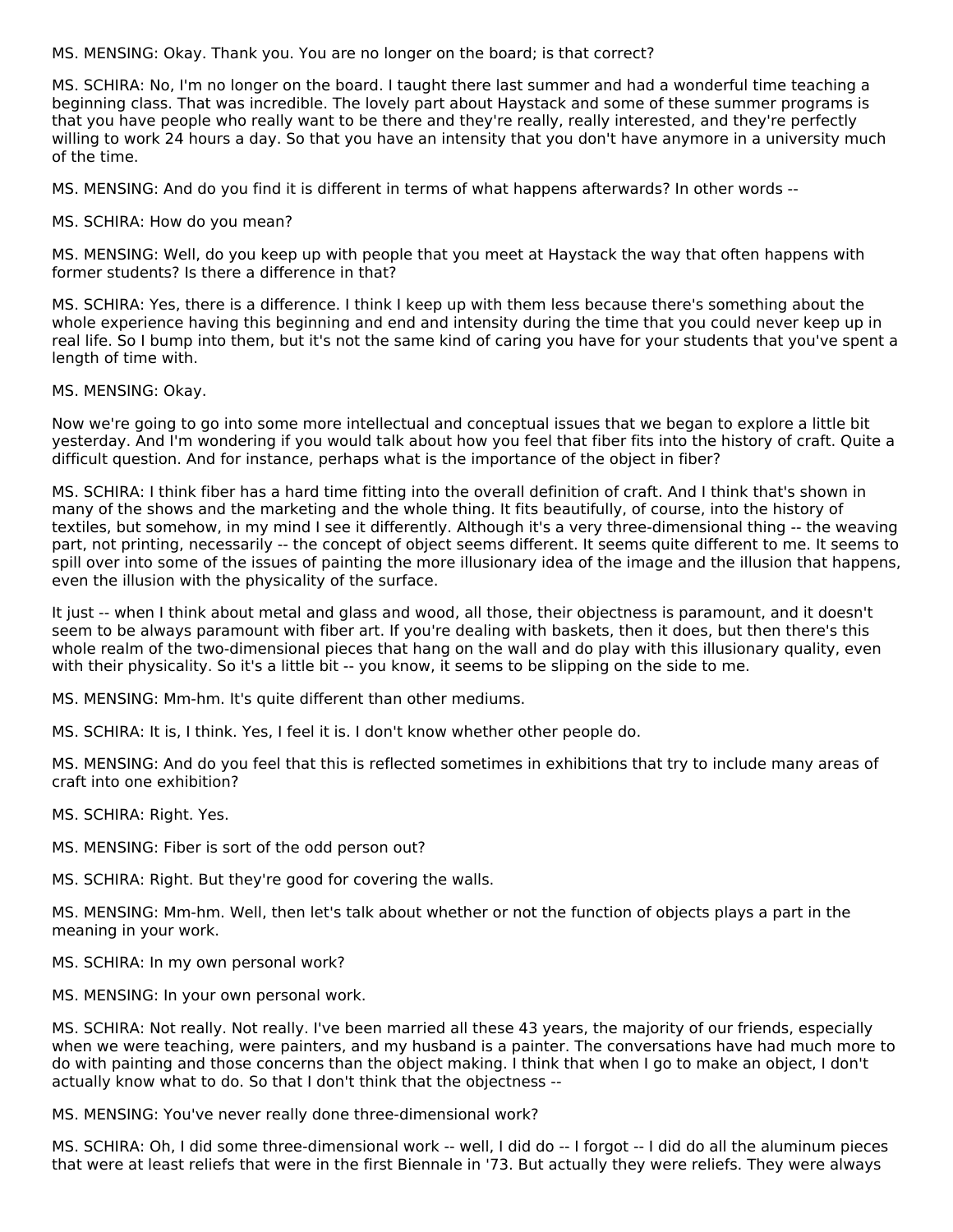having the wall as support. And I really never have made anything totally free-standing.

MS. MENSING: Okay.

Does religion or a sense of spirituality play a role in your art?

MS. SCHIRA: No.

MS. MENSING: Okay. [Laughs.]

MS. SCHIRA: [Laughs.]

- MS. MENSING: Well, in what --
- MS. SCHIRA: Well, I suppose -- [laughs] -- no.

MS. MENSING: Well, then I'm going to go to this one, then.

MS. SCHIRA: Okay.

MS. MENSING: Where do you get the ideas for your work?

MS. SCHIRA: Okay. So then I was going to fix that sentence a little bit. It depends on your definition of religion and spirituality. Many of the ideas for my work over time have had to do with the idea of a sense of place. I think that you can say that that has something to do with spirituality or religion in the fact of the importance of the human being's needs -- there's a gift in feeling a place, that you belong somewhere, or that everyone must belong somewhere in some kind of a way.

This is all fuzzy and hard for me to talk about. But I think that first answer of "No" needed to be qualified.

So my ideas first came from this idea of expressing the sense of place, and I include in that the family, the children, the physical-geographical area. Now I'm really interested as well in this whole idea of developing the structure. As time went on in my work, I went from the idea of place, which was more graphic and visual, to trying to integrate that visual graphic with the structure within the weaving and to make the two things totally indivisible. So that the structure of the weaving affected the visual. So that you couldn't take them apart. So if you took an image that I used it would change without being expressed in the structure of weaving.

Is that making sense to you? You're looking confused.

MS. MENSING: It makes sense, but it's a very difficult concept to follow. And I think it --

MS. SCHIRA: Well, the idea was that the two things, the visual, the composition --

MS. MENSING: Meaning the pictorial?

MS. SCHIRA: The pictorial. That's a better word. The pictorial aspects of what I was doing would be wedded so tightly together with the structure of the actual weaving that those weaves and that structure would affect the look of the pictorial images.

MS. MENSING: Mm-hm.

MS. SCHIRA: That's better.

MS. MENSING: And something was being achieved here through that structure that could not be achieved, say, on a print.

MS. SCHIRA: Right. Right. So that if you took those pictorial images and did them in another medium, they would change.

MS. MENSING: Okay.

MS. SCHIRA: So I mean, looking at the wall here, what I print out on the wall looks incredibly different than these big pieces that are woven. And I believe -- I hope -- I try to make those weaves incredibly important in the overall visual looking at the piece.

MS. MENSING: Maybe we could stop for a minute and talk about this because it is something quite unique, specific to your work.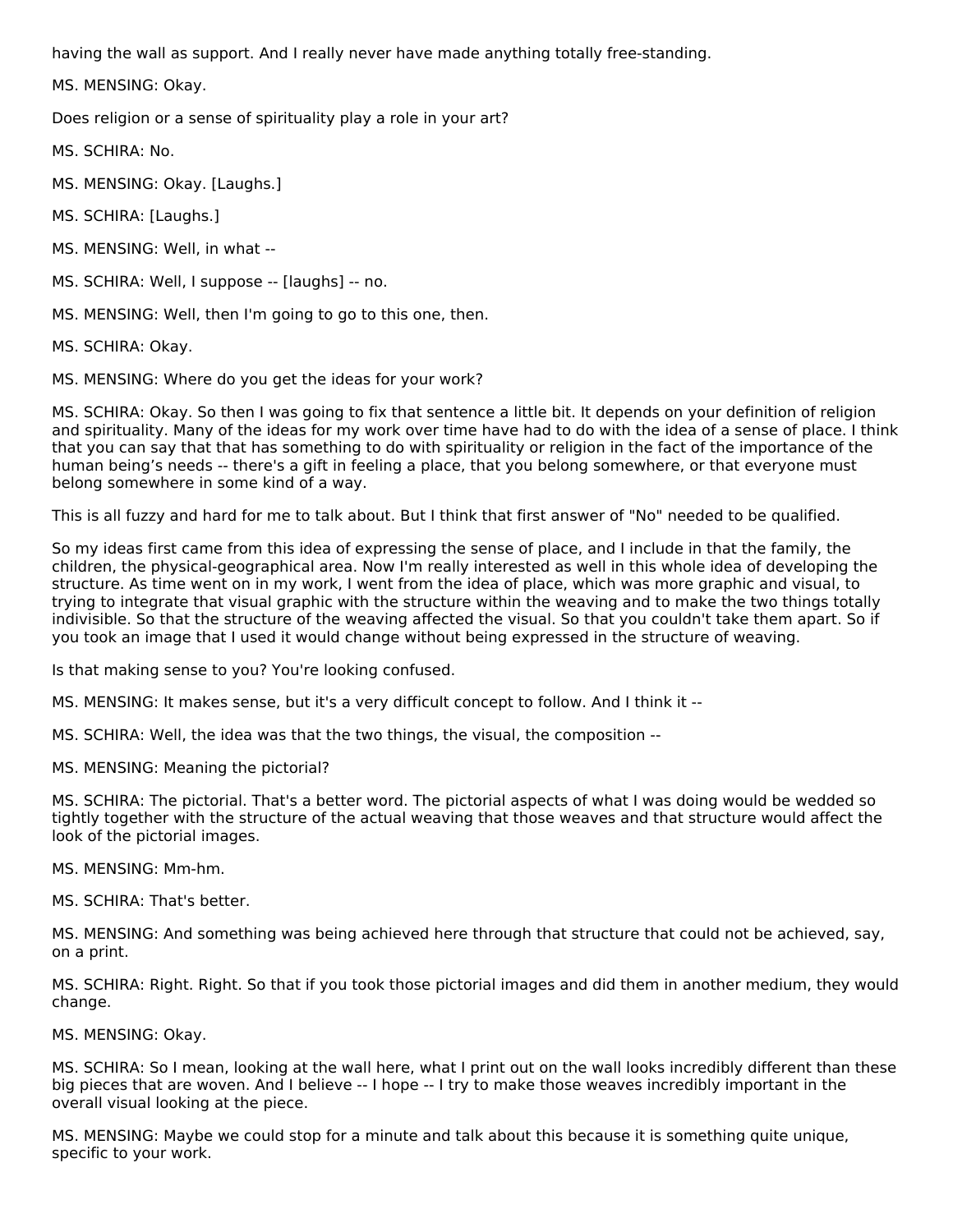MS. SCHIRA: And it has been over time.

MS. MENSING: It always has been. And it's one of the reasons, I think, that you're one of a few really important weavers working in American craft today. And it's a tough one to talk about, but maybe you could talk about how you effect that change or what's involved in this wrestling around with the structure to make it so important where we're seeing this thing happening three-dimensionally through color as well as design to achieve the pictorial that you're trying to do.

MS. SCHIRA: [Pause.] I guess I -- it's a hard question. It's my language. These structures are very much in my head, and the possibility of the structures. I really understand them and I understand what they can do, to a certain extent. So when I'm thinking, when I'm thinking of an image or a form and it being in conjunction with something else, then I will think of -- if I were writing a book, I would think of a word or an adjective that would describe that and amplify that form and make it more important. So what I'm trying to do is use a structure that I might know, or discover one -- I do a lot of sampling, a lot of trying and playing around to get what I want -- to make that relationship between maybe the background and a form or two forms more important. I'm trying to create -- which I'm not very successful a lot of the time -- a tension between the two or an ease between the two.

So I'm thinking the whole time when I'm making the thing, and what is really important and what is really fascinating to me is the potential of having this structure be a very, very strong part, the structure and the material, a strong part of the overall piece.

MS. MENSING: Okay. I think that, certainly not to contradict you here, but to expand on the spirituality aspect, just in talking off the taping here with you for a couple of days, walking in the landscape, it's so apparent that - you talk a little bit about sense of place, but I'd love to hear you amplify it and maybe talk a little bit more again about those early years. I go back to when I first saw your work, again the tape weavings, and feeling that sense of place and Kansas. But now, living here all year round, you have just been so effusive about how important this landscape is to you. Landscape's always been really important to you. And I think it infuses your work.

MS. SCHIRA: Yes. I don't like the word "landscape" because then I always think of this painting on the wall and there you are.

MS. MENSING: I'm thinking of landscape in a larger sense.

MS. SCHIRA: I know you are, I know you are, but I want to bring up this whole idea of place. I mean, it makes you feel full. To me it's very important where I am, and it was one of the things that I had problems with in Kansas. It was fine when I was driving from one town to another, but when I was in the town where we lived, I mean, you had no sense of it. I had a sense of just a town. And if you went down the street, it was the street with McDonald's and Blockbusters and all that. It was an Anywhere street. There is a lot of the area of the towns - and I think it's true all over the country now -- where they're Anywhere places. And you wouldn't know, going down that road, where you were.

But there are places in the world where it's just really special. And I think that over time, when we lived in the West Indies for a while and India and various places like that, and now especially here, place is just incredibly important; and not so much for my work, but for myself, for loving it; for getting up in the morning and going down and getting the newspaper and feeling fine because you see these things, and I see, even when I go up to get the car, the woods behind us, give pleasure.

I'm not explaining it well, but I can't. [Laughs.]

MS. MENSING: But it does go back, would you say, to where the ideas come from for you?

MS. SCHIRA: Oh, definitely, yes, but not specifically. I mean, the ideas are not -- I mean, I don't see a tree and want to make a tree.

MS. MENSING: No.

MS. SCHIRA: And I never tried to make pictures of the land or place. I tried to give much more a feeling of place.

MS. MENSING: Have your sources of inspiration changed over the years?

MS. SCHIRA: Yes. I think more recently and since I've been involved in the technology, that I'm even going deeper into the structure. And I've done some pieces, which you saw last year, I guess, where I was really mainly playing with the idea of structure and doing away with a complexity of image. Remember those eight squares or whatever they were?

MS. MENSING: Mm-hm. But you have also borrowed from textile imagery --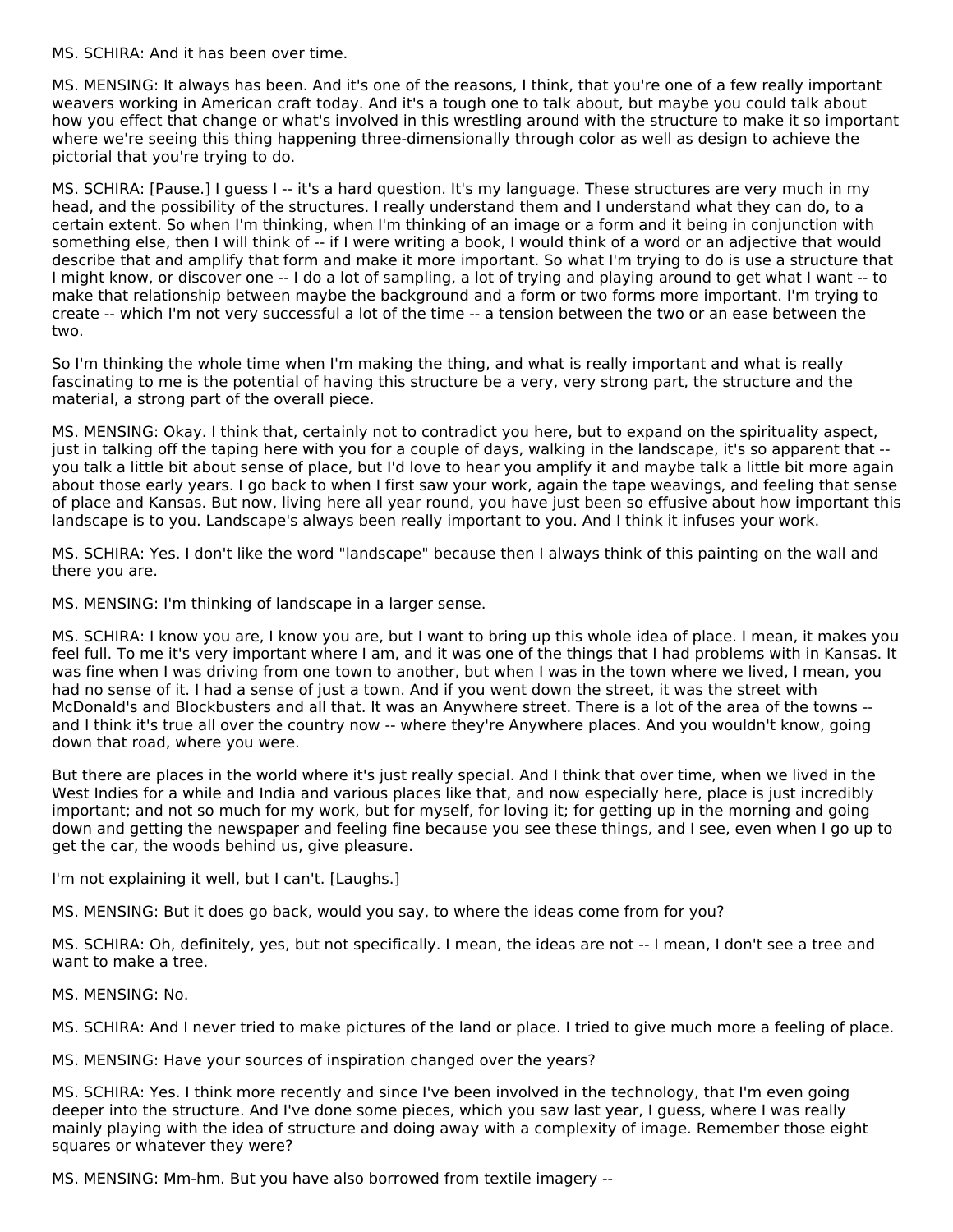MS. SCHIRA: Yes. Right. Right.

MS. MENSING: -- that's been important at some times in your life.

MS. SCHIRA: Right. And I did a whole series. And this was probably the most specific set of ideas I had, of the series called Drawing on Tradition. In those, I was working with the traditional textile images that I would find throughout history and the traditional fine art gestural painting, trying to wed those two. And this would not have been possible without working with the computer and the jacquard because I wouldn't have been able to translate these and put these together without the computer.

MS. MENSING: You mean the photographic capabilities.

MS. SCHIRA: Right.

MS. MENSING: We're going to talk quite a bit about technology because it is very important to your work, but first there's a couple more things I'd like to finish up with here.

MS. SCHIRA: Sure.

MS. MENSING: I'd like to know if gender issues are important in your work. And can you speak about your work in relation to your development as a woman artist? Is it important to you --

MS. SCHIRA: Okay. In a sense, it's two different questions.

MS. MENSING: Right. So let's do the first one.

MS. SCHIRA: I've never used gender consciously. I've never tried to make a statement about gender. But I realize now looking back, when I was doing a lot of the aluminum pieces in the '70s, I was doing a lot of -- and this was when I was being very influenced by Ms. Magazine and trying to come out of the so-called "closet" of hiding my gender as a woman. That I realize now looking back at them that many of them had very sexual visual overtones. There were lots of long forms that were very penis-like, and there was lots of fringe that certainly could be reinterpreted as pubic hair. I had at that time people ask me about that, and I said, "Of course not. Of course not." But now, of course, I realize that, it was subconsciously there.

MS. MENSING: Okay. And it was certainly a sign of the times.

MS. SCHIRA: It definitely was. It definitely was. And the "of course not" was also a sign of the times, especially if you were a New Englander. [Laughs.]

MS. MENSING: Yes. Depending on your lifestyle.

MS. SCHIRA: Yes, really. [Laughs.]

MS. MENSING: Can you speak about your work in relation to your development as a woman artist?

MS. SCHIRA: Yes, I can, because in the beginning I was trying -- this is until that period, maybe -- that I was trying to emulate the men. I was trying to emulate what I -- this was the abstract expressionist time, the macho time, the Mark Rothko, the Jackson Pollock, when I was in --

MS. MENSING: And in craft, Peter Voulkos.

MS. SCHIRA: And Peter Voulkos and Rudy Autio and all those people, and they seemed, very macho and strong, and I wanted my work to be strong like that. And I was never satisfied with it in that sense. It wasn't until I started realizing -- I think I had been at Snowbird or somewhere -- that my strength was in seeing the land and loving it and loving my children and being where I was and accepting the fact that I was as I was. When I started working from what I really loved, from the land, then my work became stronger because it was more honest. Before, I was trying to -- it wasn't a question of copying, but it was a question of trying to be something I wasn't.

MS. MENSING: Mm-hm.

MS. SCHIRA: So it has a lot to do with my being a woman.

MS. MENSING: And personally acknowledging this, to yourself, at least.

MS. SCHIRA: Right. It didn't change until I personally acknowledged this and was proud of it. And it was fine to be a woman, which I think that when I was growing up and everything, it was okay to be only, you know, part of a thing. That a woman wasn't valuable enough by herself.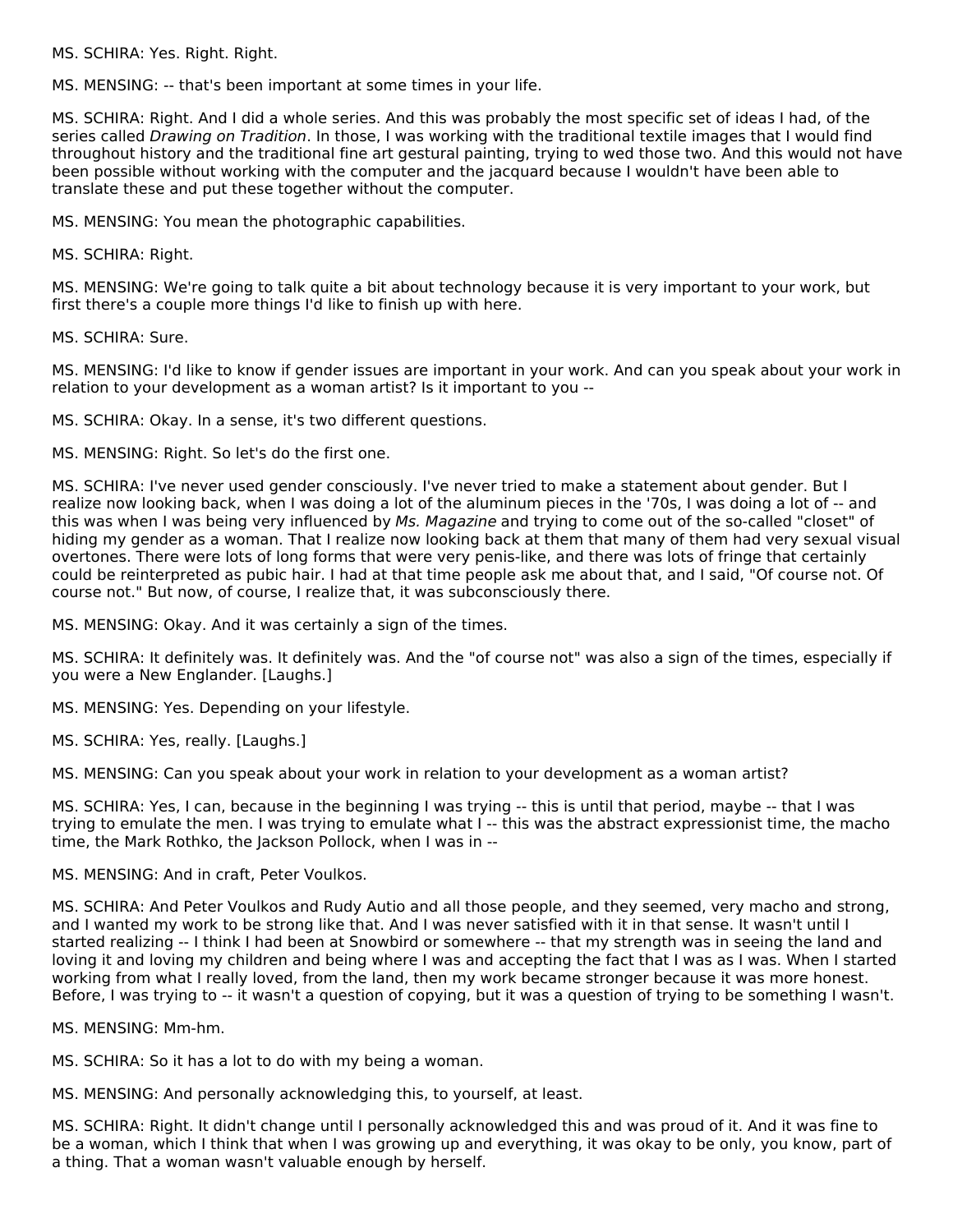MS. MENSING: Well, and part of it certainly was that we were fortunate enough to live in a time when things changed.

MS. SCHIRA: Changed. Absolutely.

MS. MENSING: And then the world came around to acknowledging that yes, this is valuable.

MS. SCHIRA: Right. Yes.

MS. MENSING: Is race or ethnicity important in your work?

MS. SCHIRA: No. Too bad. I've always felt that I -- I mean by --

MS. MENSING: Well, I've got to push this --

MS. SCHIRA: Oh, wait a minute. I wanted to say something first, is that I was very, very active in CORE [Congress of Racial Equality] and in many of the other things, did a lot of standing in lines and marching and during the whole thing with the movement to try to get the black people to have -- I'm trying to think of the word -- during the civil rights, during the civil rights. I always felt that I could do a lot more with civil rights to help by doing this kind of thing, by being part of the telephone chain and the marching and writing and all that kind of thing than doing it in my work. I never would think my work would be of any use that way. And just being a Caucasian, middle-class Caucasian, it didn't seem that I had a point of view to make in my work.

MS. MENSING: Okay.

We're going to go to the part about technology now --

MS. SCHIRA: Okay.

MS. MENSING: -- because I think that this is so important in your work. We seem to be fine. [Referring to tape remaining.] We have a few more minutes left.

MS. SCHIRA: Okay.

MS. MENSING: I hate to start with this huge, broad one, but then maybe we'll break it down.

MS. SCHIRA: Okay.

MS. MENSING: And that is, what impact has technology had on your work?

MS. SCHIRA: Okay. If you're a weaver, you are using technology right from the very beginning. Every loom is a technological thing. I mean, you are not just working with your hands, like making a clay pot with your hands or something. You are always using some kind of technology. So now that I'm using a computer and a jacquard loom, which are quite sophisticated kinds of technology, it's simply an extension of the technology that I have always used, always used.

The essence of a jacquard loom, is still interlacing the vertical and the horizontal. When you use a hand loom or foot-powered loom, you're working with groups of threads in the harnesses, and so that you are restricted to some extent as far as the images that you can make. The jacquard loom also is interlacing the vertical and the horizontal, but instead of working with groups of verticals, you're working with each individual thread. So it gives you more options, but it also makes it necessary to do more preparations. You have to pre-think much more. It's less flexible, in one sense.

MS. MENSING: But then that's an important part of weaving for you always. I mean, it seems you didn't just warp the loom and sit down and just --

MS. SCHIRA: No, I've always had a small overall cartoon or composition. I've always also -- even way back with the tapes -- given myself a palette both of structures and materials and then allowed myself to pull more spontaneously from those. But I've always started with this palette. So that I'm not just taking any structure, but I have predetermined maybe 20 structures and predetermined a set of colors or tapes, hung them up, so that I would have a palette like a painter of those things, and then used those in conjunction with the composition that I've determined. And then as I'm working in the process, if it starts to change, if because of the technological things a form begins to change, then I go with the form as it changes.

Still going? [Referring to tape.]

MS. MENSING: Mm-hm. So --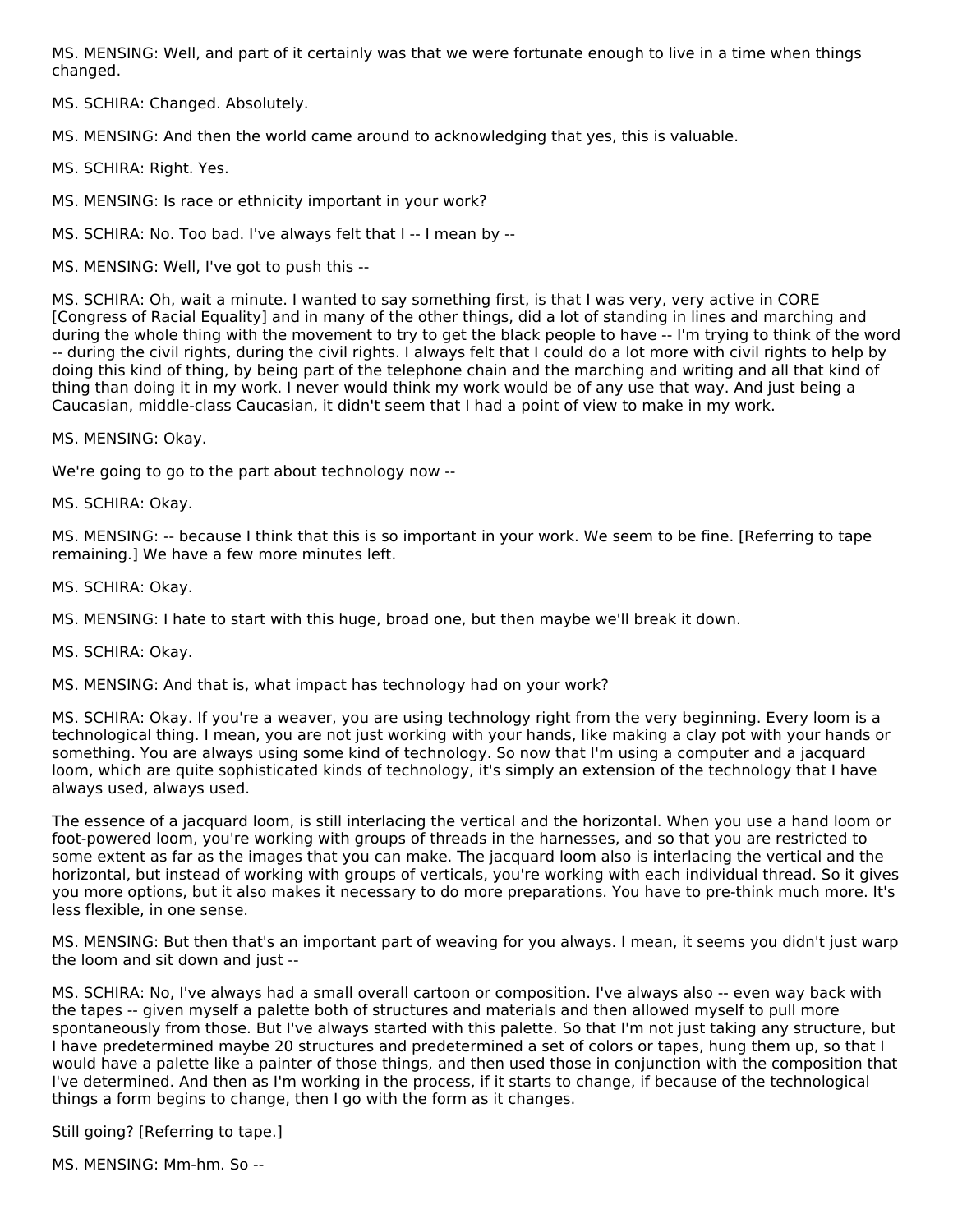MS. SCHIRA: Wait a minute. Let's stop.

[Tape paused.]

MS. MENSING: Would you say that your interest in the jacquard, learning that technology, stems mainly from your desire to increase your vocabulary of weave structures and how you can use that integrated with your developing ideas of the pictorial and design?

MS. SCHIRA: Yes. Yes. So it's both the weave structures -- I mean, actually the weave structures are the same that you might use on your foot-powered loom, but they can be more complex. But they have the same basis.

MS. MENSING: Right. But there are more possibilities.

MS. SCHIRA: There are more possibilities. And there are more possibilities being able to combine the composition along with structures, to push that idea of the images being mitigated by the structures.

MS. MENSING: Rather than the use of photographic imaging.

MS. SCHIRA: I do not want to use photographic imaging per se because that's used in every single jacquard throughout history. I mean, before it being a jacquard, when it was a draw loom, everybody used photographs. So somehow, I will be using some kind of photographs in scanning in, but I don't want it to depend totally on the fact that here we have a woven photograph, because that seems very banal to me.

MS. MENSING: And something that has set your work apart from --

MS. SCHIRA: Possibly.

MS. MENSING: -- the way others are interested in this.

MS. SCHIRA: Yes. No, I think that's possibly so.

MS. MENSING: Okay.

You have just written -- or interviewed Garth Fletcher for American Craft magazine, a person who developed the JacqCAD [Computer Aided Design for Textiles] system.

MS. SCHIRA: Mm-hm.

MS. MENSING: And we talked a little bit about this ourselves off tape. And I wanted to bring up or have you speak about your own definition of collaboration, and then whether or not collaboration has been important in your work in the past, is important now.

MS. SCHIRA: I've always thought of the definition of the word collaboration as two people doing things equally. So I'm not sure --

MS. MENSING: Stop.

MS. SCHIRA: Stop. Okay.

[TAPE CHANGE. BEGIN TAPE 3, SIDE A.]

MS. MENSING: This is Margo Mensing recording Cynthia Schira at the artist's home and studio in Westport, New York; session two, July 26th, for the Archives of American Art, Smithsonian Institution.

Cynthia, I believe we were talking about collaboration and cooperation.

MS. SCHIRA: Right. My definition of collaboration has always been each person doing something equally. Actually, I think there are many different kinds of collaboration. Until I started working with the jacquard loom and the CAD [Computer Aided Design] program, I think mainly I worked by myself and not in collaboration with anybody. In order to use the CAD program on the computer -- well, I had to learn to use the computer first, and then to use the CAD program on the computer -- I needed enormous amounts of help from the developer of that program, Garth Fletcher.

And as well as his helping me with the program in particular and his book that teaches you how to do it, my conversations with him and the thoughts that he provoked through those conversations I think is, was, is truly a collaboration even though he has nothing to do with the designs or the visual expressions that I use. But I couldn't do what I'm doing now without his help and without his program, JacqCAD.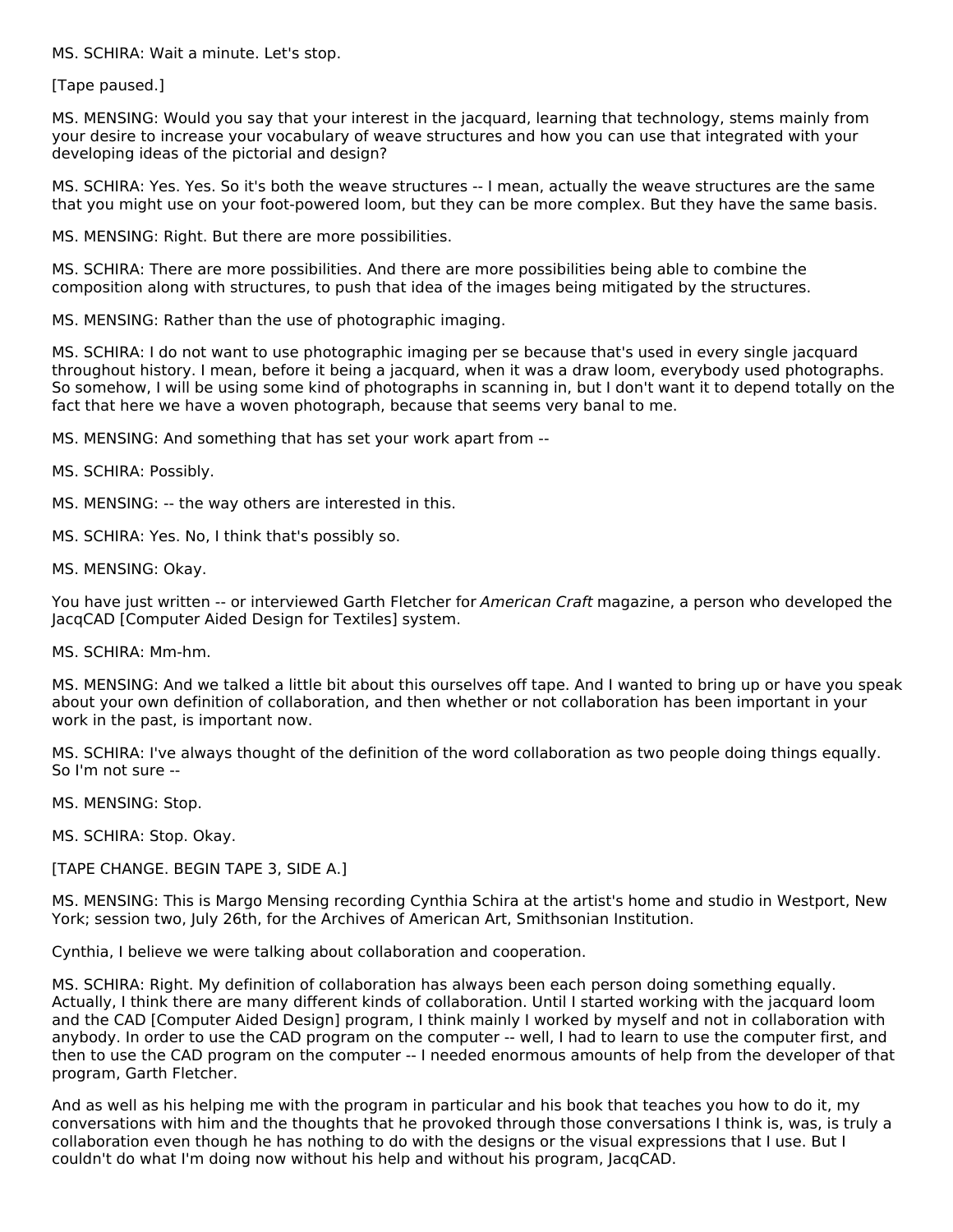When I was in Santa Fe getting the Gold Medal, I had to do an acceptance speech. And I pointed out that my husband has been the most helpful and the most I have collaborated with. And I want to go back to that in a minute. But also I pointed out Dick, my husband, and Garth Fletcher and Jack Lenor Larsen, who had been incredibly helpful to me in the beginning as far as opening up; not as a collaborator, but just helpful in opening up possibilities, sending me these silly notes from various places in the world, saying, "Are you interested in being in this, are you interested in being in that?"

Going back to Dick and collaboration, my husband has influenced me enormously over the 40 years that we've been married. He's spent a lot of time critiquing my work and helping me understand the basis of things, simple things. They're not simple, but I mean basic things like field/ground relationships, relationships of forms, very much in the modernist point of view. Most recently, in this group of works called Drawing on Tradition, I have used his drawings for the gestural drawings when I've been combining the textile images with the gestural drawings. So I've used those directly.

Some of the forms, a lot of the forms that I use in my work are very much influenced by him. So I suppose that's the greatest collaboration, even though, he's not specifically doing it, but the critiques. And then having him there and seeing his work. But is that a collaboration? Is that cooperation? Is that just simply influence? Who knows?

MS. MENSING: Okay.

What is your working environment? If you would describe your studio space.

MS. SCHIRA: My studio space is and has always been attached to the house. In the beginning, when I was in Lawrence, Kansas, it was the back of a garage area right on the property, and that was because I had young children and I wanted to be home when they came home from school. Up here, it's the back part, upstairs back part of our house, again. I guess the thing I want to say is that it has never been separate, that all my studio work and all my art work has been totally integrated with my life. And I've never been able to, nor wanted to, go to a separate studio.

Right now I have a beautiful studio that's maybe 20 by 20 that looks out on the woods behind my house, that has a skylight that looks at the sky, that has a crazy drunken chimney right in the middle of it. And the washer and dryer, which I do use for my work but I also use for the family wash, is right in the studio. And so it's all combined.

MS. MENSING: Okay.

If you would describe your working process and how it has changed over time.

MS. SCHIRA: I'm not exactly sure what you mean by that, my working process.

MS. MENSING: Well, I'll rephrase it just in my own words, then, and I guess your cycle, your working cycle, either daily, weekly, that sort of thing.

MS. SCHIRA: I think my working cycle is that I'm very obsessive and I'm very even. So I work continuously. And I spend ridiculous amounts of time trying to get what I want, especially now that I'm working on the computer. Other people will do a lot of designs -- let's just talk about now. A lot of people will do a lot of designs and simply pick one, so that they're editing. And I'll spend days trying to get it to where I want it to be and many, many pieces trying to do that. I don't know why it has to be so long for me. And then the weaving. So that it's just so incredibly regular. Very, very boring. [Laughs.]

MS. MENSING: So do you work on the computer every day?

MS. SCHIRA: It's not always regular -- as to what the specific activity is, but it is regular in that I am always doing my work..

MS. MENSING: Well, another thing I guess I'm interested in is, is this the computer here that you work on, or is this a computer that's only hooked up to the loom?

MS. SCHIRA: This computer is hooked up to the loom and that computer is hooked up to the loom. Those are specifically hooked up to run those looms. The computer I do the designing on is in the front room.

MS. MENSING: Okay. So when you're in the design mode, do you specifically work in designing all the time, and then when you're not in the studio, you go somewhere else? Or do you design and then weave on something else in the afternoon?

MS. SCHIRA: No. No. No, I'm much more together. It's sort of like our granddaughter, who eats all the potatoes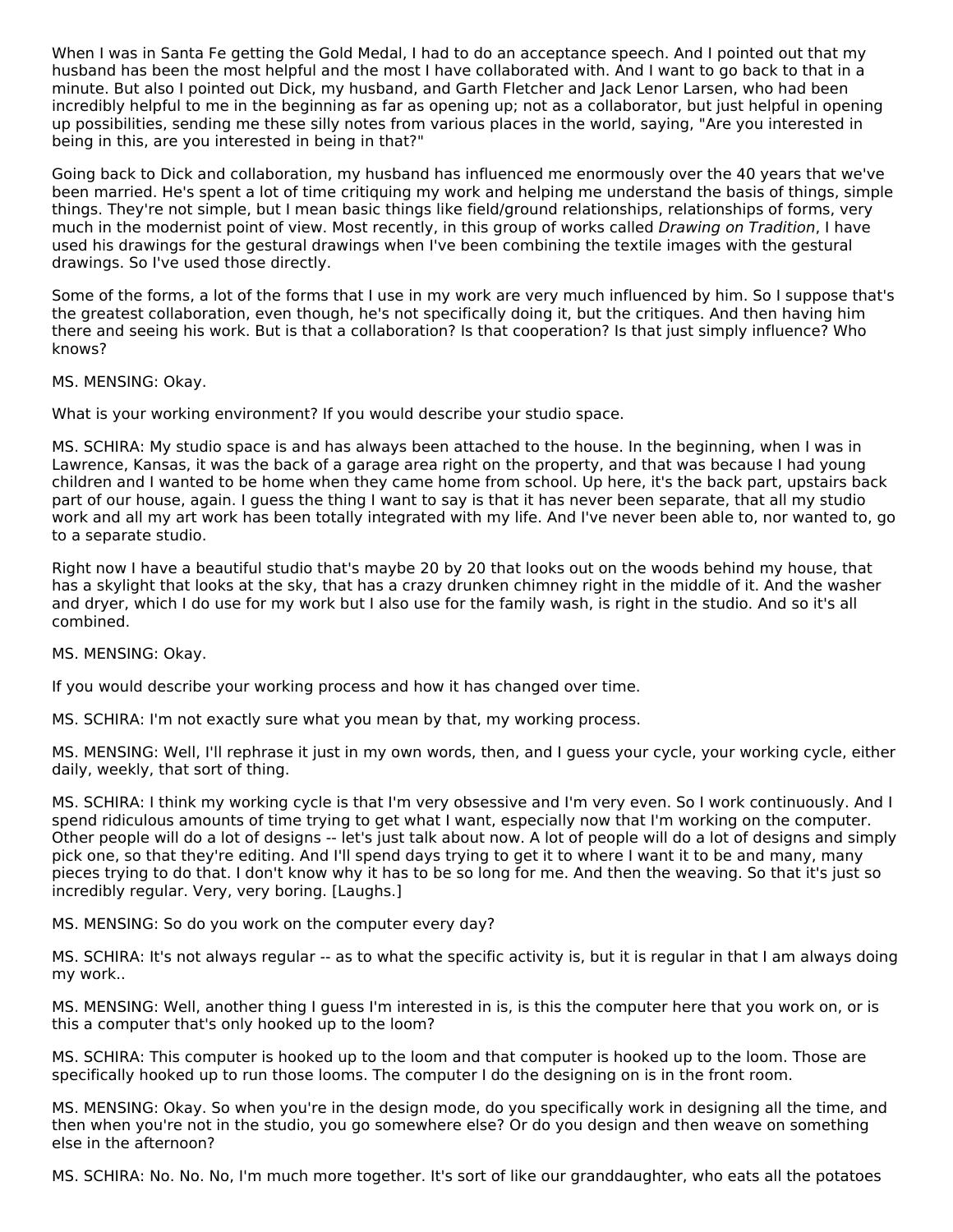first, then all the beans and then all the meat. [Laughs.] But I have to get the design. And it's hard. That's the hardest part, and not pleasant, necessarily. I mean, it can be pleasant momentarily, then you come back to it and you see that it isn't as good as you want it to be.

Sometimes I'll do some weaving at the same time, you know, like, in the afternoon. That seems really sensible to me, but I usually don't work in that way.

MS. MENSING: And was this true in the past, before you were using JacqCAD but you were designing? Would you spend all this time in the design process?

MS. SCHIRA: No. No. No. I spent much less time designing. The weaving was so slow before. You know, those big pieces I did before, I was lucky if I wove an inch an hour. And then there was a lot of time when I was painting the warps where they had to batch for 24 hours, so there was a lot of downtime as far as working on the weaving process. And then I would be doing other things as far as developing other designs and also doing office work. So, you know, so it's not always even. I guess the main thing in my weaving process, or in my working process is that I tend to do something completely before I go to the next thing.

MS. MENSING: Okay.

Do you work with, or have you ever worked with studio assistants?

MS. SCHIRA: A long time ago I had studio assistants. I had Bethanne Knudson for three months, and I had Bhakti Ziek for two months or three months. But in general, I don't. And they helped at the time. What they were doing was, labeling slides and doing office stuff, and then Bethanne helped me warp the loom, dress the loom.

- MS. MENSING: But not actually weaving?
- MS. SCHIRA: No, they never wove for me. Never anybody.
- MS. MENSING: Say, for instance, somebody like Helena Hernmarck.
- MS. SCHIRA: No, never in that sense.
- MS. MENSING: Okay.
- MS. SCHIRA: So they never did anything like that.

MS. MENSING: We spoke a little bit on one of the earlier tapes about in your first days as being recognized as an artist, after you got the Louis Comfort Tiffany, and your relationship with Marna Johnson, but that was only the very beginning of your career. And perhaps we could go back now and talk about dealers and your relationship with the people who have marketed your work from that time to the present.

MS. SCHIRA: I've always worked with only one set of or one individual dealer at a time. I've worked generally with them for long lengths of time and I've made a close relationship with them so it's become friendship, dealer, the whole business. The most important people to me were Hadler Rodriguez [Hadler Rodriguez Galleries, New York and Houston], and they started in, I think it was, '76, '77, around there, maybe earlier. But I was with them for about seven years. They had a gallery in New York City on 20th Street, and they also had a gallery in Texas. They introduced me to lots of people. They showed so many people in New York at the time. They showed Claire Zeisler and Betty Woodman and -- who is the one who just died that was 100 [105], the ceramicist?

#### MS. MENSING: Beatrice Wood?

MS. SCHIRA: Yes, Beatrice Wood. And all sorts of people. They were really wonderful and they were really involved in trying to do something good with the work. I was just incredibly fond of them. And they died. They both died, and the four people who worked with them died. So they all were gone.

MS. MENSING: How did you come to be involved with them first?

MS. SCHIRA: I don't know how that started. I don't know how it happened.

MS. MENSING: Was that through Jack Lenor Larsen, by chance?

MS. SCHIRA: Could have been. Yes, it probably was. It probably was. Jack said, "There's these young guys in New York starting a gallery; are you interested?" They worked a lot with Lenore Tawney, too, and they did the little postcard exhibition of hers that made the little book. They were very, very important in the whole movement of American craft.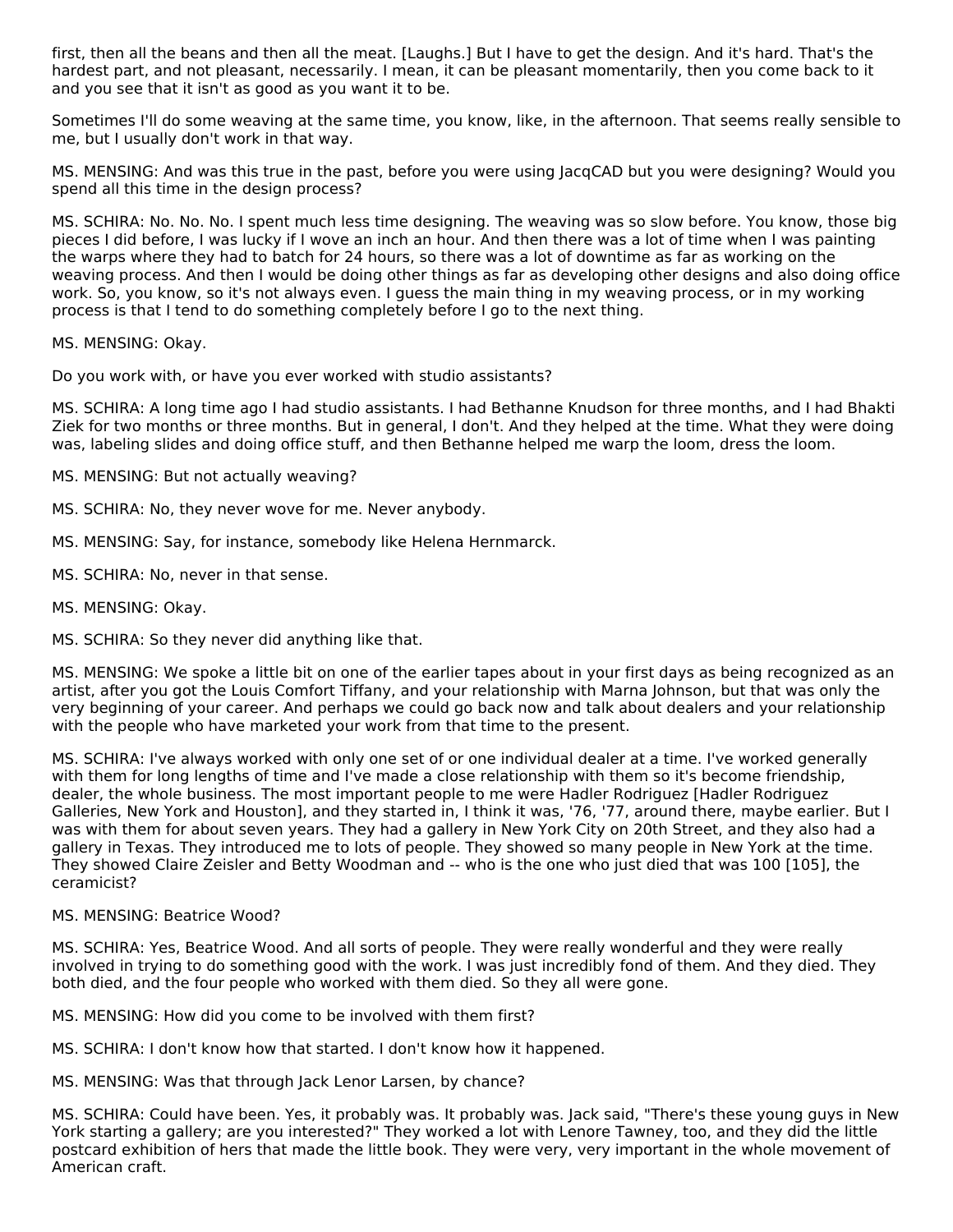And after they had died, then I didn't do anything for a while and then somehow I became connected with Miller Brown [Miller Brown Gallery, San Francisco] in California. They also worked with many, many people in the field. It seems that the dealers that handle textiles things worked with what I considered the best people in the field, and then you got to know the other people through that, through the openings. I think I was with them for four or five years. Ed Brown died, and then Michael went on and changed from a gallery to a store. So I was with them before that -- maybe five or seven years.

MS. MENSING: When was that, about?

MS. SCHIRA: Oh, God.

MS. MENSING: Do you know or remember? Would that be in the '80s?

MS. SCHIRA: The '80s, yes, more in the '80s. I can't remember exactly.

MS. MENSING: Did you sever your relationship with them?

MS. SCHIRA: No, they closed the gallery. They closed the gallery when Ed started to know that he was going to die, and Michael went to the store.

Then again I didn't do anything for a long time. I've never been really good about going and presenting myself to various galleries. Just haven't done it that much. Then I worked with Parrasch [Franklin Parrasch Gallery, New York] for a while, and that was a bit more of a bumpy relationship. I liked him a lot as a person, but some of our business relationships left a bit to be desired. But I was with him for four or five years in New York.

MS. MENSING: Can you characterize your sales through the years? Would you say that in the '70s, in the beginning, that you sold more work, or did you sell more work as time has gone on?

MS. SCHIRA: The Hadler Rodriguez sold everything, I think, and Miller Brown sold everything. During the '80s, I mean, you know, everybody and their brother was buying work. So we sold almost everything during those years. And then it stopped. It stopped when there was more or less the recession, and it stopped when people weren't as interested in these big corporate commissions, I think when they realized -- [laughs] -- that half of them were dust catchers and it wasn't something they wanted as much.

MS. MENSING: Maybe we should move to commissions now.

MS. SCHIRA: Okay.

MS. MENSING: Do you want to talk about --

MS. SCHIRA: Sure.

And going back to the dealer thing, the person I'm with now is very good. His name is Bruce Hoffman, and he's at the Snyderman Gallery [Philadelphia, Pennsylvania]. He's done a lot with textiles. Where most of the galleries stopped carrying textiles totally, he has just really used them, and he's had these shows yearly -- he's in Philadelphia -- and worked very hard and is incredibly enthusiastic about.

MS. MENSING: And your work sells through the Snyderman Gallery?

MS. SCHIRA: They've sold, yes. It doesn't sell all that much, but it's really what I'm doing, and especially since I went to black and white, which people don't like to buy. And, thank God, I don't have to worry about it.

MS. MENSING: Do you show there in regular exhibitions or does he just handle your work? How does that work?

MS. SCHIRA: I show in the group exhibitions there. I've not seen the gallery. I haven't had a one-person show there. I don't think I'm worrying about that.

MS. MENSING: Well, where have your important one-person exhibitions been?

MS. SCHIRA: Well, at the Renwick. I had a one-person exhibition there and that was really important to me. And also I had it at the Hadler Rodriguez. Let's see. Oh, and the Museum Bellerive in Zurich in 1979. I had the whole museum. It was absolutely wonderful. And talk about place. It's on the edge of the lake there. Just beautiful. Just beautiful. I also had a one-person show at the Spencer Art Museum.

MS. MENSING: In Kansas.

MS. SCHIRA: Uh-huh. [Affirmative.] At the university. But somehow that seems different because, you know, it's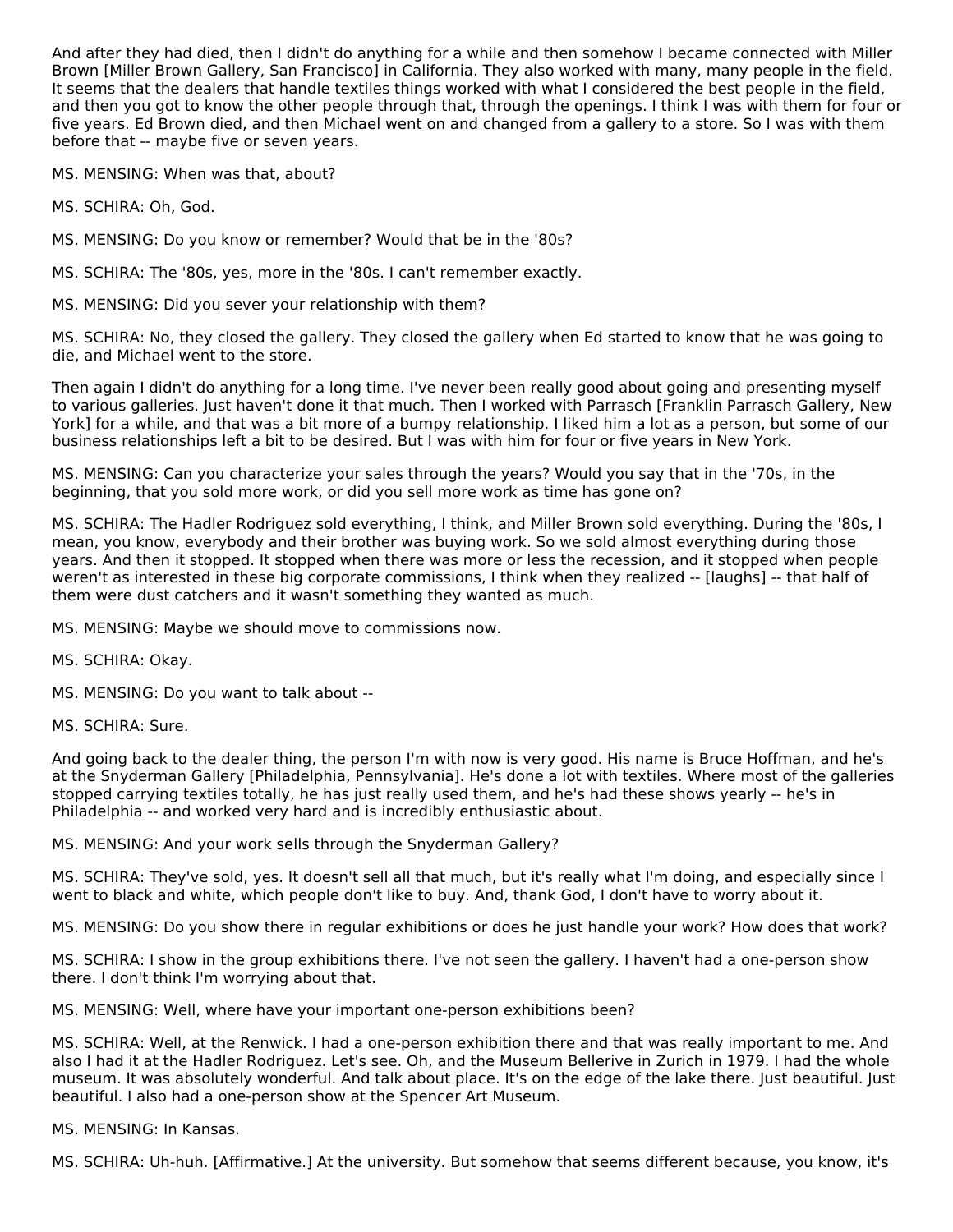at the university you teach at, so it doesn't seem as big a deal to me.

MS. MENSING: Because your work is often large scale and it can be used architecturally, I'm interested to know in terms of American craft, how or if commissions have been important in your development as an artist.

MS. SCHIRA: I did a lot of commissions in the 1980s when they were all buying, for banks and corporate buildings and that kind of thing. I'm not sure that the commissions were -- I'm sure that the commissions were not important as far as developing my conceptual ideas or my work.

MS. MENSING: Do you think they were actually holding you back?

MS. SCHIRA: Probably not holding me back, but repeating what I had already done. They were long and they were not all that interesting, usually, to do. But I did a lot of them, and some of them worked out, you know, and looked quite good. I did a lot of them, as a matter of fact. That's repeating myself, but still, there were quite a few. And I do think maybe it was holding me back. It was helping a lot financially at the time, and I thought that it was a nice stroke that somebody was willing to pay for my work.

The nicest commission I ever did, and the last commission I've done, was for Arrow Corporation [Arrow International] in Reading, Pennsylvania. I had a connection with the CEO and president through the board at Haystack, Marlin Miller. And he said, "Do what you want to do. Here's the space. I want you to do it for this wall." And he did commissions, or we did commissions for him, and it was Wayne Higby, Gerhardt Knodel, Bill -- I can't think of his last name right now -- Anne Currier, Bill Daley. So it was wonderful. He really appreciated them. He had already bought four of my pieces for his house. So he gave me total freedom. And I did a piece that was 18 feet by 7 feet for the boardroom, and it took me a year to weave, and he loved it.

MS. MENSING: How did this commission come about?

MS. SCHIRA: Well, he built a brand-new building for Arrow Corporation, which deals with small medical devices used by cardiac surgeons and anesthesiologists.

MS. MENSING: But did you do this through a dealer of some kind?

MS. SCHIRA: Well, that's a part I don't want to talk about --

- MS. MENSING: Okay.
- MS. SCHIRA: -- but that was some of the awkward part with Franklin Parrasch that didn't work out.

MS. MENSING: Hmm. Okay. But there was an intermediary.

MS. SCHIRA: No, but there wasn't really. That was the whole point. That he asked me directly, I worked with him directly and the connection came through Haystack school originally.

- MS. MENSING: Okay. Any other? And that's the last commission that you've done?
- MS. SCHIRA: Right. Right.
- MS. MENSING: And that was still in the '80s?
- MS. SCHIRA: No. Well, let me see; '94.
- MS. MENSING: '94.
- MS. SCHIRA: Yes. And then I hadn't done anything since '81, that was the last one I had done.
- MS. MENSING: And you're not working on any commissions now.
- MS. SCHIRA: No, and I don't think I ever want to again.
- MS. MENSING: Okay.
- MS. SCHIRA: I don't need to do those.
- MS. MENSING: Those are two chapters you feel are closed, commissions and teaching.
- MS. SCHIRA: Yes, I do.
- MS. MENSING: Okay.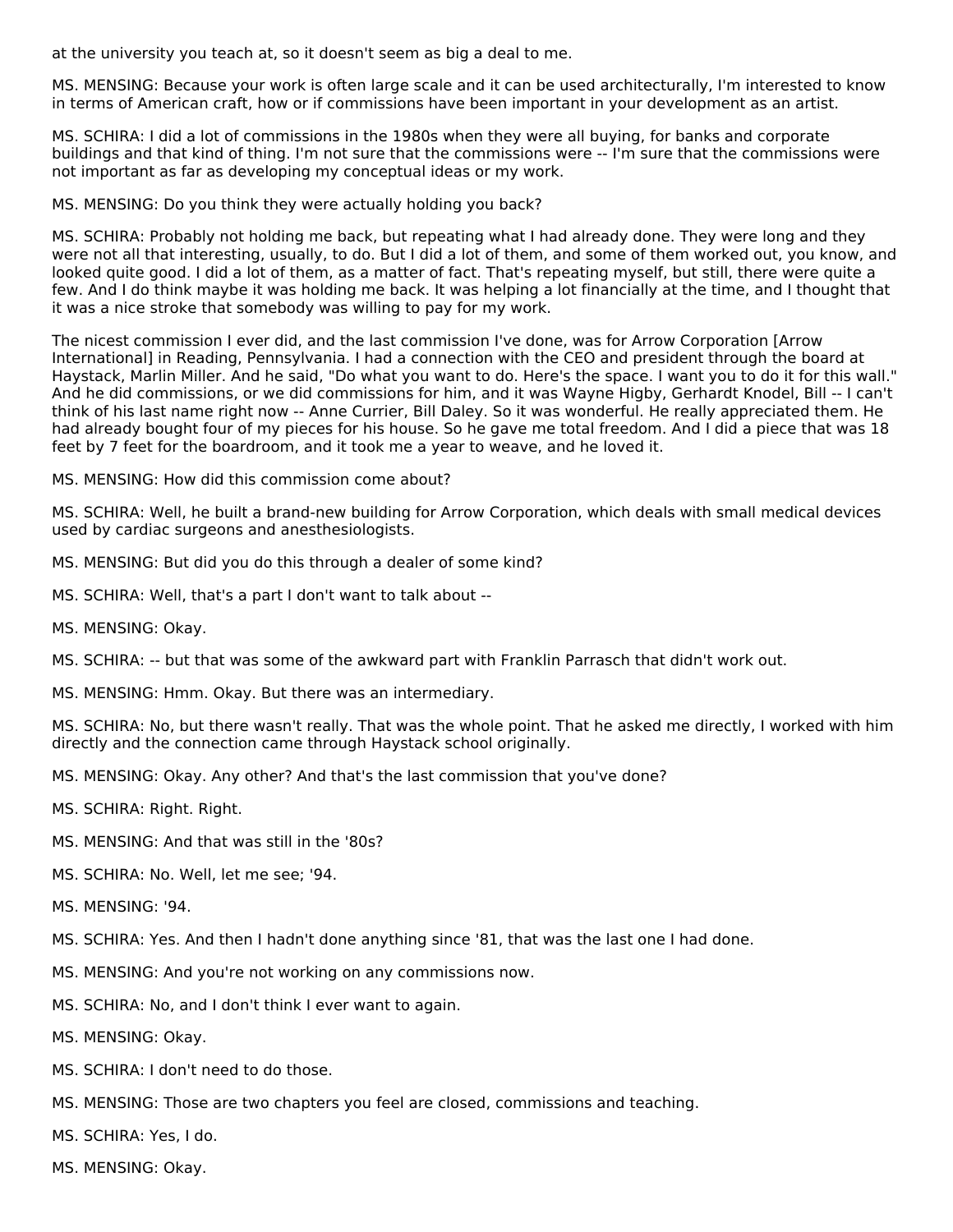MS. SCHIRA: But then that leaves room, doesn't it, for other things. [Laughs.]

MS. MENSING: It certainly does.

How do you feel that your work has been received over time?

MS. SCHIRA: Nicely. I mean, it seems that people have liked it all right. It's nice to have people like your work. And I believe very strongly that visual art demands a response from the viewer. I mean, I think that you can't just do it in isolation, that the response is very important as to how the work will develop. It's important to me to try to communicate something, I don't know specifically what, but something to the viewer.

MS. MENSING: And so then how do you feel that these responses have come out? I mean, I guess publications here it comes back.

MS. SCHIRA: Yes, publications and extra exhibitions. And it's funny, as time goes on, I can remember the first review I got I was so excited about, and it was incredible, and now it doesn't make the same kind of difference what kind of a review. So that the review, to me, has to have some kind of meat to it or else it doesn't mean anything.

MS. MENSING: Just having it in print isn't enough.

MS. SCHIRA: Not at all. Not at all. And I can't answer any more than that. I don't know how to answer that.

MS. MENSING: Okay. We talked about asking this question a little earlier. What do you see as the place of universities in the American craft movement, and specifically for artists working in fiber?

MS. SCHIRA: I think that the universities have really, really changed the whole basis of craft in America. Without the input of the university and the teachers in the university, it would have, I think, continued in a much more conservative guild kind of way. The universities bring in the whole academic aspect to the student, so that they are not just working on technique, but they're working on the concepts and the ideas, and they are taking courses in academic areas which, are feeding into what they might be doing. I know that with our students at KU, their taking the art history courses were incredibly important, and the philosophy courses very much changed the visual aspects of their work. I've seen a lot of self-taught artists, and there is an interesting difference -- especially weavers, the work can be really beautiful, but they don't seem to evolve and change and grow. They seem to stay much more within a single realm.

MS. MENSING: Well, looking at the history of different programs looking at fiber, you mentioned a little bit about Gerhardt Knodel. One thing I know about his program is he spent an enormous amount of time teaching the history of textiles to his students.

MS. SCHIRA: Mm-hm.

MS. MENSING: And I'm wondering if you want to say anything about that. You talked about the history of art, but also fiber and craft and the history of textiles. And also besides Gerhardt, maybe other teachers that you feel have been influential.

MS. SCHIRA: I think Gery has probably been the most influential teacher in the United States over time. I mean, he taught for 18, 20 years, so he influenced an enormous amount of the people that have gone on and done well in the textile field. And I feel, as you say, that the history of textiles class that he taught was really important to everyone. I think many people emulated him in trying to get the history of textiles into their programs because I don't think it was in a lot of the programs.

MS. MENSING: Maybe we could just pursue here, you are not a Cranbrook student.

MS. SCHIRA: No, I am not a Cranbrook student.

MS. MENSING: So this is interesting that you feel so strongly about the Cranbrook program even when you didn't partake of it.

MS. SCHIRA: Right.

MS. MENSING: So how --

MS. SCHIRA: Because the Cranbrook program is in the background of the people that I respect, that I think are really good artists. And they are the people that actually made a difference in the field, the overall American fiber field. So it's not just Gery, but it's the ones that he taught, and then of course they went to other universities and then they taught the next group. I think they were very -- and I think Lia Cook has been very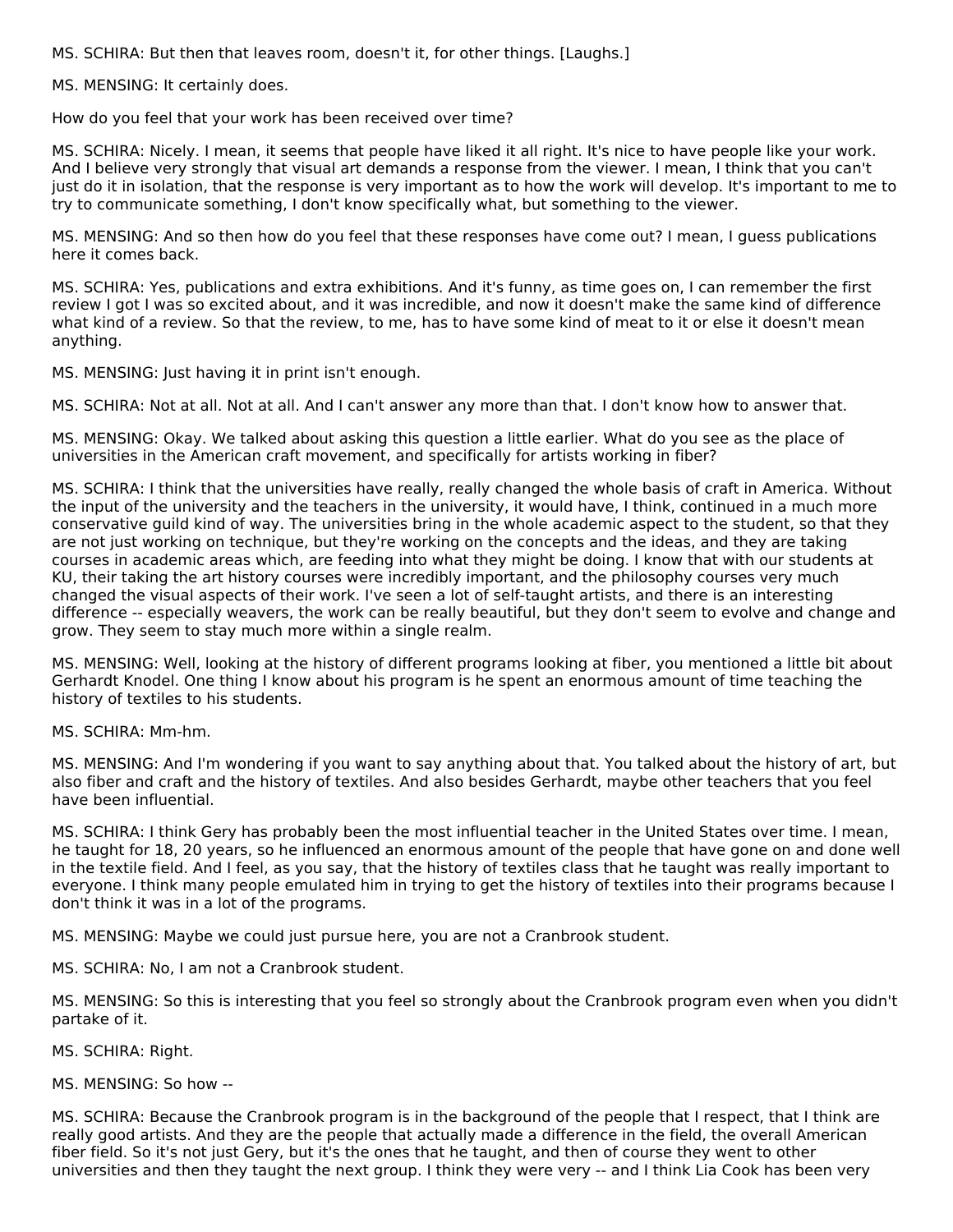important.

MS. MENSING: Yes, there is that whole West Coast --

MS. SCHIRA: There's the whole West Coast.

MS. MENSING: Ed Rossbach.

MS. SCHIRA: Oh, yes, I forgot, totally forgot about Ed Rossbach, who would come before Lia Cook because he was Lia's teacher. And he was incredibly important.

MS. MENSING: But then, of course, Ed Rossbach went to Cranbrook. [Laughs.]

MS. SCHIRA: Did he? I didn't -- that's right, he did, didn't he, years and years ago.

MS. MENSING: Yeah, but before Gerhardt Knodel was there.

MS. SCHIRA: Oh, yes, obviously, since the age difference.

MS. MENSING: But did have this same vision about the importance of textiles, the history of textiles.

MS. SCHIRA: It's funny, now when we're sitting here talking about it; how could anyone not think it was important? How could anyone not be interested in it? That always surprises me because to me it's the most fascinating thing in the world. And not just what I'm doing. I just picked, you know, one small area. But the history of it, the totality of it. We both were talking about wanting to buy this new book out about stripes which is in the New York Times Book Review. I mean, it's such a fascinating field. And historically, it's told so much about the various cultures that, you know, you learn about the various cultures through the textiles. I mean, it sounds sappy to say all that, but I feel it's very true.

MS. MENSING: It brings up the fact that the history of the textiles and the history of craft have now permeated the fabric of art in amazing ways, and you think of contemporary artists from other countries, like [Yinka] Shonibare, the Nigerian artist, living in England, having really nothing to do with textiles or the fiber movement but using textiles to make his work.

MS. SCHIRA: Well, a long time ago there was Richard Serra used it, and Sam Gilliam. I mean they were considered abstract expressionists, except Serra was more, I suppose, a minimalist. [Laughs.] I can't say it. [Referring to her pronunciation of the word "minimalist."] It's just been used for a length of time in a way. But not even going into art, staying away from the whole idea of art, the whole thing of textiles, the Peruvian textiles and where and what it was, and the connection to the culture, the Chinese textiles, I mean, is so interesting.

MS. MENSING: Mm-hm.

Going back to publications now, we had talked somewhat about writers and Craft Horizons, how it was different before it became American Craft. Do you think that there's a difference between critics who write as critics and critics who are also artists, in their approach to criticism generally, and maybe to your work particularly?

MS. SCHIRA: Generally I guess there could be, is. I don't know about generalizing in that sense. But sometimes I feel that people who write the articles for the magazines that we know about like Fiber Arts and American Craft who are artists tend to be not rigorous. They tend to not -- "not rigorous," that's not correct English. But it seems to be a gentle kind of promotion rather than rigorously trying to understand and place the work that they're talking about, or even describe it in a way beyond a superficial way. But then I think you could also say that about some critics who just write, too. So I guess I don't know. I think the basic thing is that I don't read all that many critics, what's written, so probably I'm not a good person to say.

MS. MENSING: What involvement have you had with national craft organizations; for example, the American Craft Council?

MS. MENSING: My main involvement has been getting the magazine every month. And then some years ago I was inducted into the College of Fellows, which is very nice, which is a group of people who are older, they should have been working 25 years, and they're nominated by other people in the group. I guess it says that you're a good craftsperson in general. And a very nice thing last year was that I got the Gold Medal. They give two a year from the College of Fellows.

MS. MENSING: First you have to be in the College of Fellows.

MS. SCHIRA: Yes. Yes. And they pick from the College of Fellows for the Gold Medal. And that was nice. It was a lovely stroke.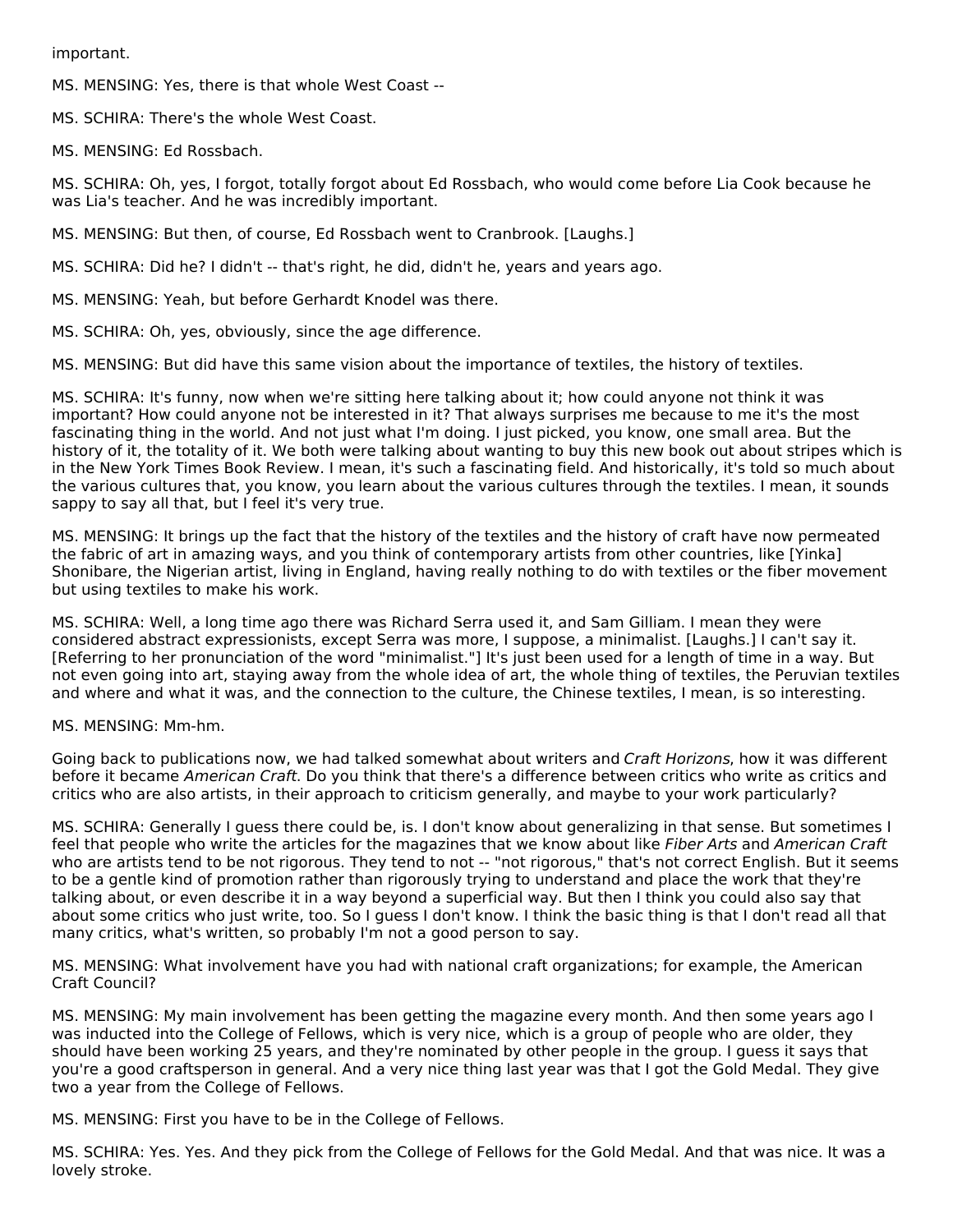MS. MENSING: Mm-hm.

Are there fiber organizations that have played a meaningful role, in your thinking, of professional development?

MS. SCHIRA: Yes, the Textile Society of America. And maybe that's not playing an important role, but I love it. It's really interesting to me. It's a group, a large group, actually, of -- [tape side ends mid-sentence].

[BEGIN TAPE 3, SIDE B]

MS. MENSING: [In progress] -- 2001, for the Archives of American Art, Smithsonian Institution.

Cynthia, we were just speaking about you being chosen as a Gold Medal fellow for the American Craft, and you were going to talk a little bit about that, and then you were going to also talk about your honorary degree at RISD, I think.

MS. SCHIRA: It was very nice to be chosen as the Gold Medal fellow. It was nice to have people that I respected choose me, because the people in the College of Fellows are people that I respect. And that the nominating committee chose me, it pleased me a great deal. It was nice to go down for the ceremony and the weekend in Santa Fe, although it was a really long trip. It was nice that they seemed to enjoy it. You know, it was nice to be a star for a weekend. [Laughs.] "Queen for a Day" or whatever. I liked it a lot.

I had to do a presentation of my work. And I also had to do a thank-you bit. I decided to present my work over time. It was 15 minutes I had, so I did a really quick 15-minute thing with 80 slides, and I included my family. And I showed my children growing up in the midst of it and my work and everything. I put it together like my life has been together, where the family and the place and my work were all sort of mixed up together. I really loved the response. I liked the fact that people thought that was nice and interesting. That pleased me, you know, and it didn't seem pretentious. And I was glad that I had written my acceptance speech, because I did it well. Otherwise, I would have gotten up there and not been good at it.

When I got my honorary doctorate at RISD, I was very pleased that the school honored me in that way. It was funny, because they gave two honorary doctorates that year and the other one went to Lalo Schifrin, who is a musician, a composer, and has written many scores for movies in Hollywood. He did a Clint Eastwood movie. But both our names started with -- "Schira" and "Schifrin," or however his last name is, and they got mixed up and they gave the honorary doctorate to him. You know, they mixed up our papers. So we had to afterwards -- [laughs] -- go exchange them back, which was sort of funny.

MS. MENSING: I realize actually we were in the middle of talking about fiber organizations that had been important to you.

MS. SCHIRA: Oh, that's right, we were.

MS. MENSING: And you were talking about TSA, the Textile Society.

MS. SCHIRA: Right. Right.

MS. MENSING: You may have concluded that, but I was wondering if other organizations, fiber organizations -- of course, you've mentioned your involvement with Haystack.

MS. SCHIRA: Right, which isn't a fiber organization but a summer school.

MS. MENSING: No, it's a summer school.

MS. SCHIRA: Summer craft school.

MS. MENSING: Summer craft school.

MS. MENSING: Are there any more broadly craft schools? Have you ever been involved with Arrowmont [School of Arts and Crafts, Gatlinburg, Tennessee] or Penland [School of Crafts, Penland, North Carolina]?

MS. SCHIRA: I went to Penland once, and I prefer going to Haystack and the fact that Haystack tries to balance out their classes and tries to bring people of various ages and geographical locations together into the class. Penland tends to take everything on a first come, first serve basis, so that you oftentimes have people who totally have no background. A dentist. I mean, it can be interesting, but not for me. It seems to be more rigorous at Haystack, and that's because, I think, it's a northern school. It makes a difference. I'm not very good at going slowly in the southern tradition.

I can't think of any others. I'm not part of the Handweavers of America. They have too many people. It's too big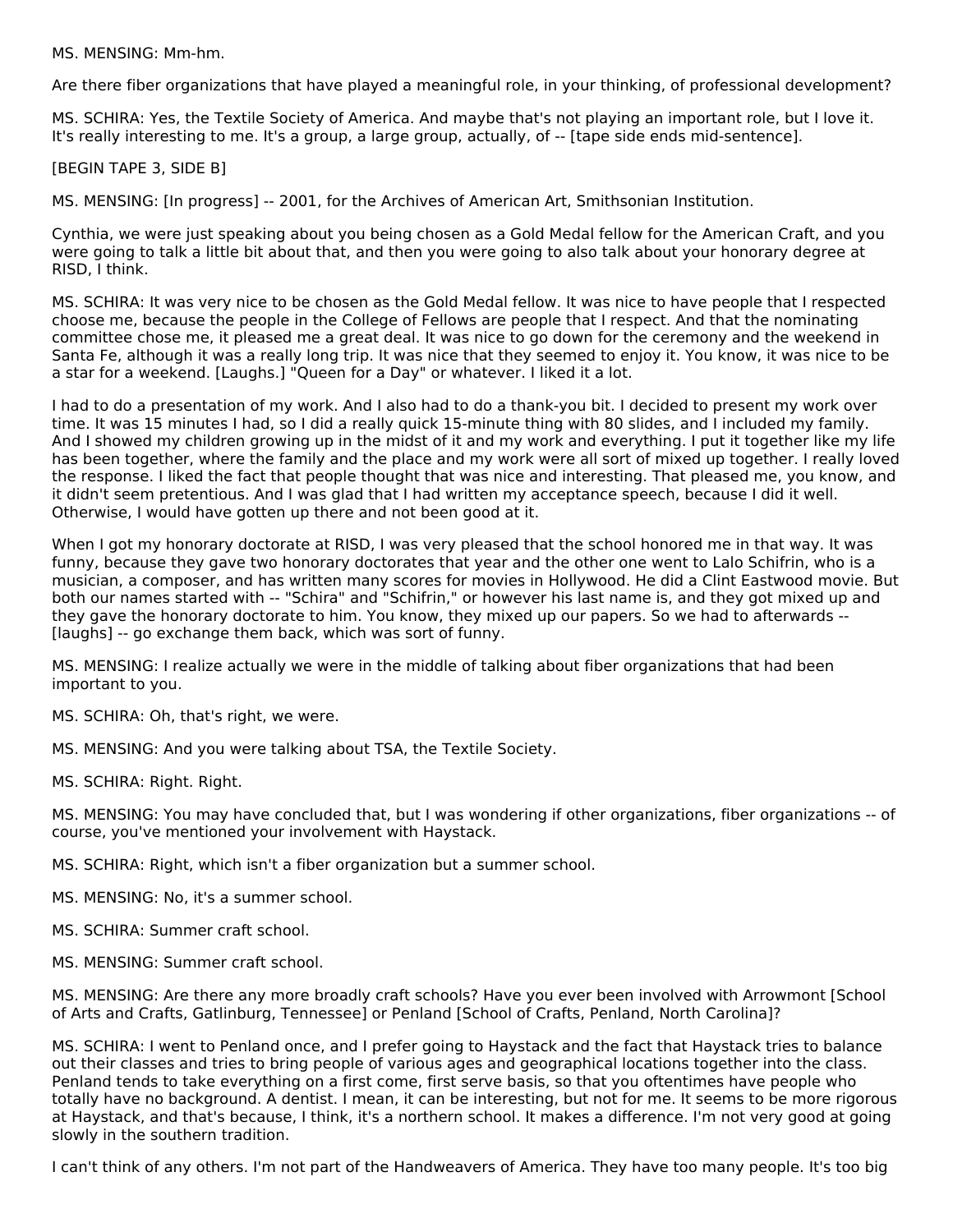an organization.

MS. MENSING: Do you ever participate in the Surface Design conferences?

MS. SCHIRA: No. I haven't ever gone to any of those. I don't really want to go to conferences of either the Handweavers or the Surface Design. I love the Textile Society of America because it's talking about things from many different aspects I think if I were newer in the field, I would like the Handweavers and the Surface Design. But now since I've been around for so long, it's much more interesting for me to hear somebody speaking about the aspects of something from a dig in Iran or something of that sort. And I like meeting new people, and I don't know these people.

MS. MENSING: And that's also an organization that has changed in the past few years -- I least I feel it has -- to try to include contemporary artists more.

MS. SCHIRA: Right. Much more so. But I hope that it doesn't go overboard. I hope that it stays an academic organization and starts to bring the two together. Like, I'm on the board now and will be for the next couple of years, and I think that the input -- and so is Vicki Rivers, an artist from Davis California will make a difference. But it's really interesting to have that range of interests involved. There's enough of the artist thing, so I don't want us to be prominent.

MS. MENSING: Okay.

MS. SCHIRA: But very much a part of things.

MS. MENSING: Please comment on your relationships with curators and museums. And you've mentioned the Renwick, and I'm wondering if you would like to reflect on your experience with your retrospective at the Renwick in terms of a curator, and any other museums where your work has been shown.

MS. SCHIRA: At the Renwick, I found them very supportive. At that time, Michael Monroe was the curator in charge.

MS. MENSING: Maybe we should just ask when your exhibition was.

MS. SCHIRA: Well, I'll have to look at my thing.

MS. MENSING: At your resume.

MS. SCHIRA: [Laughs.] I don't remember when it was, but it must have been sometime. [Referring to resume.] 1987.

MS. MENSING: Okay.

MS. SCHIRA: It was a lovely experience. I thought that they hung it beautifully. They painted all the walls -- I appreciated their painting all the walls -- black and made special places for my pieces to hang. And they did a lovely job on the thing.

MS. MENSING: And you worked with Michael Monroe.

MS. SCHIRA: I worked with Michael Monroe. But I don't demand a lot of "work with." I sort of arrive and the pieces arrive and everything goes up. I'm not very complicated as far as having to deal with. I'm not doing an installation or anything of that sort. I didn't work with him, but, I mean, Penelope -- I can't remember her last names. There's two last names [Penelope Hunter-Stiebel]. Anyhow, she was at the Metropolitan for a while, and she bought a lot of our pieces and took them into --

MS. MENSING: Who is "our"?

MS. SCHIRA: I'm trying to think who else was in that. I think Lia was. I can't remember the other people. But she bought a lot of contemporary work and brought it into the Metropolitan Museum. So she was --

MS. MENSING: But you didn't show there specifically with an exhibition, but the Met purchased some of your work.

MS. SCHIRA: Yes. Yes, they did. [Referring to resume.] I actually didn't work with any -- a lot of these people, even though they own my work. I haven't had that many exhibitions, solo exhibitions, in museums. In February I'll be in a museum. I'll be in the Textile Museum in Washington, D.C., in a show curated by Rebecca Stevens, a show based on technology. I can't remember the title. It's slightly awkward. The title is something like "Technology as Source: the Cutting Edge" or something of that sort. She's been lovely to work with. She has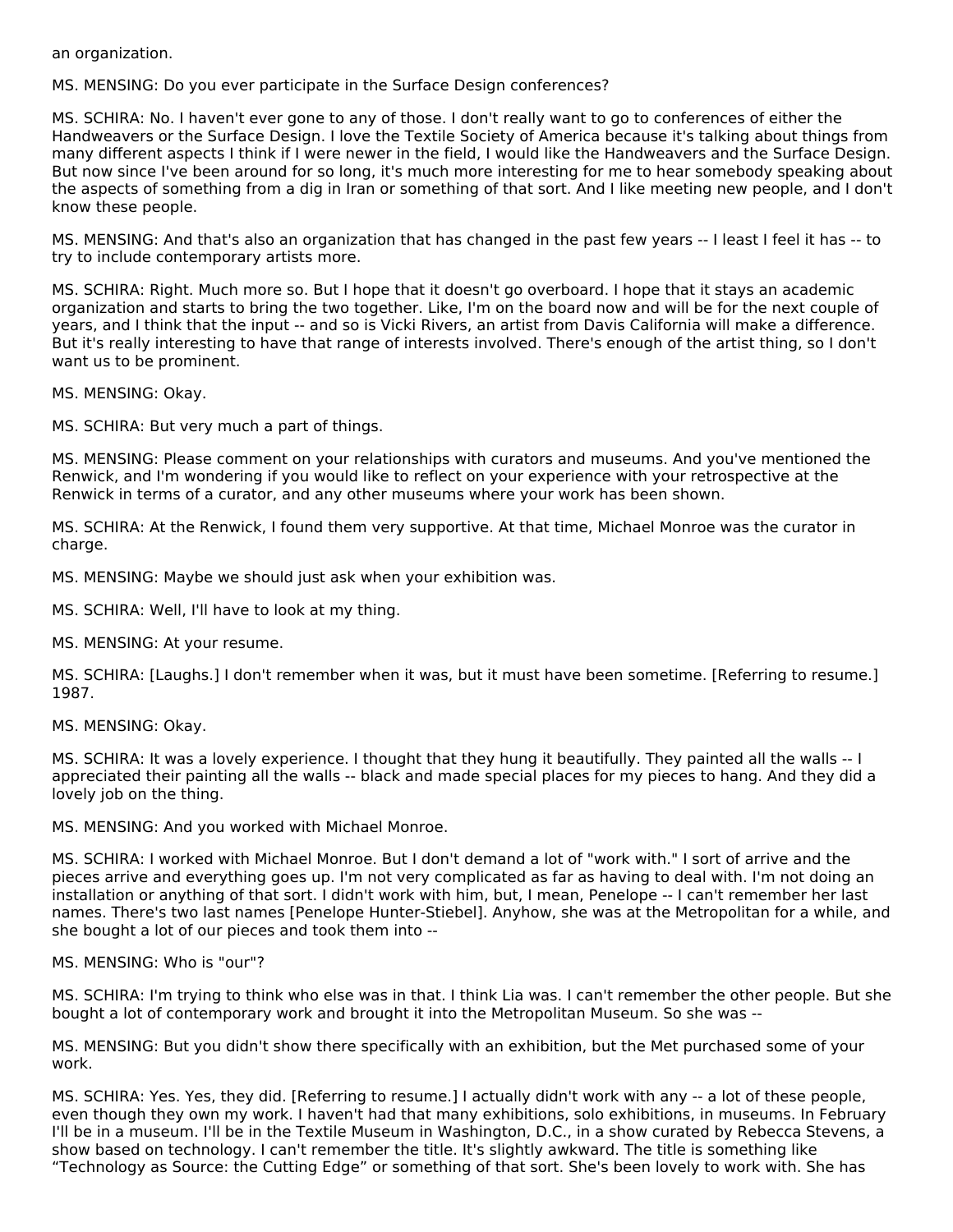given each one of us a space and we can do what we wish within that space, which I think is something lovely.

MS. MENSING: And this work we're looking at --

MS. SCHIRA: And this piece, yes, I decided I would take this whole wall and just do one piece. I think everybody else is doing multiple pieces and will take their space in a different way, but I just thought I've always wanted to do a really big piece, so this is the time to do it.

MS. MENSING: Okay.

How has the market for American craft changed in your lifetime?

MS. SCHIRA: Originally, I think I wasn't terribly aware of it when I first started, but in the '80s, in the late '70s, everybody was buying textile art, and they were all very excited about it. There were lots of commissions. There was extra money. This must have been Reagan -- was it Reagan years? It must have been. Anyhow, there was lots of money around and there was a lot of desire to use fiber art. There was the idea that it would warm buildings. A lot of hotels used it. A lot of big commissions. And a lot of selling.

And then it dropped off almost totally in the beginning of the '90s. It was a hard time then. People weren't buying in the same kind of way, and now I don't think they're buying textiles in the same kind of way that they used to at all. So you have some people, some collectors who are still buying because they believe in the piece or they're particularly interested in a piece, but it's not this wholesale buying it used to be.

MS. MENSING: So are you selling your work today?

MS. SCHIRA: I sell occasionally. I sell occasionally. Just recently something was bought by Sprint. I sell to individuals.

MS. MENSING: Was that through the Snyderman connection?

MS. SCHIRA: Uh-huh. [Affirmative.] Uh-huh. Uh-huh. And I had that show at the Sherry Leedy Gallery in Kansas City, and I think she sold, like, six or seven pieces. But not a lot.

MS. MENSING: Do you have any collectors that you sell directly to?

MS. SCHIRA: I would never sell directly to a collector. Well, except friends.

MS. MENSING: Unless it would be somebody like Bob Pfannebecker. [Laughs.] You know, a really famous collector of American craft for years, has bought directly from artists.

MS. SCHIRA: I wouldn't do it if it was in a gallery. I wouldn't ever undercut the gallery. So I guess I would talk to the gallery. I don't have an exclusive with the gallery at this point, which I did with Miller Brown and with Hadler Rodriguez, and "semi" did with the Franklin Parrasch, and that's why it didn't work out so well. I have done a few things directly, and mainly to friends. And then I, you know, cut the price for the friends.

MS. MENSING: Do you ever trade your work with other artists?

MS. SCHIRA: Nobody really wants my work. Very few people ever asked me to trade. [Laughs.] And my work is rather big, so it isn't the most tradeable thing. I did trade with Jean Caciedo [sp]. Is that how I say her name? And got a lovely vest. And she got a little, small piece. That was nice. That was fun. But I haven't done that much.

MS. MENSING: So today you think that the marketplace for fiber is quite different than it was.

MS. SCHIRA: Yes, I think it is. I think people are more discerning now, and they're not buying it just for decoration. I think that some of the great big pieces they bought then were, as they called them, dust-catchers because they were incredibly physical. They had lots of stuff hanging off them. I mean, even at the National Museum of American Art [East Wing], the Joan Miro, I notice, is not up. Maybe it's still up. But it has all this stuff hanging off it, which is probably catching dust like crazy. I don't think people are buying in the same kind of way. I don't know how to amplify that.

MS. MENSING: Has your teaching experience been important to your artmaking?

MS. SCHIRA: Yes. It's been important in the facts that -- well, directly and indirectly -- it's been important because I've had to answer their questions. I've had to deal with their ideas and try to understand their ideas as well as answering the questions, and that's made me, of course, question what I'm doing. So I think it's pushed me and kept me more alive than if I were just in the studio by myself. I think it's been incredibly important,